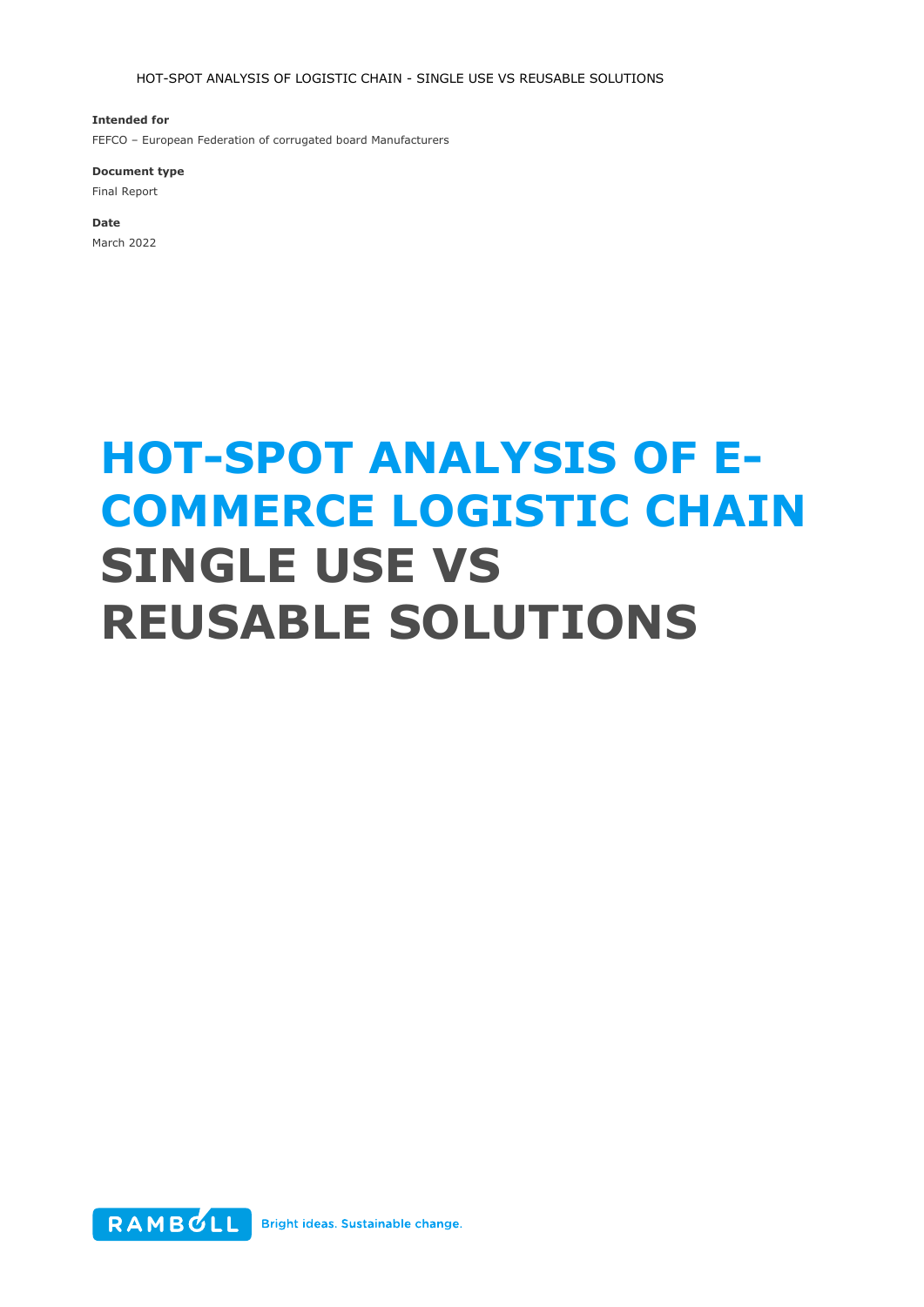### **HOT-SPOT ANALYSIS OF E-COMMERCE LOGISTIC CHAIN** [Text] **SINGLE USE VS REUSABLE SOLUTIONS**

| <b>Project name</b>  | <b>SUPPORT ON SUSTAINABILITY TOPIC - SINGLE USE</b><br><b>PROJECT 2021</b> |
|----------------------|----------------------------------------------------------------------------|
| Project no.          | 330002628 - WP2                                                            |
| <b>Recipient</b>     | FEFCO - European Federation of corrugated board<br><b>Manufacturers</b>    |
| <b>Document type</b> | Report                                                                     |
| <b>Version</b>       | Final                                                                      |
| <b>Date</b>          | <b>March 24, 2022</b>                                                      |
| <b>Prepared by</b>   | Rosalena Di Salvo, Francesco Castellani                                    |
| Checked by           | <b>Francesco Mauro</b>                                                     |
| Approved by          | <b>Emiliano Micalizio</b>                                                  |
| [Text]               |                                                                            |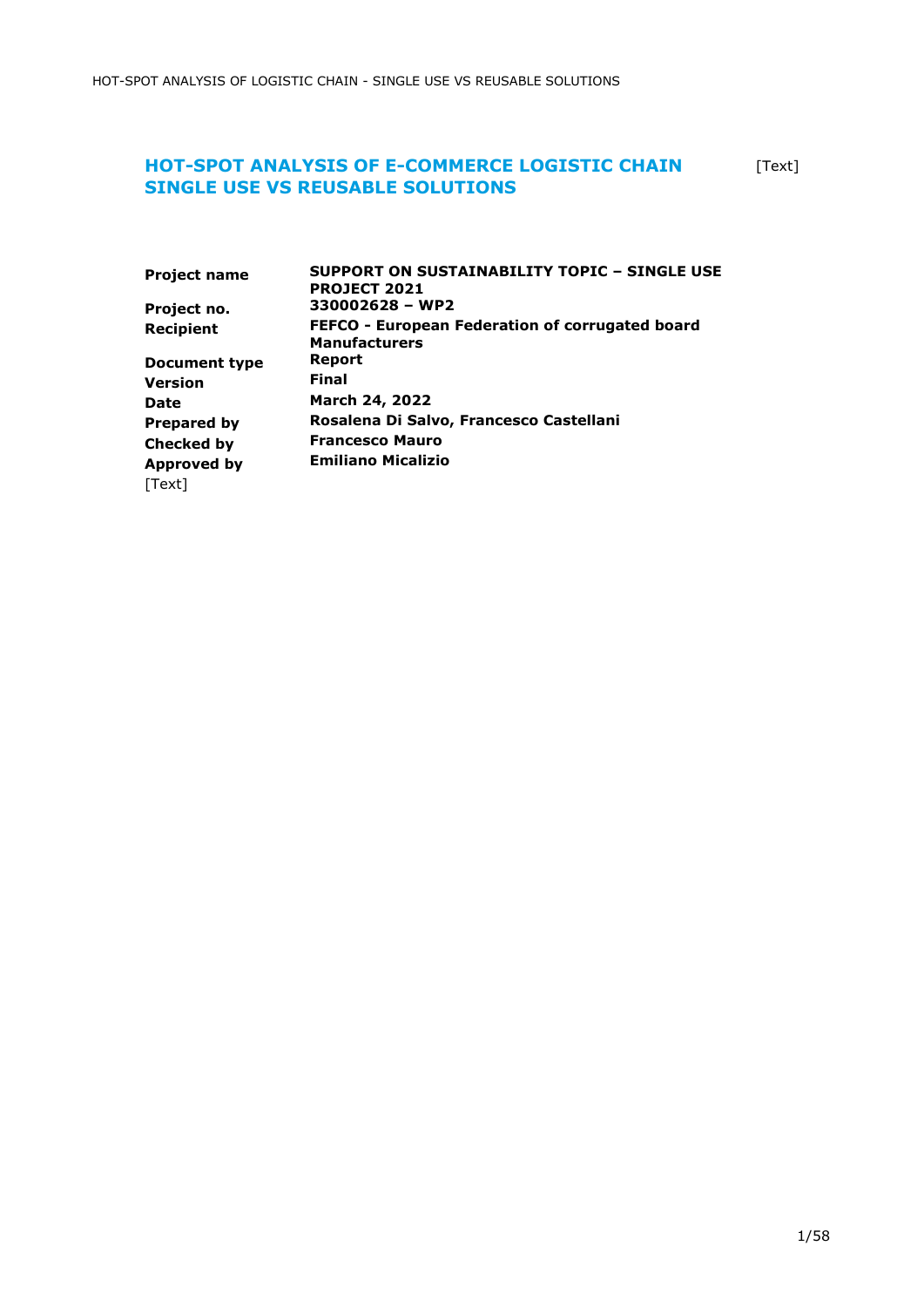### **CONTENTS**

|                   | <b>EXECUTIVE SUMMARY</b>                                       | 4              |
|-------------------|----------------------------------------------------------------|----------------|
| 1.                | <b>INTRODUCTION</b>                                            | 7              |
| 1.1               | Project framework                                              | $\overline{7}$ |
| 2.                | <b>METHODOLOGICAL APPROACH</b>                                 | 8              |
| 2.1               | Hotspot definition                                             | 8              |
| 2.2               | Description of the methodological approach                     | 8              |
| 2.2.1             | Step 1: Source screening and data gathering                    | 8              |
| 2.2.2             | Step 2: Quality criteria definition                            | 9              |
| 2.2.3             | Step 3: Source ranking                                         | 9              |
| 2.2.4             | Step 4: Hotspot analysis                                       | 9              |
| 2.2.5             | Step 5: Interpretation and discussion                          | 10             |
| 3.                | PERFORMED HOTSPOT ANALYSIS                                     | 11             |
| 3.1               | Source screening and data gathering                            | 11             |
| 3.2               | Quality criteria definition                                    | 14             |
| 3.2.1             | Source category (scientific OR commercial OR expert interview) | 15             |
| 3.2.2             | Geographical reference                                         | 15             |
| 3.2.3             | Time reference                                                 | 16             |
| 3.2.4             | Supply chain (stage)                                           | 16             |
| 3.2.5             | Core segment                                                   | 16             |
| 3.2.6             | Core goods                                                     | 16             |
| 3.2.7             | Core alternatives                                              | 16             |
| 3.2.8             | Core: Domain                                                   | 16             |
| 3.2.9             | Environmental, Economic and Social hotspots                    | 17             |
| 3.3               | Source ranking                                                 | 17             |
| 3.3.1             | Preliminary findings based on source with highest ranking      | 17             |
| 3.4               | <b>Identified Hotspots</b>                                     | 20             |
| 3.4.1             | Identification                                                 | 20             |
| 3.4.2             | Ranking                                                        | 26             |
| 4.                | <b>CONCLUSIONS</b>                                             | 30             |
| 4.1               | Summary of possible actions for innovation/improvement         | 33             |
| <b>References</b> |                                                                | 37             |
|                   |                                                                |                |

## **LIST OF FIGURES**

| Figure 1. Sources by category |  |
|-------------------------------|--|
|-------------------------------|--|

### **LIST OF TABLES**

| Table 1. Screening table (example) with final scores | q   |
|------------------------------------------------------|-----|
| Table 2. Hotspot table (example)                     | 10  |
| Table 3. Quality criteria table                      | 14  |
| Table 4. Hotspot table                               | 20  |
| Table 5. Thematic categories and belonging hotspots  | 23. |
| Table 6. Top 15 highest ranking hotspot              | 26. |
| Table 7. Possible actions for innovation/improvement | 34  |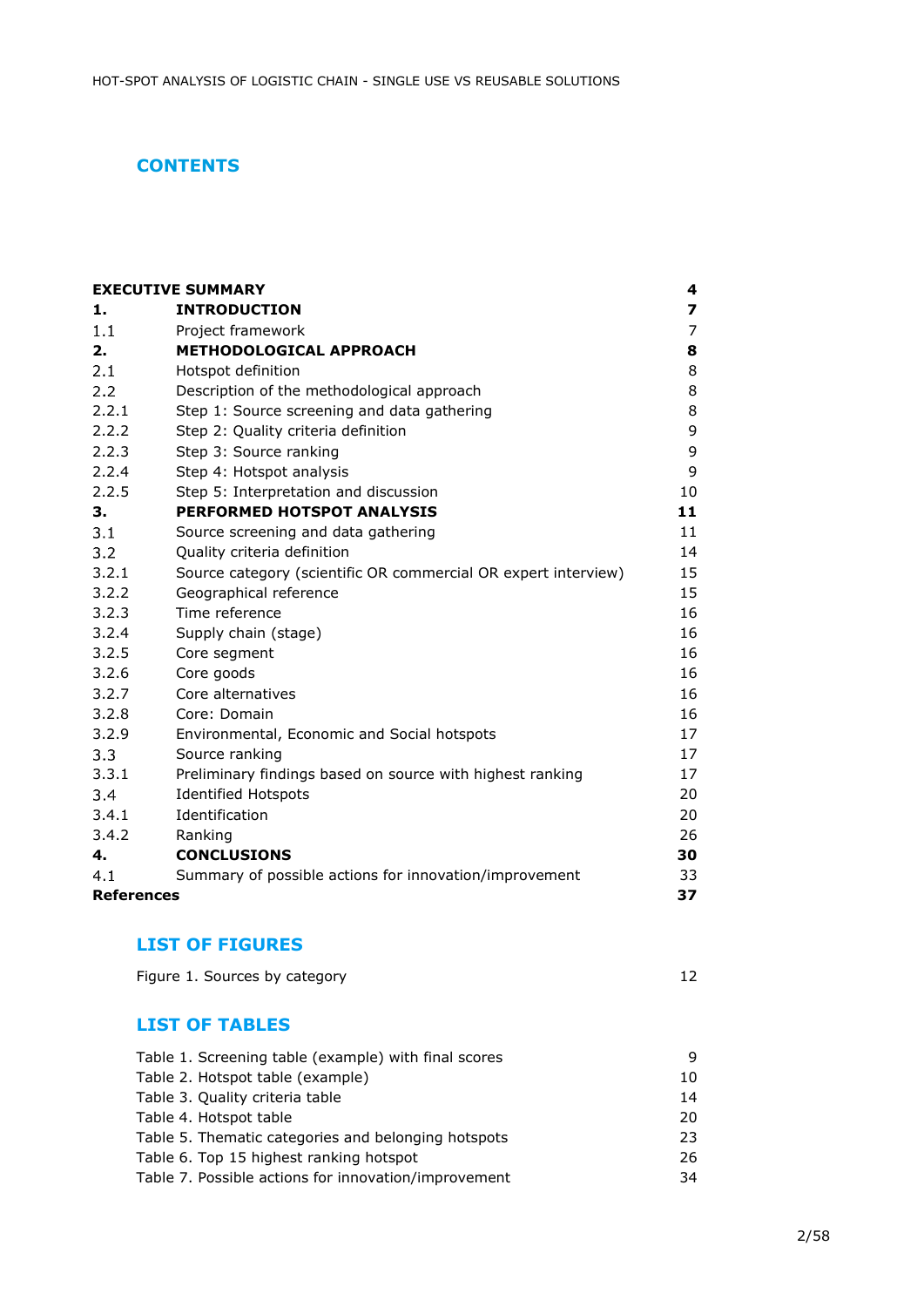#### **ABBREVIATIONS**

| EoL  | End-of-Life                  |
|------|------------------------------|
| I CA | Life cycle assessment        |
| TCL. | Life cycle inventory         |
| LCIA | Life cycle impact assessment |

#### **General Limitations and Reliance**

This report has been prepared by Ramboll Italy ("Ramboll") exclusively for the intended use by the client FEFCO – European Federation of corrugated board Manufacturers in accordance with the agreement (proposal reference number 330002550, dated 22<sup>nd</sup> April 2021 between Ramboll and the client defining, among others, the purpose, the scope and the terms and conditions for the services. No other warranty, expressed or implied, is made as to the professional advice included in this report or in respect of any matters outside the agreed scope of the services or the purpose for which the report and the associated agreed scope were intended or any other services provided by Ramboll.

In preparation of the report and performance of any other services, Ramboll has relied upon publicly available information, information provided by the client and information provided by third parties. Accordingly, the conclusions in this report are valid only to the extent that the information provided to Ramboll was accurate, complete, and available to Ramboll within the reporting schedule.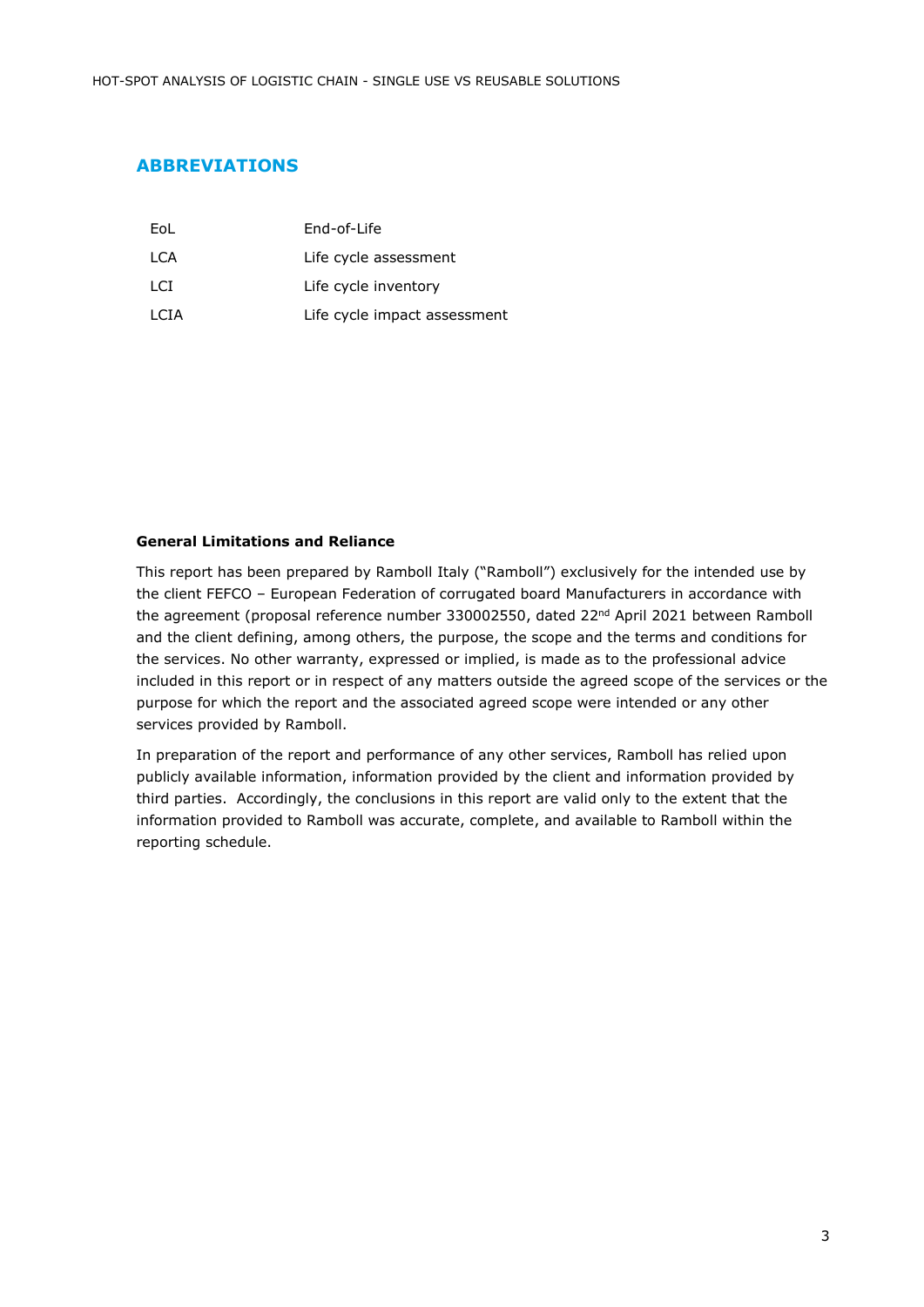# <span id="page-4-0"></span>**EXECUTIVE SUMMARY**

Ramboll has been appointed by European Federation of corrugated board Manufacturers – FEFCO to conduct a hot-spot analysis of the logistic chain comparing recyclable corrugated packaging with a reusable solution for e-commerce for small personal and household items using alternative solutions. The hot-spot analysis is intended as an environmental meta study and focuses on alternative options for e-commerce with the aim of identifying possible strategies for improvement/areas for innovation to reduce packaging impacts. This report investigates singleuse (SU) and multiple-use (MU) packaging solutions. These two solutions could be made of different materials (e.g., corrugated board, plastic bags, rigid plastic crates, paper bags, flexible packaging).

The main focus of this analysis is the e-commerce supply chain, such as information related to online shops (and platforms), automatization of processes, digital purchasing, shipping of products, as well as other relevant aspects, such as product damage, packaging void, empty load transport, logistics, return transport or weight of the packaging. For this the system boundaries are defined as: *Business to Customer (B2C) commerce of small and personal items, in the European geographical context, delivered using packaging made of cardboard or plastic.*

To meet client expectation, Ramboll performed the following activities:

- Definition of the used methodological approach including background information and definition of hotspot;
- Description of the performed hotspot analysis, including: source screening, quality criteria definition, source ranking, identified hotspots and preliminary findings;
- Conclusions and recommendations.

For the purpose of the analysis, Ramboll considered the definition **of hotspot** by the "Life Cycle Initiative": *"A life cycle stage, process or elementary flow which accounts for a significant proportion of the impact of the functional unit (see UN Framework)"<sup>1</sup> .* 

The methodological approach used by Ramboll is defined based on the suggestion for identifying hotspots reported by UN Environment (2017) and includes the following five steps:

#### Step 1: Source screening and data gathering

The aim is to identify the existing body of knowledge via desktop-based research and conducting expert interviews. The first step for the identification of sources to be screened is the definition of the system and to identify its boundaries. The source screening led to the identification of **48 sources of information** (i.e., scientific papers; scientific papers funded by private company; commercial papers and interviews with relevant identified stakeholders), each one ranked using specific quality criteria and an overall weighted approach.

#### Step 2: Quality criteria definition

To define the relevance of the source, **11 quality criteria** are defined to rank the sources. Each criterion represents a particular feature of each source within the boundaries that are set in the previous step.

#### Step 3: Source ranking

<sup>1</sup> *Source:* <https://www.lifecycleinitiative.org/resources/life-cycle-terminology-2/>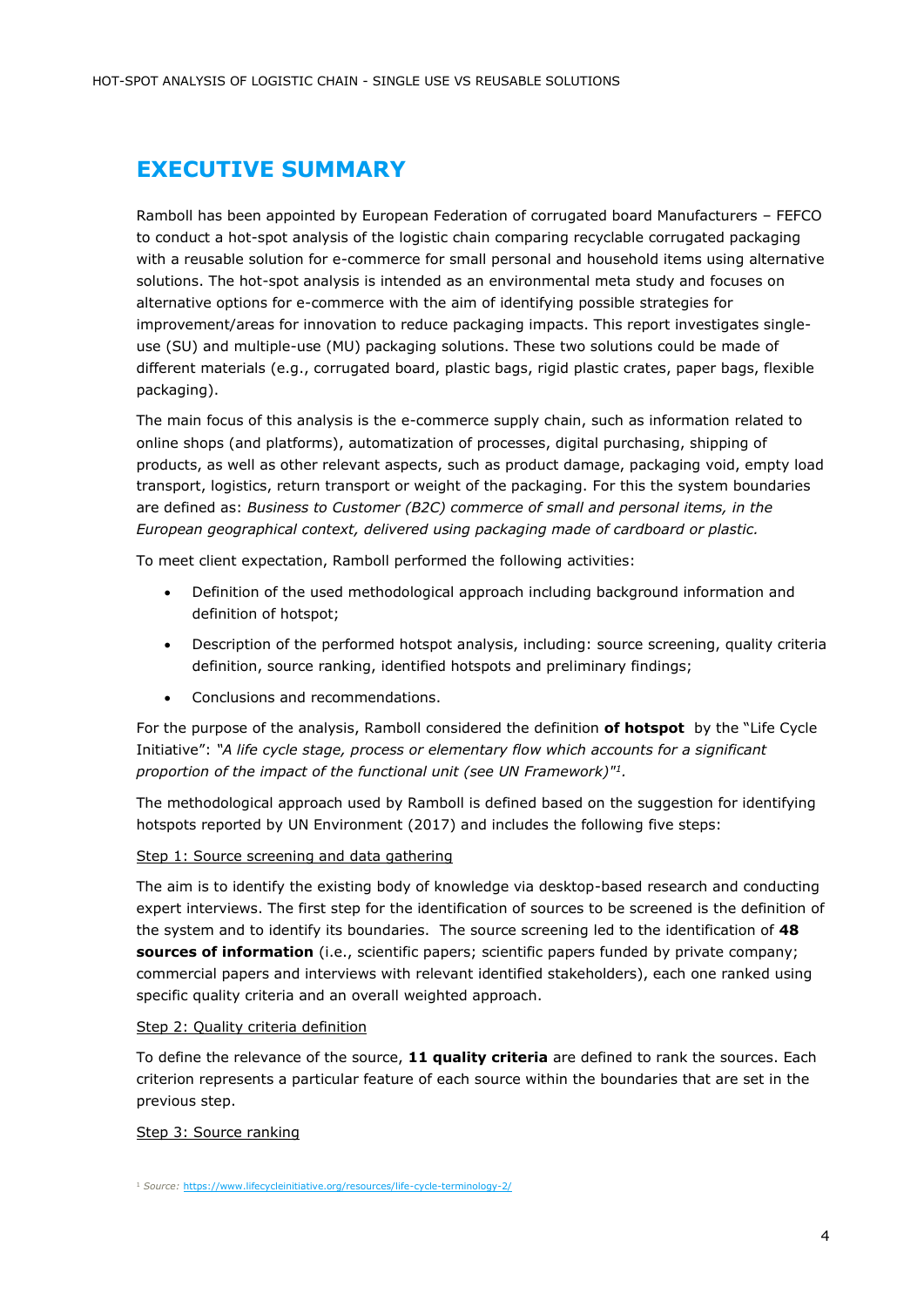The quality criteria identified in the previous step are subsequently used to evaluate the relevance of the identified sources, using a qualitative score for each source. A final score is then assigned to each source, which is the sum of all relative scores for each criterion. The higher the score, the greater the relevance of the source in determining hotspots in the final step.

#### Step 4: Hotspot analysis

Based on the outcome of the adopted methodological approach **51 hotspots** were identified, then grouped in **9 homogenous thematic categories**: bureaucratic aspects, physical characteristics, type of product, characteristics of using MU solutions, energy, social aspects, logistics, environmental aspects, economic aspects. All identified hotspots are evaluated to define a ranking list.

#### Step 5: Interpretation and discussion

Ramboll identified possible actions for innovation/improvement of the **top 15 highest ranking hotspots**. They could lay the basis for a common understanding of current hotspots in the packaging e-commerce logistic chain sector, whose consideration might attempt at improving the current situation. The possible actions for innovation/improvement of the **top 5 highest ranking hotspots are summarized in the following table.**

| <b>Hot-spot</b>      | <b>Possible actions for</b><br>innovation/improvement | <b>Target group</b> | <b>Type of</b><br>packaging<br>solution(s) |
|----------------------|-------------------------------------------------------|---------------------|--------------------------------------------|
|                      | Promoting studies to define the                       | Institutions,       |                                            |
| Real number of uses  | real number of uses for MU                            | Research            |                                            |
| for MU solutions     | packaging to better implement                         | Institutes,         | MU                                         |
|                      | LCA analysis as a support to the                      | packaging           |                                            |
|                      | decision-making process.                              | producers           |                                            |
|                      | There is an intrinsic limitation to                   |                     |                                            |
|                      | possible improvement of                               |                     |                                            |
|                      | distances, however optimization                       | E-commerce and      |                                            |
| Logistics parameters | of logistics (e.g. storage space,                     | logistic/shipping   | MU, SU                                     |
|                      | truck filling rate) can play a role                   | operators           |                                            |
|                      | (e.g. to increase number of                           |                     |                                            |
|                      | packaging for each delivery).                         |                     |                                            |
|                      |                                                       | Institutions,       |                                            |
| Percentage of        | Implement rules for the use of                        | Research            |                                            |
| recycled material    | recycled material content in                          | Institutes,         | MU, SU                                     |
| used in production   | packaging solutions.                                  | packaging           |                                            |
|                      |                                                       | producers           |                                            |
|                      |                                                       | Packaging           |                                            |
| Quantity of material | Optimize the amount of material                       | producers,          | MU, SU                                     |
| used for packaging   | used for packaging production                         | Research            |                                            |
|                      |                                                       | Institutes          |                                            |

#### **Possible actions for innovation/improvement**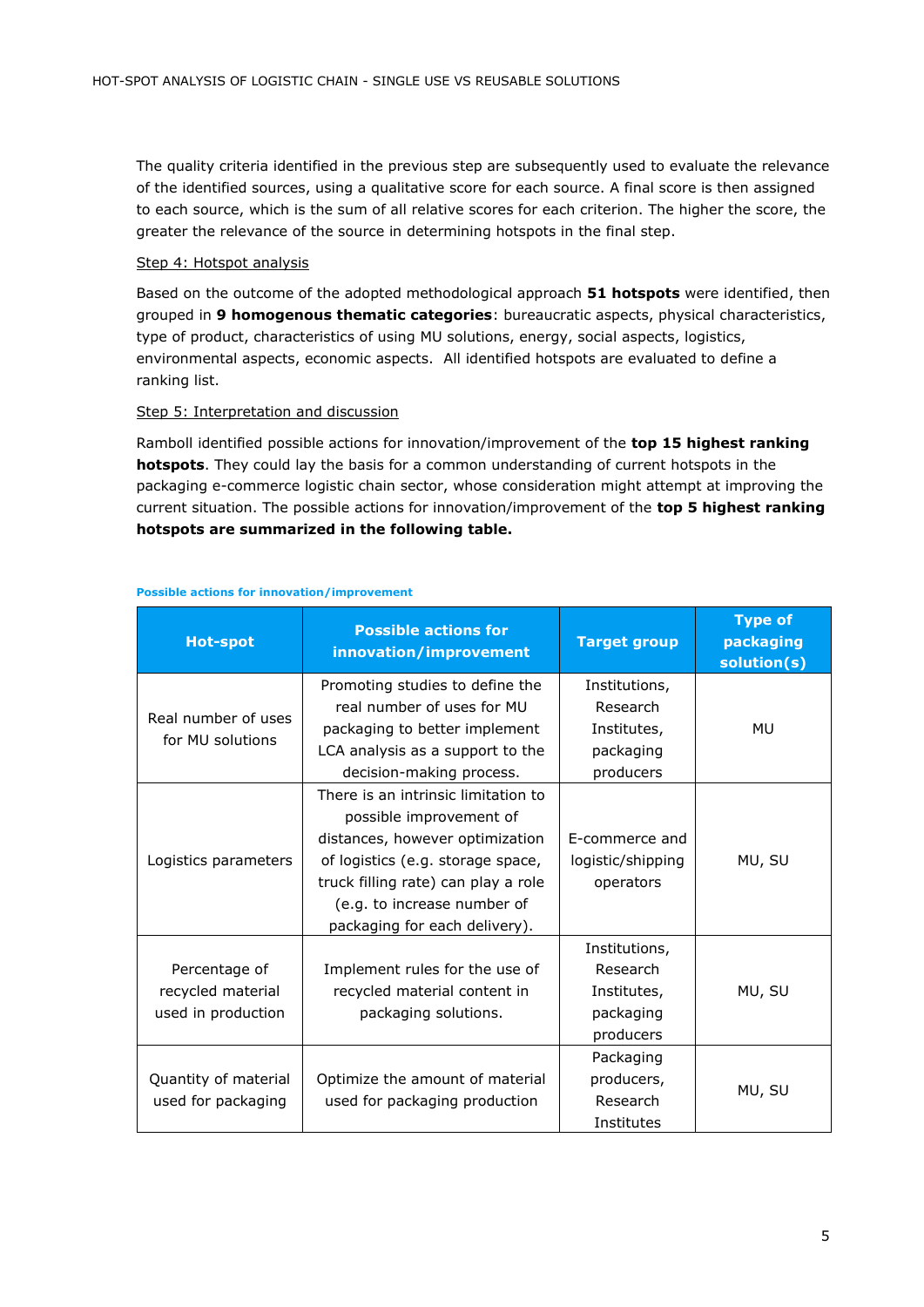| <b>Hot-spot</b>                                                          | <b>Possible actions for</b><br>innovation/improvement                                                                                                                                                                                                                                                                                                                                                                            | <b>Target group</b>                                                  | <b>Type of</b><br>packaging<br>solution(s) |
|--------------------------------------------------------------------------|----------------------------------------------------------------------------------------------------------------------------------------------------------------------------------------------------------------------------------------------------------------------------------------------------------------------------------------------------------------------------------------------------------------------------------|----------------------------------------------------------------------|--------------------------------------------|
| Number of<br>recycling/composting<br>and washing<br>facilities available | Increase and optimize the<br>number of recycling/composting<br>facilities should be carried out<br>(also by regulatory/incentives<br>schemes) to define the optimal<br>value, considering the<br>contribution to emissions of<br>respective life-cycle stages.<br>Increase and optimize number of<br>washing service centers,<br>considering that washing is<br>needed for MU packaging that<br>need to meet hygienic standards. | Institutions,<br>Waste industry,<br>Washing<br>services<br>operators | MU, SU                                     |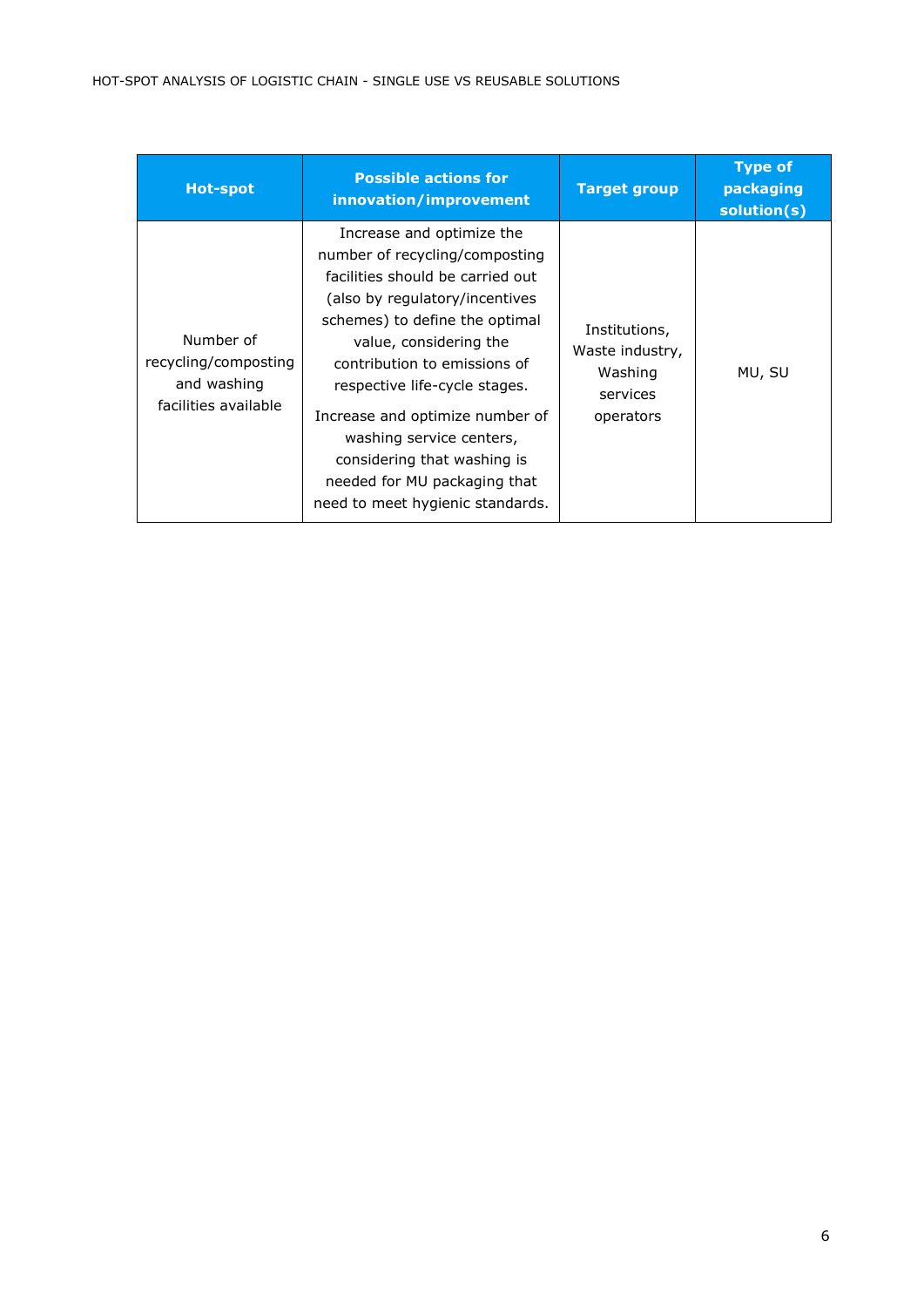# <span id="page-7-0"></span>**1. INTRODUCTION**

Ramboll has been appointed by European Federation of corrugated board Manufacturers – FEFCO (FEFCO or the client) to conduct a hot-spot analysis of the logistic chain comparing recyclable corrugated packaging with a reusable solution for e-commerce for small personal and household items using alternative solutions. The hot-spot analysis is intended as an environmental meta study, and it will focus on alternative options for e-commerce with the aim of identifying possible strategies for improvement/areas for innovation to reduce packaging impacts. This report investigates single-use (SU) and multiple-use (MU) packaging solutions. These two solutions could be made of different materials (e.g., corrugated board, plastic bags, rigid plastic crates, paper bags, flexible packaging).

An iterative approach is undertaken for gathering data, refining assumptions, and defining hotspots in order to effectively focus on prioritizing actions.

The main focus of this analysis is the e-commerce supply chain, such as information related to online shops (and platforms), automatization of processes, digital purchasing, shipping of products, as well as other relevant aspects, such as product damage, packaging void, empty load transport, logistics, return transport or weight of the packaging.

To meet client expectation, Ramboll performed the activities that are summarized in the following sections of the report:

- Definition of the used methodological approach including background information and definition of hotspot;
- Description of the performed hotspot analysis, including: source screening, quality criteria definition, source ranking, identified hotspots and preliminary findings;
- Conclusions and recommendations.

#### <span id="page-7-1"></span>**Project framework**

This study is part of a project consisting of three different assignments: i) A peer-reviewed comparative LCA study on B2B transport packaging solution for the food segment comparing a recyclable corrugated solution with a reusable plastic crate; ii) this hot-spot analysis of the logistic chain comparing the recyclable corrugated packaging with a reusable solution on e-commerce, and iii) a white paper discussing the current reuse ambitions of the EC to respond to the Green Deal and how this will impact the overall EU environmental agenda. Ramboll's understanding is that FEFCO is willing to communicate sustainability performances of corrugated packaging solutions. Ramboll was engaged for the first two assignments.

Outcomes of studies i) and ii) are meant to provide a background for the preparation of the white paper.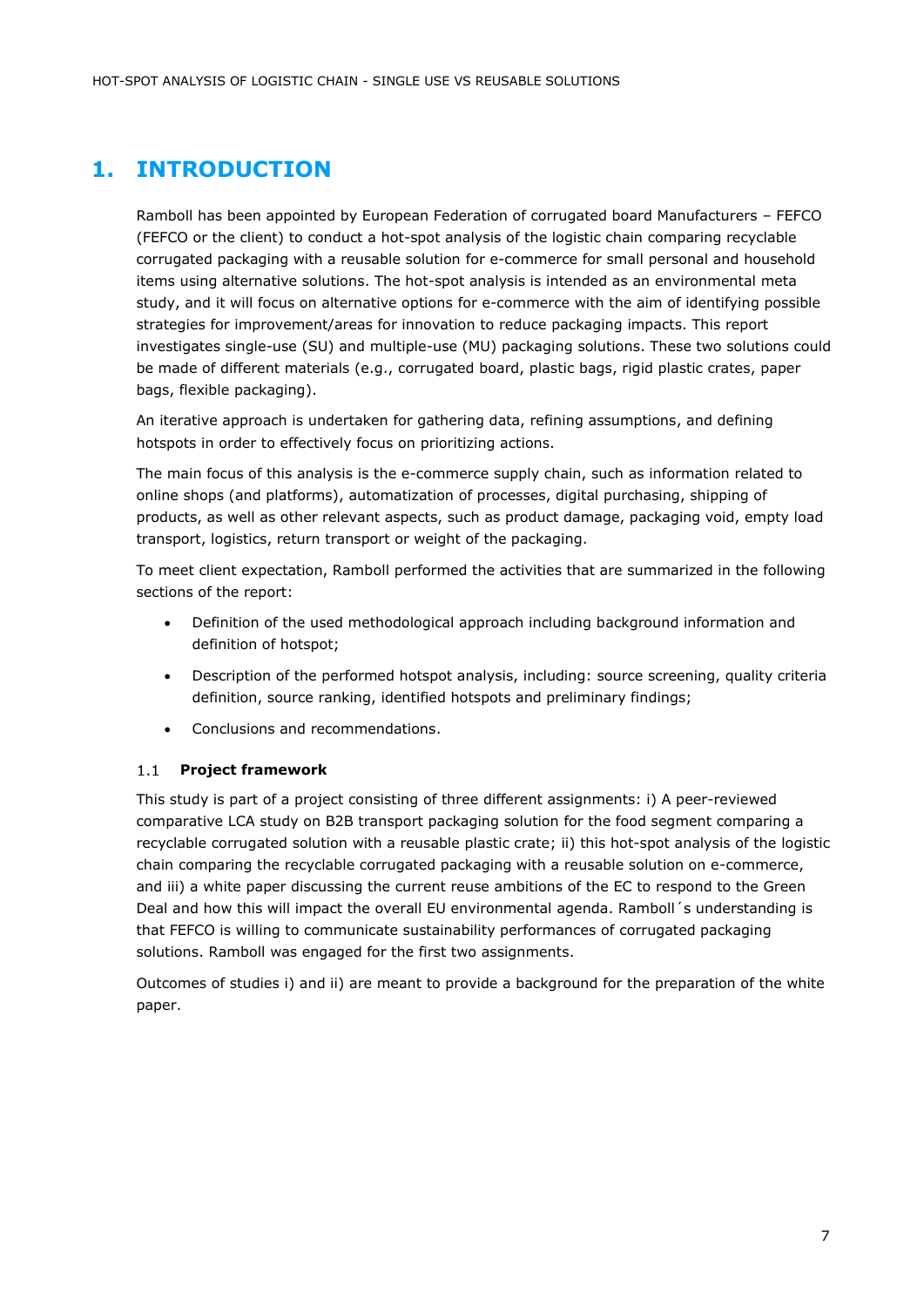# <span id="page-8-0"></span>**2. METHODOLOGICAL APPROACH**

#### <span id="page-8-1"></span> $2.1$ **Hotspot definition**

For the purpose of the analysis presented in this report, Ramboll considered the definition of hotspot (used in the context of environmental assessment) by the "Life Cycle Initiative", which is hosted by the UN Environment and aims at providing and sharing credible knowledge about Life Cycle Assessment:

#### **"A life cycle stage, process or elementary flow which accounts for a significant proportion of the impact of the functional unit (see UN Framework)"** *2.*

#### <span id="page-8-2"></span> $2.2^{\circ}$ **Description of the methodological approach**

The methodological approach used by Ramboll is defined based on the suggestion for identifying hotspots reported by UN Environment (2017). It includes the following steps:

- Step 1: Source screening and data gathering
- Step 2: Quality criteria definition
- Step 3: Source ranking and highlight of relevant hotspots
- Step 4: Hotspot analysis
- Step 5: Interpretation and discussion

#### <span id="page-8-3"></span>**2.2.1 Step 1: Source screening and data gathering**

The aim is to identify the existing body of knowledge via desktop-based research and conducting expert interviews. The following activities are taken:

- 1. Definition of the system boundaries
- 2. Identification of keywords based on the scope of this assessment
- 3. Database and literature screening (via identified key words) on different sources (e.g. scientific peer-reviewed articles, corporate social responsibility reports, EU reports, singleissue studies)
- 4. Interview sessions with relevant stakeholders.

<sup>&</sup>lt;sup>2</sup> Source: <https://www.lifecycleinitiative.org/resources/life-cycle-terminology-2/>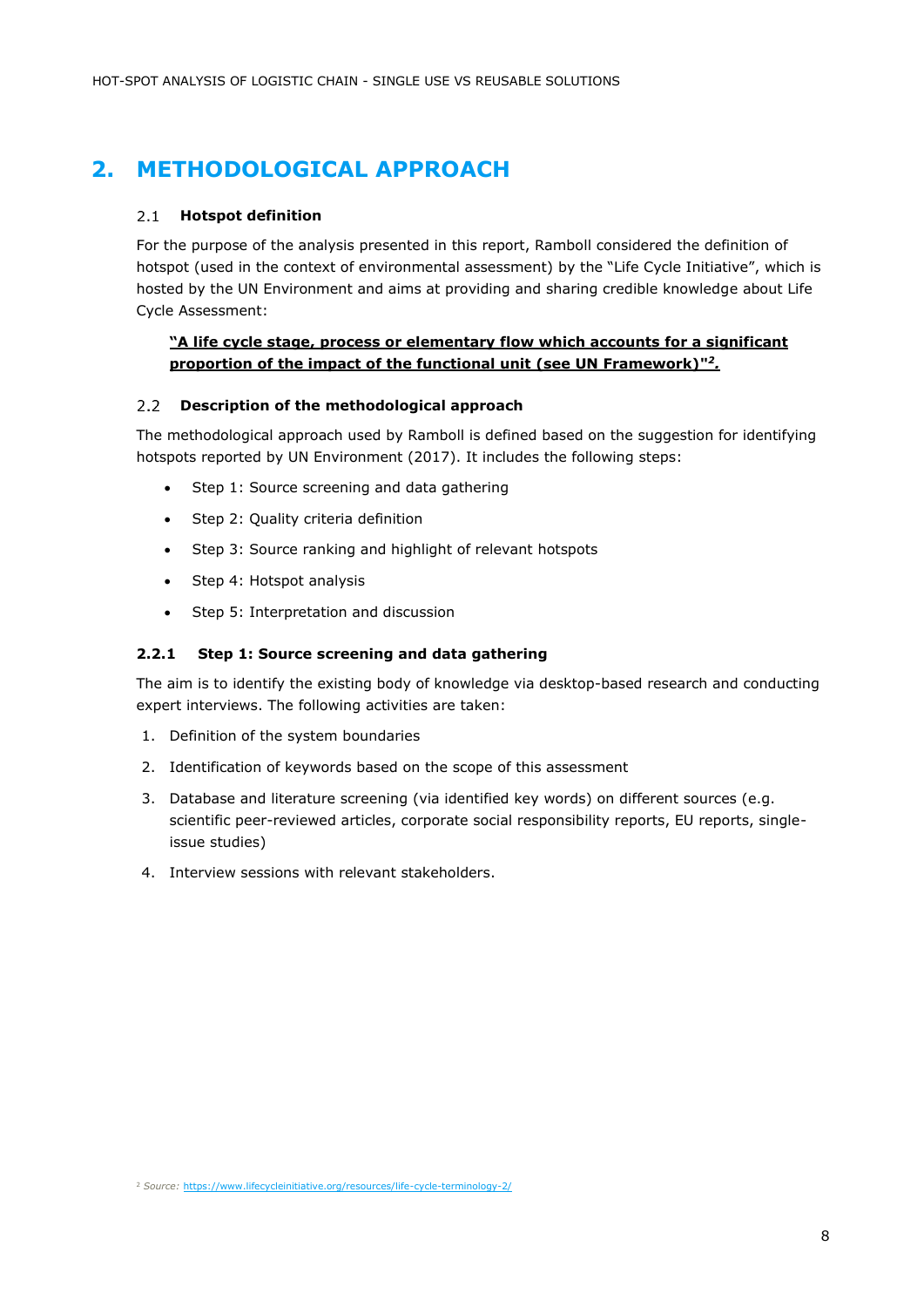#### <span id="page-9-0"></span>**2.2.2 Step 2: Quality criteria definition**

To define the relevance of the source, a set of quality criteria must be defined to rank the identified sources. Each criterion represents a particular feature of each source within the boundaries that are set in the previous step.

As an example a possible list of criteria is given here:

- Type of audience (e.g. scientific, commercial, expert interview);
- Geographical reference;
- Time reference;
- Industrial segment;
- Type of investigated product/system, including expected alternatives;
- Supply chain stage investigated.

#### <span id="page-9-1"></span>**2.2.3 Step 3: Source ranking**

The quality criteria identified in the previous step are subsequently used to evaluate the relevance of the identified sources. A scale made by quantitative scores is used for each criterion, based on the degree of accordance to each criterion, as explained below:

- Full accordance with the criterion (score 2);
- Partly in accordance with the criterion (score 1);
- No accordance with the criterion (score 0).

A *final score* is then assigned to each source, which is the sum of all relative scores for each criterion. This final score represents a structured way to rank the sources based on their accordance to the quality criteria.

The higher the score, the greater the relevance of the respective source in determining hotspots in the final step. The final score, as well as quality criteria for each source, are given in general form in [Table 1.](#page-9-3)

| <b>Source</b> | <b>Quality criteria</b><br>1 (e.g.<br><b>Audience)</b> | <b>ALCOHOL</b> | <b>Quality criteria n</b> | <b>Final score of</b><br>each source |
|---------------|--------------------------------------------------------|----------------|---------------------------|--------------------------------------|
| Source 1      | Scientific                                             | $\cdots$       | $\cdots$                  | Final score for the<br>source 1      |
|               | $\cdots$                                               | $\cdots$       | $\cdots$                  | $\cdots$                             |

<span id="page-9-3"></span>**Table 1. Screening table (example) with final scores**

#### <span id="page-9-2"></span>**2.2.4 Step 4: Hotspot analysis**

Since the methodological approach is iterative, more hotspots are identified as more sources are screened; therefore, similar sources of impacts are grouped under the same definition of a hotspot to avoid double counting. A **hotspot table** includes a list of the most frequent hotspots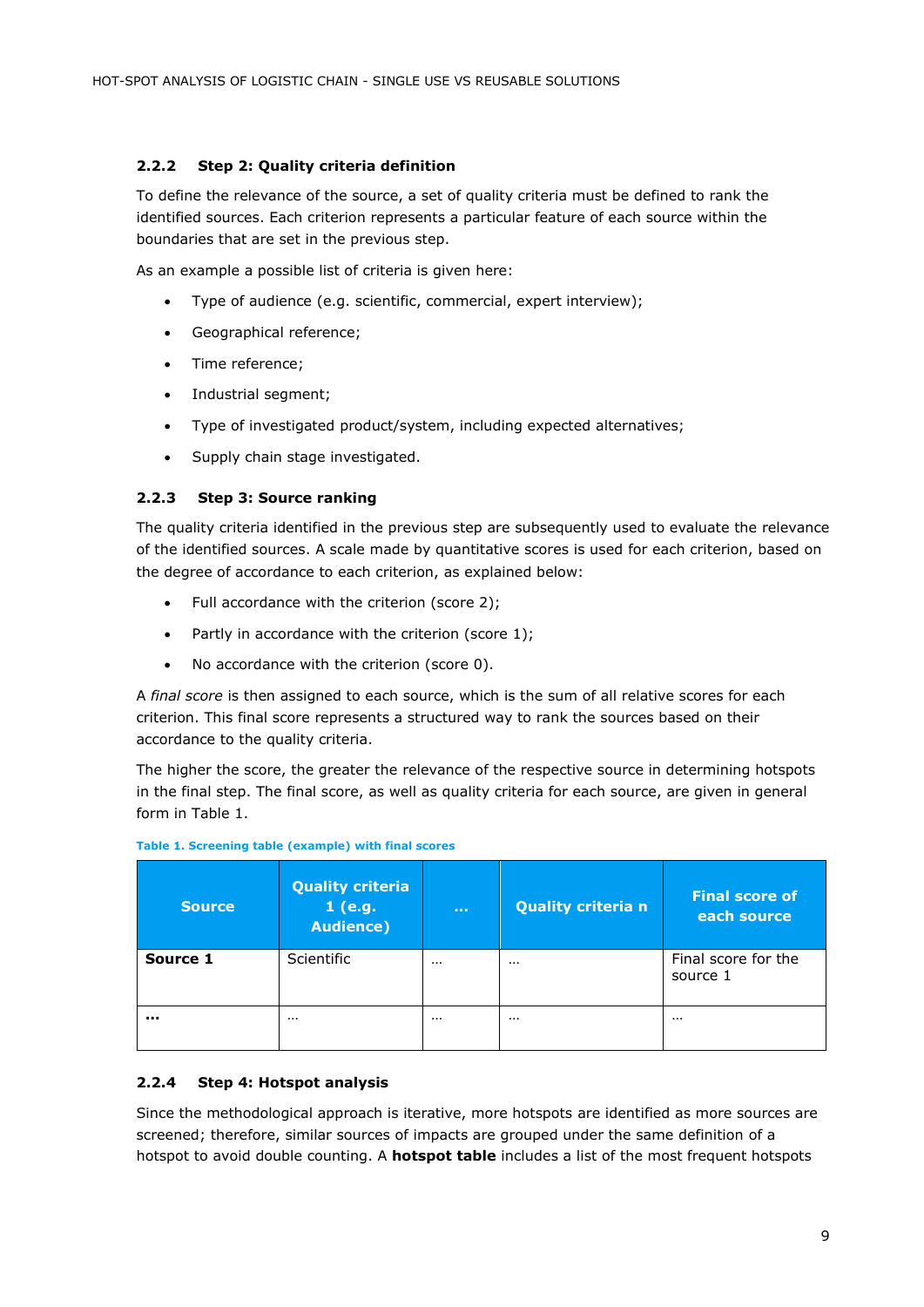identified in the screening table. Multiple sources may be listed for each hotspot, and a *relative score* is given for each source:

- Relative score  $= 1$ : if the hotspot has been identified by the source;
- Relative score  $= 0$ : if the hotspot has not been identified by the source.

A *final weighted score* is given to each hotspot as a sum of the products of the final score of each source multiplied by the relative score of each hotspot. These results are summarized in the hotspot table, given as example in [Table 2.](#page-10-1) The specific hotspots identified during the analysis of all the sources are described more thoroughly in [Table 4.](#page-20-2)

| <b>Hotspot</b>   | <b>Source 1</b>                   | <b>ALC 15</b> | Source n                          | <b>Final weighted</b><br>score    |
|------------------|-----------------------------------|---------------|-----------------------------------|-----------------------------------|
|                  | <b>Final score</b><br>of source 1 | <b>ALC 15</b> | <b>Final score of</b><br>source n |                                   |
| <b>Hotspot 1</b> | Relative score<br>$= 0$           | $\cdots$      | Relative score $=$<br>1           | Σ Relative score<br>x Final score |
|                  | $\cdots$                          | $\cdots$      | $\cdots$                          | $\cdots$                          |

#### <span id="page-10-1"></span>**Table 2. Hotspot table (example)**

#### <span id="page-10-0"></span>**2.2.5 Step 5: Interpretation and discussion**

Hotspots found in the previous step are ranked from the highest final weighted score to the lowest in a tabular format.

This analysis is aimed at suggesting areas for innovation and at giving recommendations. The hotspot analysis and consequent prioritization of actions might be used as background for enabling decision-making.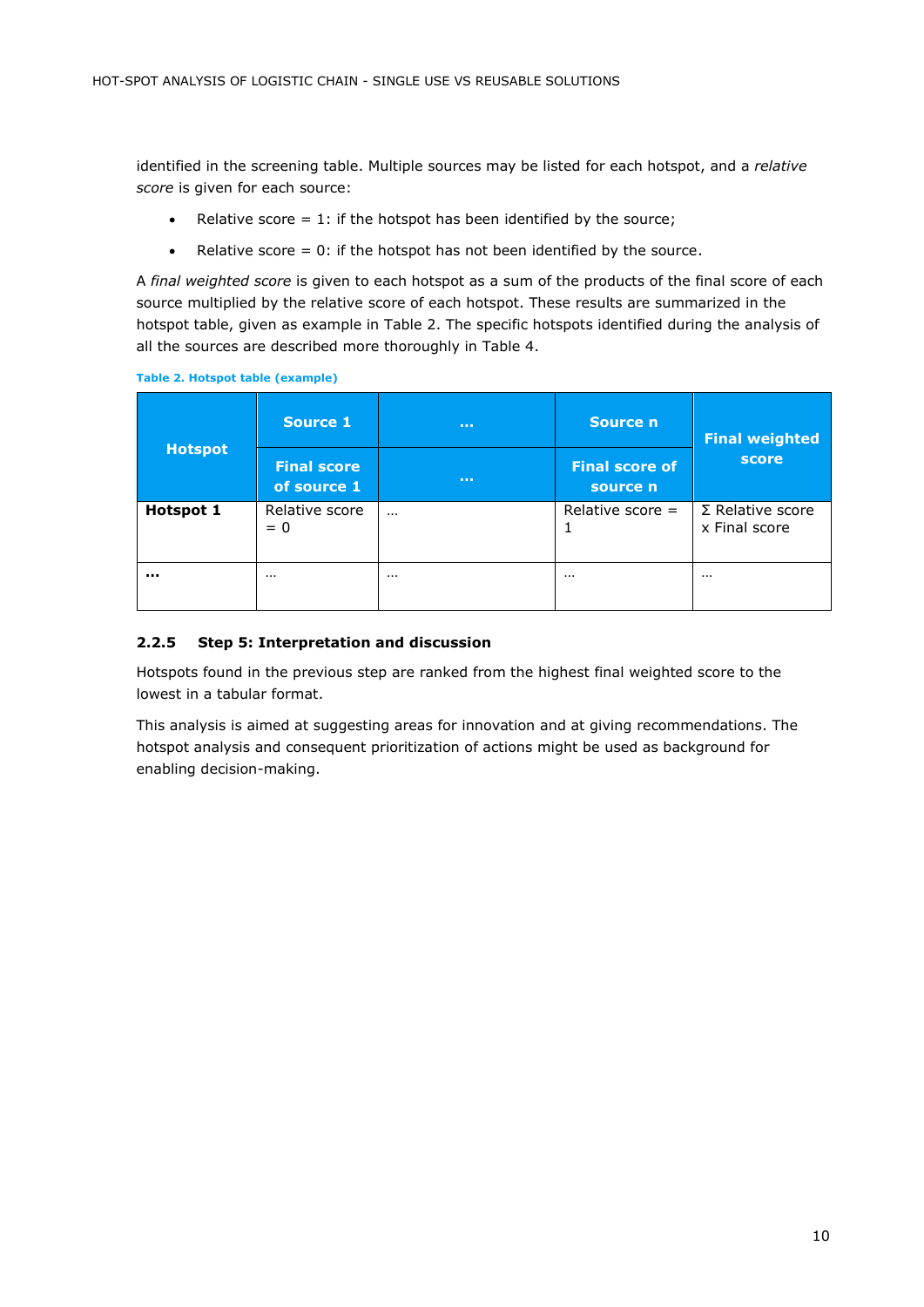# <span id="page-11-0"></span>**3. PERFORMED HOTSPOT ANALYSIS**

The following sections include the outcomes of the application of the methodological approach.

#### <span id="page-11-1"></span> $3.1$ **Source screening and data gathering**

The first step for the identification of sources to be screened is the definition of the system and to identify its boundaries. For this specific case study, the system boundaries are defined as:

### *the Business to Customer (B2C) commerce of small and personal items, in the European geographical context, delivered using packaging made of cardboard or plastic*

Because e-commerce is an emerging market that has been developing only recently, it is important to take into consideration the time reference. This should be as close as possible to the time frame in which this study is carried out<sup>3</sup>.

Once the boundaries are identified, it is possible to proceed with the identification of the sources of information. This identification is carried out using general key words (e.g. e-commerce, packaging, single use, reusable, LCA, hotspot analysis, personal household items), and specific ones (e.g. transport, logistics, sustainability, washing, waste generation, littering, theft). The following scientific databases are used: Scopus, Elsevier, Springer, Tylor and Francis and google scholar.

Two kinds of sources can be distinguished: scientific sources and commercial publications for advertisement purposes. Scientific sources could be considered reliable source of information because they are subjected to third-party review. However, in general, hotspot analyses regarding e-commerce are not common in scientific literature. This might be because the ecommerce sector has bloomed only recently. For this reason, commercial publications (e.g. sustainability reports, white papers), which are funded by companies to present the performance of a specific product/system, are considered in this study. Since the aim of this study is to evaluate critical aspects linked to the e-commerce supply chain to find potential improvements, and although the consideration of commercial publications might be debatable for scientific purposes, they could be used to present a broad overview of the topic by taking into consideration stakeholders' perspectives. The perspective of producers, for example, could help at identifying relevant aspects in the e-commerce supply chain and identifying hotspots that were not mentioned by scientific sources. Moreover, interviews with stakeholders of the e-commerce supply chain were conducted.

Ramboll has identified 48 different sources of information, divided in 4 different categories:

- scientific papers;
- scientific ("client driven") papers funded by private company;
- commercial papers (classified into 3 other types: sustainability report, white papers, pamphlet)
- outcomes of interviews with relevant identified stakeholders (identified by FEFCO members).

The graph below shows the number of sources belonging to each category.

<sup>• &</sup>lt;sup>3</sup> The research was carried out between May and September 2021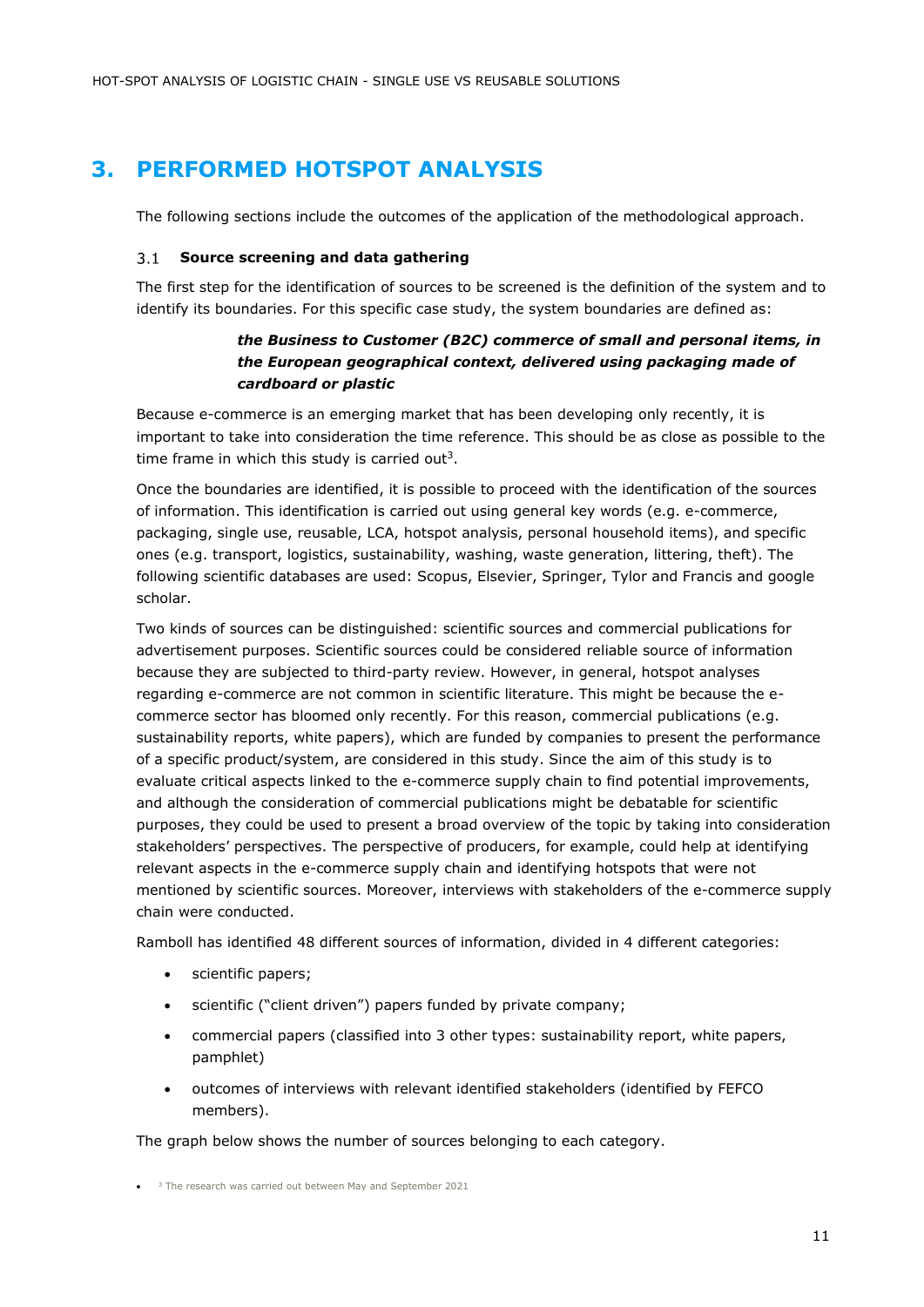

**Figure 1. Sources by category**

<span id="page-12-0"></span>As reported in the graph, scientific peer reviewed papers represent only about one fourth (11) of the screened sources.

The findings of this screening are reported in Appendix 1 (where commissioner of the work, authors, title, source category, presence of a peer review and main claims are reported).

The following main claims are identified:

- MU solutions could generate lower **potential environmental emissions** than a SU solutions in the impact category Climate change;
- The real **number of uses** is a key parameter. For instance, the study commissioned by the Stiftung Initiative Mehrweg (SIM) (Fraunhofer Institute for Building Physics IBP 2018) claims that plastic crates could be used 50 times, while IFCO's study (IFCO 2019) states that they could be used 30 to 120 times. Certainly, by taking into account different boundary conditions and assumptions, different conclusions and findings could be drawn. One of the most important factors is indeed the source of information and its reliability, whose consideration might drive the findings of a study. In some studies, these sources of information are even not mentioned or cited. Lack of official, consistent data is clearly an obstacle for reliability of information. For the analysis of sources and to evaluate their reliability, the following questions should arise: Is this specific, relevant parameter trustful enough? Are the findings of the study based just on claims or on statistical data? Has the study used a scientific approach to estimate a specific parameter?
- **Return rate<sup>4</sup>** widely varies, ranging between 70% and 97%. This aspect is also linked to the theft of MU solutions, which is not generally considered in the literature. The only study in Europe is the one commissioned by the Austrian Federal Ministry of Agriculture and Forestry (Pladerer et al. 2008), which carries out a comparative LCA on the use of cup systems at sporting events.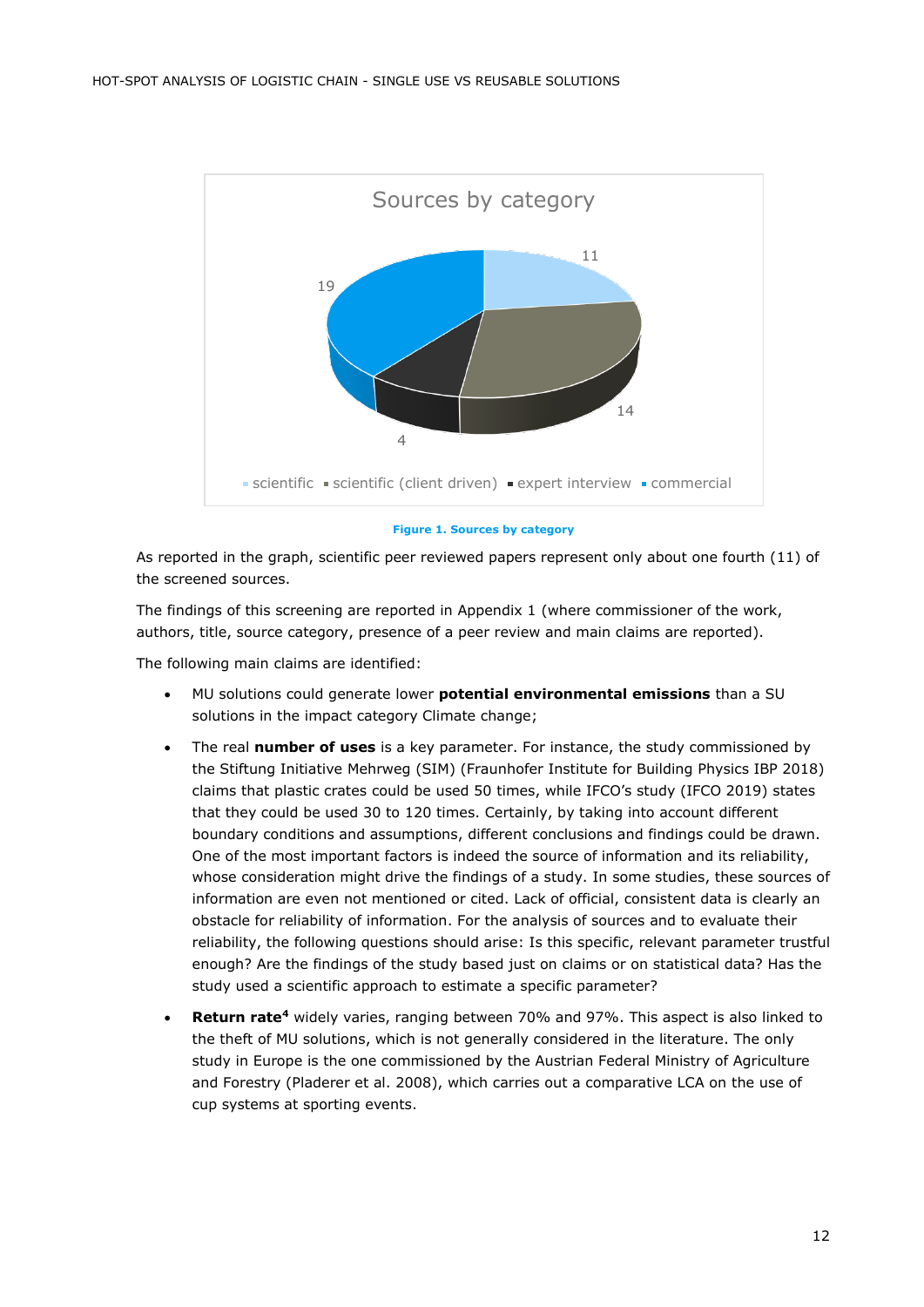The two hotspots "real number of uses" and "return rate" have to be considered as different parameters:

- $\circ$  "real number of uses": this parameter can be considered a "statistical" number. It affects a MU system, and it is based on assumptions (e.g., boundaries of the system) made by different authors in the body of literature. In general, it is considered a process of generalization and abstraction;
- o "return rate": it is a parameter related to customers' and operators' behaviors, whose consideration is relevant either in B2B and in B2C. This parameter highlights the probability that a multiple-use packaging solution could be returned for washing operations in the reverse logistics.
- Customized products are subject to higher **theft rate**. According to the study commissioned by the Austrian Federal Ministry of Agriculture and Forestry (Pladerer et al. 2008) focusing on UEFA EURO 2008™ event, fans can take cups home as a "souvenir" of the event. For this reason, in the sensitivity analysis of the study a parameter accounting for this phenomenon has been defined. However, other sources (American bakers association, n.d.; Beverage industry 2015) highlight that the theft of plastic crates is an increasingly common issue in North America, where they are stolen to be sold as plastic granules. According to the American Bakers Association, this phenomenon has caused 30% loss of reusable plastic trays each year, generating \$10 million annual replacement costs.
- MU solutions are easier to **use for small items** that do not need protection. In fact, if the packaging is made of flexible material, it can be folded to reduce space once it is returned. This means that each item is lighter than a structured one and many more pieces can be transported with the same backhauling trip, thus reducing potential environmental impacts.
- Return rate of **fashion items**<sup>5</sup> (the most significant delivered product regarding small household items) is very high. In fact, the return trips these articles make is a very important contribution to pollution. For this reason, some companies like Zalando have been trying to implement systems for reducing the number of returned items. Two solutions have been suggested: the company facilitate shopping by giving advice via specific algorithms, or the company introduces and implements a "CO<sub>2</sub> account" that displays the sustainability of customers' return behaviors.
- The **energy requirement for reconditioning multiple-use system** is under investigation for decades and present high environmental impacts. Even if some plastic packaging is designed to be wear-resistant, with higher mechanical properties or with increased thickness to last more, it could have a limited lifetime and needs to be reconditioned and/or recycled at end-of-life. A recent study (Rietveld and Hegger 2015b) compared different industrial drums used to transport chemicals: steel drums, plastic bottles, and different plastics that differ in shape. The authors highlighted that reconditioning process showed high potential environmental impacts, and that plastic drums showed lower emissions once compared to steel drums. This is due to the high energy requirements for the reconditioning process of steel drums. The findings pointed out that the plastic drums could still present the lowest emissions among the other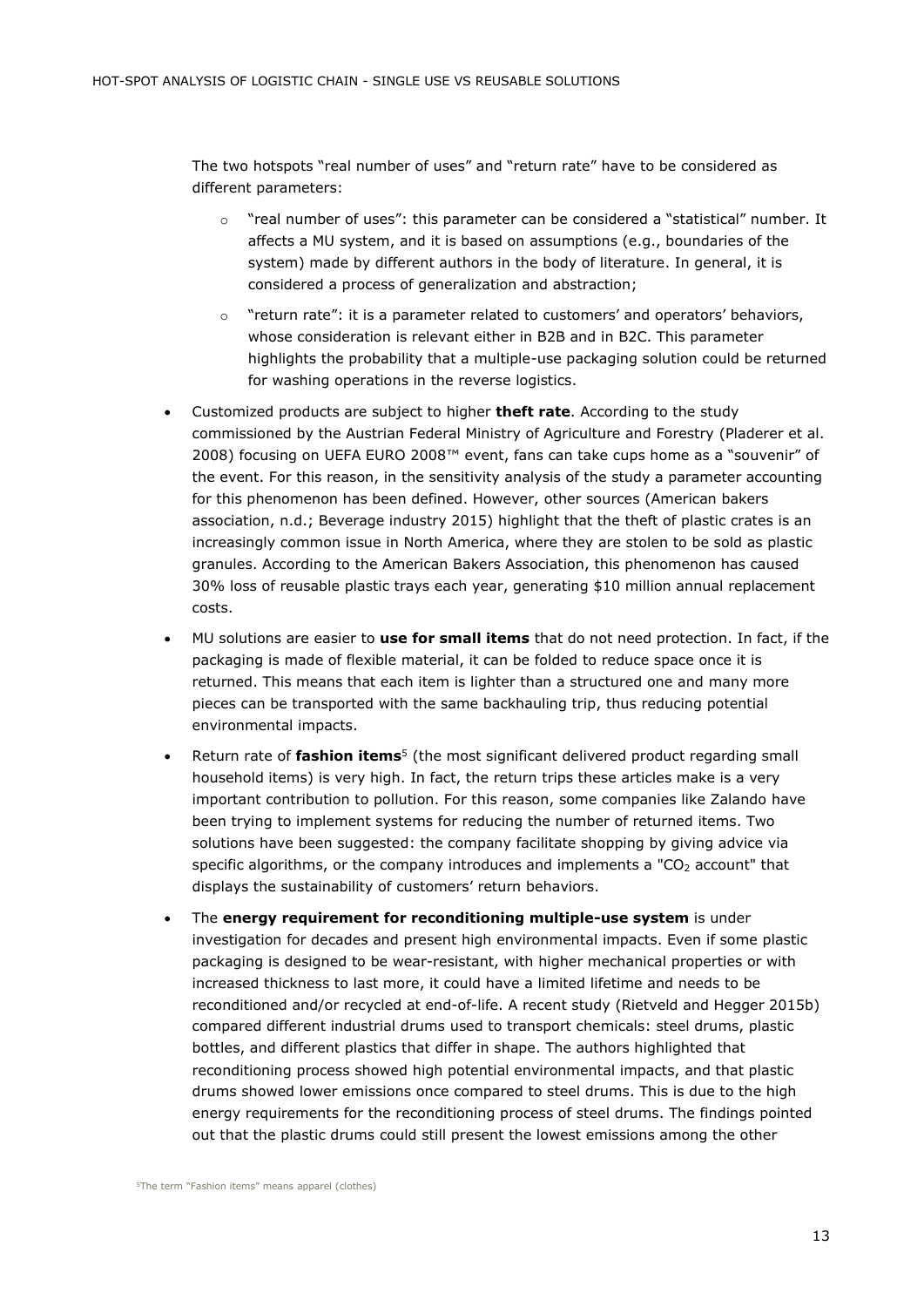alternatives even if the emissions generated by the end-of-life treatment of plastic drums is almost a third of the aggregated impact results.

• **Regulations** play an important role, especially with packaging used in food contact. Saica sustainability report (Saica 2019), for example, pointed out that it is difficult to produce 100% recycled packaging for transporting food in Europe, due to specific regulations that prohibit direct contact of food with recycled material. This is due to potential contamination that might occur. Although increasing the share of recycled or certified sustainable sources used in production processes is possible at industry level, using 100% recycled packaging materials for food contact is, however, technically difficult, as argued in a report by Huhtamaki (Huhtamaki 2020).

Although many studies in literature have pointed out difficulties in evaluating hotspots, a generalization of results/claims is attempted. Via a literature screening it is indeed difficult to elaborate generalized results that take into consideration different geographical contexts, different timeframes and different types of packaging.

#### <span id="page-14-0"></span> $3.2$ **Quality criteria definition**

Eleven quality criteria are defined to rank the sources. The following table present an overview of criteria and their description.

| <b>Quality criteria</b>                                              | <b>Description of the quality criteria</b>                                                                                                                                                     |
|----------------------------------------------------------------------|------------------------------------------------------------------------------------------------------------------------------------------------------------------------------------------------|
| Source category<br>(scientific OR commercial<br>OR expert interview) | It defines the audience. Considered very relevant when a third-<br>party review is conducted and if it is not driven by lobby                                                                  |
| <b>Geographical reference</b>                                        | Preference is given to European studies, as core of the<br>assignment                                                                                                                          |
| <b>Time reference</b>                                                | Preference is given to the most recent sources, as more<br>relevant for an action plan                                                                                                         |
| Supply chain (stage)                                                 | Preference is given to the whole supply chain. However, for this<br>assignment it could be modified from warehouse to customer<br>(in a way this criterion is redundant to Domain)             |
| Core segment: e-<br>commerce?                                        | Preference is given to the e-commerce supply chain, but an<br>extension of the topic is required due to lack of information                                                                    |
| Core goods: small<br>personal and household<br>items?                | Preference is given to personal and household items, but an<br>extension of the topic is required due to lack of information                                                                   |
| <b>Core alternatives</b>                                             | Since the core is the corrugated board box alternatives,<br>preference is given to the comparison versus plastic. However,<br>it could be modified following indications of the steering group |

<span id="page-14-1"></span>**Table 3. Quality criteria table**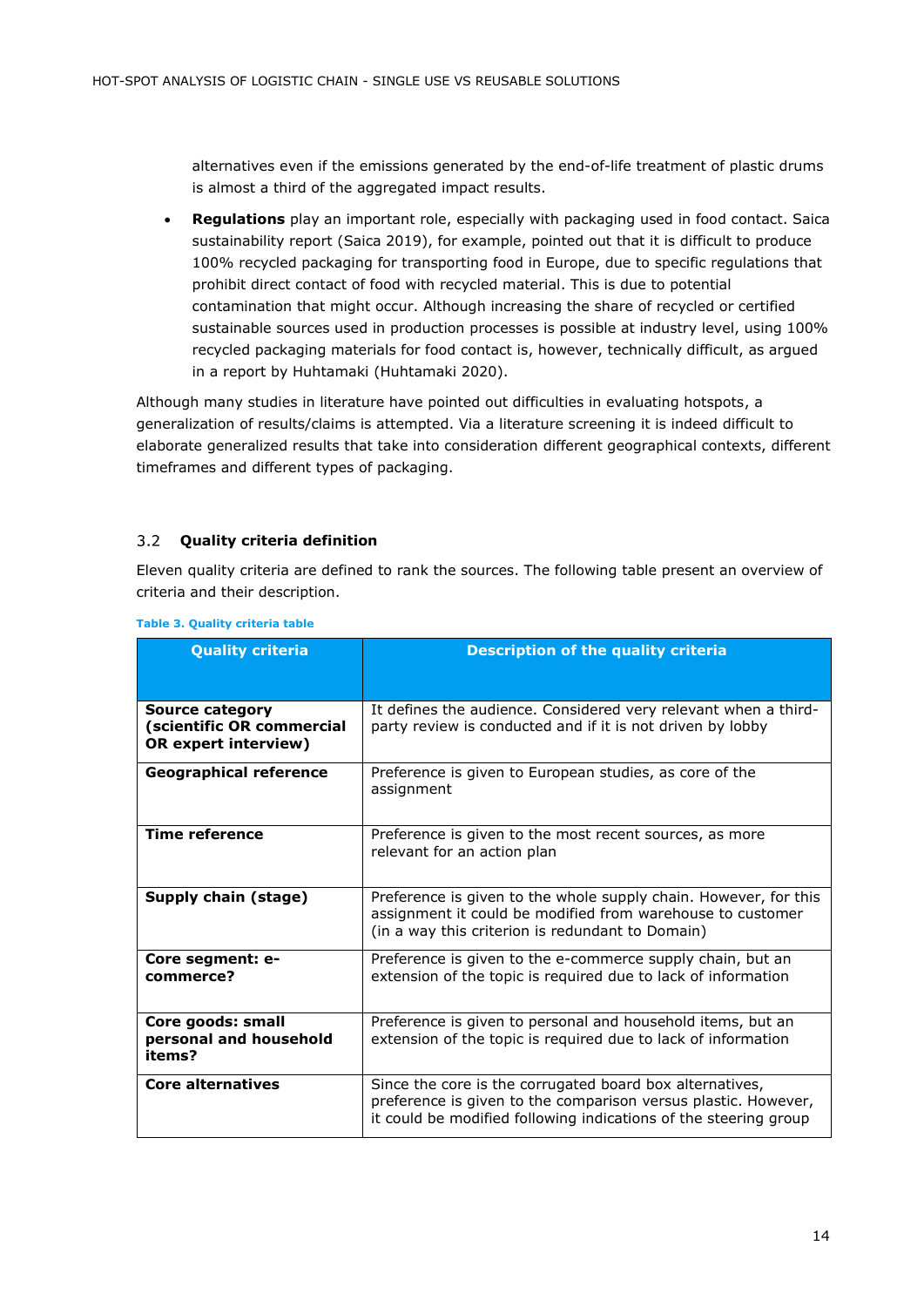| <b>Quality criteria</b>       | <b>Description of the quality criteria</b>                                                                                                                                                                                              |
|-------------------------------|-----------------------------------------------------------------------------------------------------------------------------------------------------------------------------------------------------------------------------------------|
| <b>Core: Domain</b>           | The domain B2C is the core of this assignment. However, due<br>to lack of information, the topic is extended                                                                                                                            |
| <b>Environmental hotspots</b> | Although environmental analysis and relevant hotspots in this<br>are the focus, extension of the field is required (therefore also<br>economic, logistics, and social aspects could be considered, and<br>they receive a partial score) |
| <b>Economic hotspots</b>      | Focus of the source is the economic aspect (economic saving,<br>).                                                                                                                                                                      |
| Social hotspots               | Focus of the source is the social aspect (number of accidents,<br>hiring workers with disabilities, ).                                                                                                                                  |

The criteria reported above are based on the sources screened in the previous step. Each criterion helps to define the relevance of the content with respect to the case study. By evaluating all the aspects, a quantitative definition of the level of accuracy and robustness of each source can be established. This approach allows the comparison of different sources and the identification of relevant hotspots in a structured and transparent way. It should be noted, however, that this approach attempts to generalize specific aspects that each source highlights. Each source is related to a very specific topic/issue about either a particular sector, a product, or a subject. Defining a balance between specification and generalization is the challenge of this study in order to present an overall picture and try to identify potential actions steps.

The quality criteria presented in the previous table are described in detail in the following sections.

#### <span id="page-15-0"></span>**3.2.1 Source category (scientific OR commercial OR expert interview)**

The type of source is used in this study to distinguish between sources subjected to review and non-subjected to review. The review process confers credibility to a study. In particular, 19 out of the 48 sources under investigation have been subjected to the review process. The identified sources could be further grouped in four categories: scientific publications, scientific publications whose work was funded by a company (which could be subjected to the review process or not), commercial sources, or expert interviews.

### <span id="page-15-1"></span>**3.2.2 Geographical reference**

The geographical context is a very important factor that could influence the outcome of a study. This is due to the presence of different infrastructures, specific regulations (e.g. hygienic requirements, recycled material for direct food contact), or socio-economic conditions in a particular area under investigation. Since this study has the focus at European level, priority is given to studies conducted in the EU, and geographies outside Europe are out of scope. Two thirds of analyzed sources have been conducted in the EU, and sometimes they have in-depth analysis of specific countries (e.g. Germany, Netherlands, Italy, UK).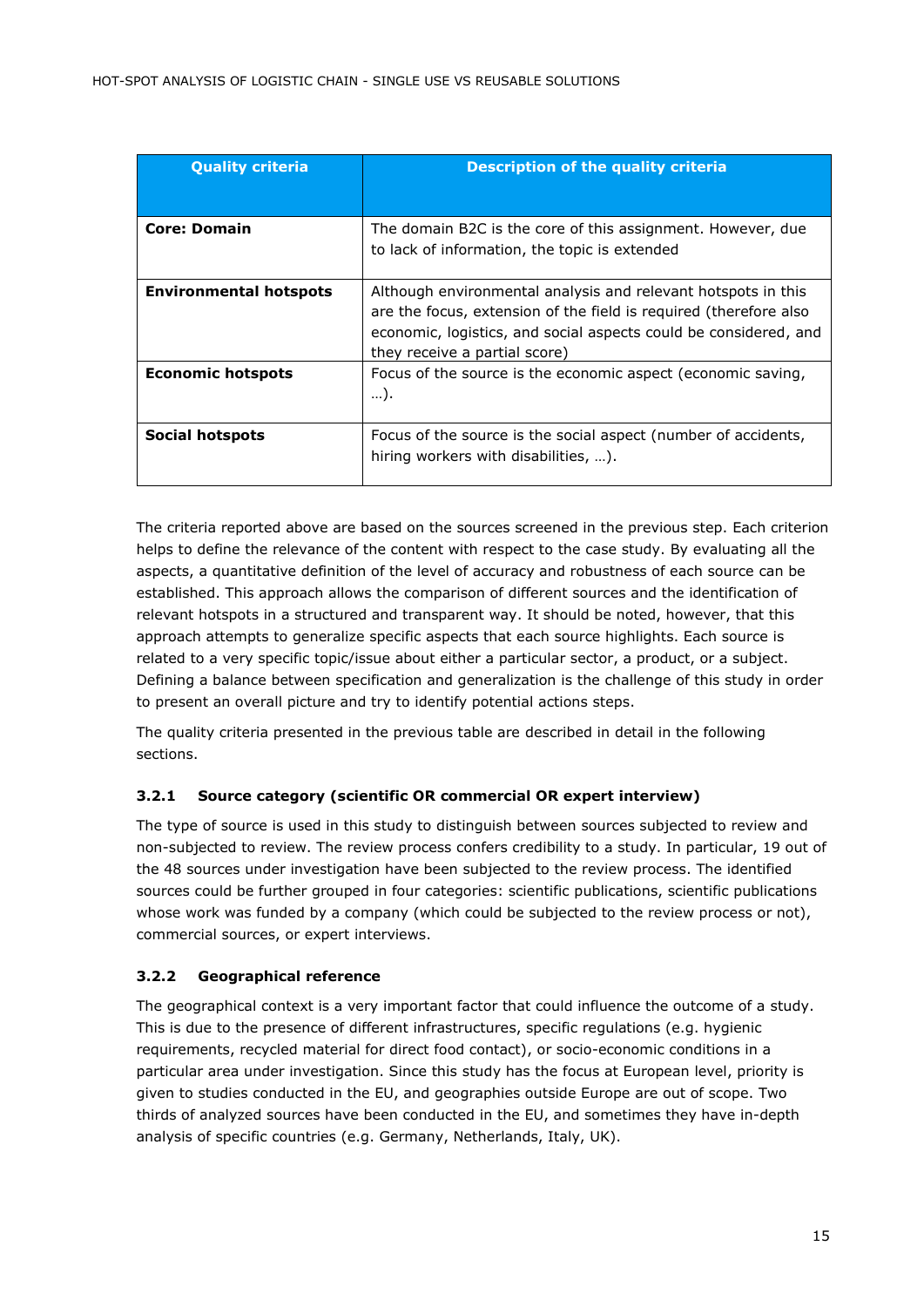#### <span id="page-16-0"></span>**3.2.3 Time reference**

Regarding the time reference, particular attention is given to the most recent sources. However, as said before, e-commerce is a new market that has bloomed only recently so it has not been studied deeply and scientific sources are few. Nowadays changes happen quickly and scientific investigation of new phenomena requires time. More than a half of the sources used in this study have been published in the last five years, which report the most up-to-date data, making it possible to have a more realistic representation of the actual situation.

### <span id="page-16-1"></span>**3.2.4 Supply chain (stage)**

To present completeness of information, the supply chain stage is considered as a criterion. In fact, if a study considers only a section of the supply chain it could overlook some significant parameters or report incomplete information. Twenty sources out of all the screened ones refer to the whole supply chain, while 14 consider only a supply chain stage, and 14 give no indication.

### <span id="page-16-2"></span>**3.2.5 Core segment**

The core segment represents one of the most relevant quality criterion. This criterion investigates whether a source has as e-commerce supply chain as the main focus. It should be noted that only 17 out of 48 screened sources focus – at least partially - on e-commerce as a core segment.

### <span id="page-16-3"></span>**3.2.6 Core goods**

Considering that in e-commerce it is possible to buy different kind of goods, it is necessary to define if the core goods of each source correspond to the one under study. Unfortunately, only 13 sources have small household items as main or partial core good focus.

### <span id="page-16-4"></span>**3.2.7 Core alternatives**

The criterion regarding core alternatives helps at identifying sources that are essentially white papers (defending a single specific solution) and other sources that can be less biased because they compare different alternatives. However, it is important to remember that comparative analyses are not always objective because they can be funded by companies with interest in promoting a specific product. In these analyses, almost half of the sources compared different solutions while the others focused on a single product. This criterion helped the definition of hotspots not only by analyzing sources related to cardboard products but also considering alternative products from which strength and weaknesses of cardboard could be inferred as opposed to those of other materials.

### <span id="page-16-5"></span>**3.2.8 Core: Domain**

This criterion is defined to evaluate which is the target market of each source. On the one hand, if a product is intended for B2C, product design is indeed main factor for increase customers' willingness to buy it. On the other hand, if a product is intended for B2B, design features are not requested. The core domain in some cases is not specified in the screened sources. However, B2C is the most relevant domain among the sources that highlight the core domain. Since e-commerce is generally a B2C market, considering sources related to this sector helps at having better view of current market conditions.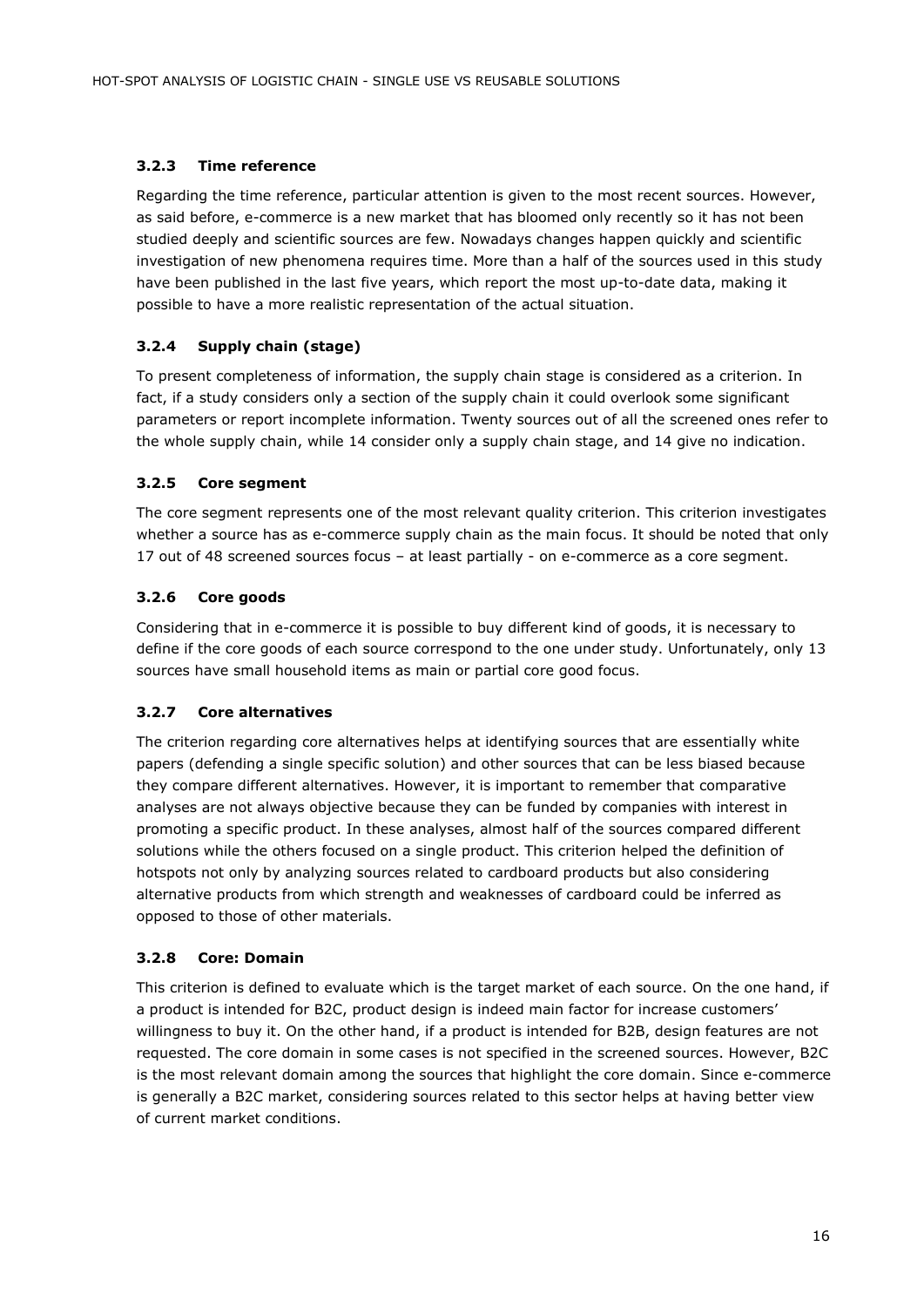#### <span id="page-17-0"></span>**3.2.9 Environmental, Economic and Social hotspots**

Finally, the last three quality criteria are related to the main topics addressed in each analyzed source. Each source could focus on environmental aspects such as pollution, waste generation or greenhouse gas emissions. On the other hand, it could be related to economic aspects like the savings obtained by using a specific product or the investment needed to change a whole stock of product for an eco-friendlier one. A source could also consider social aspects as the perception of quality related to the use of a specific packaging. Of course, all three aspects could be present at the same time in the same source. Unsurprisingly, the focus of almost all sources' is the environmental impacts. 19 out of 48 sources discuss economic aspects, such as feasibility assessment of substitution of a product with a more sustainable one, or economic advantages of using a specific product. Lastly, only 11 out of 48 analyzed sources contained information about social aspects such as generation of satellite jobs or increased workers safety due to implementation of warehouse automatic systems. This study focuses on environmental aspects. However, the evaluation of social and economic aspects could help at identifying additional hotspots that might consider angles that were previously overlooked.

#### <span id="page-17-1"></span>**Source ranking**  $3.3$

A qualitative score is given to each source and each quality criterion: 0 (no accordance), 1 (partly in accordance) and 2 (full accordance). All the scores are then summed up. The table summarizing the results of this step with the overall ranking for each source can be found in Appendix [2:](#page-49-0) SOURCE RANKING TABLE.

The 7 sources with the highest ranking are the following:

- "Expert Interview #4.", 2021
- "Expert Interview #1.", 2021
- Coelho P. M.et al., 2020. "Sustainability of Reusable Packaging–Current Situation and Trends." Resources, Conservation and Recycling: X 6 (April): 100037.
- Zimmermann, Till, and Rebecca Bliklen. 2020. "Single-Use vs. Reusable Packaging in e-Commerce: Comparing Carbon Footprints and Identifying Break-Even Points." Gaia 29 (3): 176–83.
- Wyman, Oliver. 2021. "Is E-Commerce Good for Europe?"
- Jääskeläinen, Petra, and Rossella Recupero. 2019. "The Story of RePack," 8.
- Nederland Institute for Sustainable Packaging, and Utrecht University. 2018. "CO2 Voetafdruk Vergelijking."

#### <span id="page-17-2"></span>**3.3.1 Preliminary findings based on source with highest ranking**

According to the highest-ranking sources, one of the most important topics in e-commerce is the **shape of the package**. In fact, shape optimization reduces the volume of empty space present in vehicles during delivery which decreases the efficiency and increasing emissions due to the lower number of items that can be loaded in the vehicles per trip. To avoid this problem, a customization of packaging according to the product transported should be implemented. Furthermore, optimizing the shape of packaging reduces the amount of material used during packaging production and consequently, the amount of generated waste which are other two very important factors to take into consideration when comparing different packaging solutions. When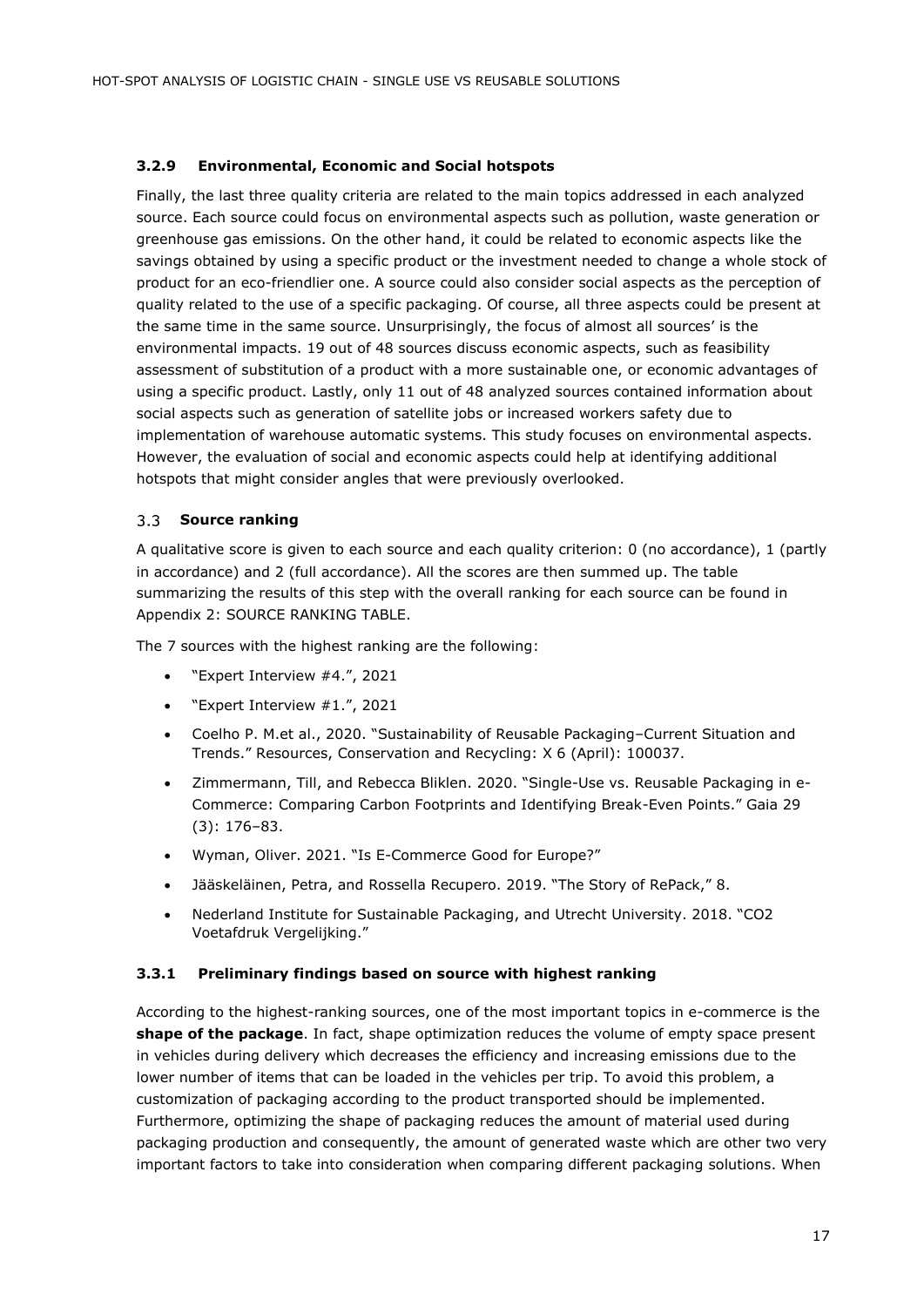using MU solutions is important to consider that it is not possible to have too many sizes in storage, so the share of empty spaces is likely to be higher especially if different articles are packaged together. Moreover, some MU solutions are difficult to recycle once they have ended their service life thus considerably reducing the benefit gained by multiple uses due to emission related to waste disposal.

The most difficult parameter to define, however, is the real **number of uses for MU packaging.** In each source this parameter is defined with a different value, for which a source is either never reported or is attributed to a personal communication with a company. This lack of consistent scientific data can be detrimental for the whole study because the main advantage of using MU solutions is that emissions due to its manufacturing can be spread over the years of service life. Thus, it is very difficult to establish the real number of uses, which is a vital parameter for the evaluation of environmental sustainability.

Another important consideration related to use of MU solutions is the **return rate**. To have an efficient supply chain, MU solutions must be returned in high numbers otherwise there could be a shortage of products. A low return rate can cause an increase in emissions due to the need for producing new items to replace the unreturned ones.

A very important claim that can be found in these sources is that e-commerce can help reduce traffic and emissions in urban areas. In fact, a single delivery trip can save many single trips from customers going to physical shops, decreasing the number of circulating vehicles.

When shipping products for e-commerce, the **type of product to be delivered dictates most of the characteristics of its packaging**. For example, the mechanical resistance required to protect the content can limit the choice of packaging that can be used. Another problem is related to the use of MU solutions, as there could be the need to respect hygienic standards and MU solutions should be washed and sanitized. This in turn leads to the issue related to **energy and water consumption due to washing**. In general, the bigger the washing machine the more optimized the process, so big washing centers should be preferred to obtain better environmental performances. However, this means that the number of MU packaging could not be sufficient for logistic operations, and that the transport distance would increase, with consequent decrement of potential environmental benefits produced by more efficient washing processes.

Distribution centers are currently present within each country. From a B2C perspective, this means that there are no bureaucratic aspects to take into consideration when delivering packaging to the customer. However, in view of an increasing globalization of the market, there is going to be an increase in the number of **cross-country deliveries**, especially from a B2B point of view. This perspective raises two issues: the presence of different regulations in each country and the increasing travelled distance covered by packaging. Regarding regulations, in Europe there is a lack of communal laws covering different aspects related to e-commerce. For example, regulations about the content of recycled material for direct food contact packaging are different across European countries and this influences the production of both MU and SU packaging, reducing the efficiency of the recycling process. Furthermore, hygienic requirements are also defined by country-specific regulations and this can result in non-compliance of some products after crossing borders either during delivery or backhauling. Considering transport distances, the further a package is being transported the higher the potential emissions related to backhauling. This means that it is more convenient, from an environmental point of view, to use SU packaging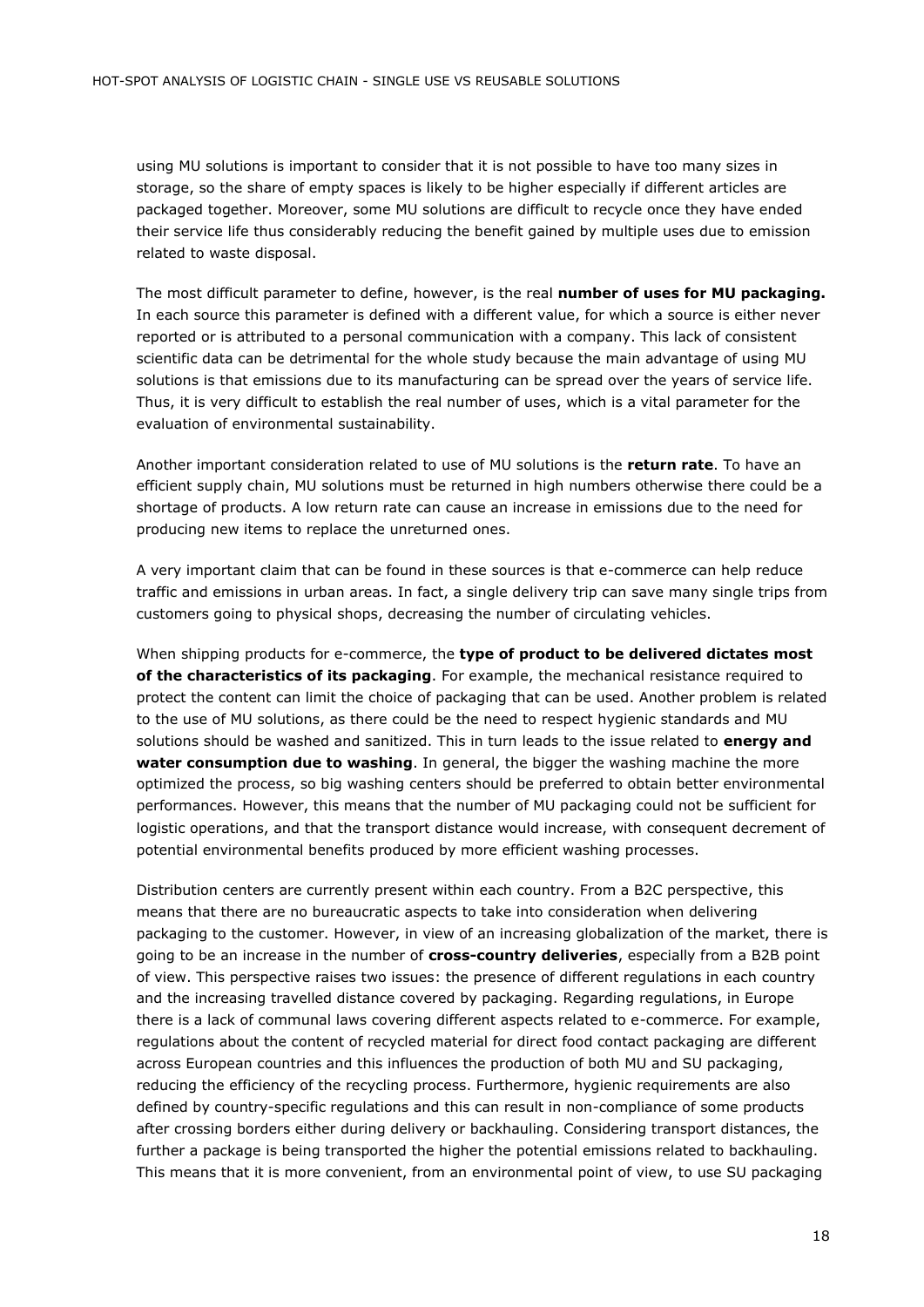if the transport distance is higher than a certain value. In addition to that, even if using MU solutions is convenient considering transport distance, another important issue is the distance from the cleaning centers. The length of the trip for a backhaul could be significantly increased due to the need for reaching these specific facilities. However, if a specific SU packaging is chosen it is important to consider the limited number of recycling facilities, which can increase the travel distance and thus increase the emissions related to disposal and decrease the efficiency of the recycling process.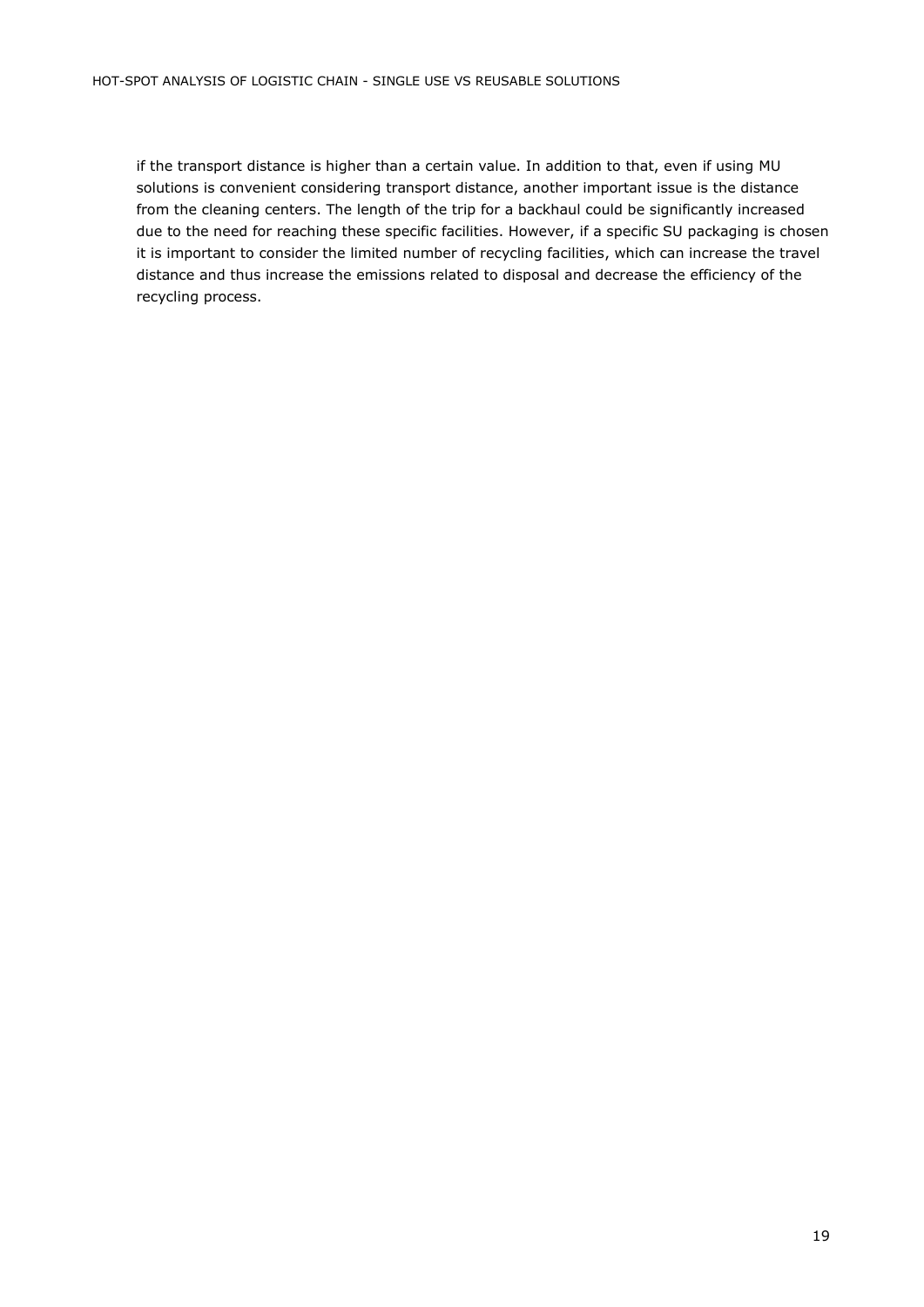#### <span id="page-20-1"></span><span id="page-20-0"></span>**Identified Hotspots**

#### **3.4.1 Identification**

Starting from the identified potential sources of impact, a critical assessment procedure is implemented to examine and compare potential sources of impacts, identified in each analyzed source. After identifying those with similar characteristics, they are grouped in the same hotspot definition. The list of identified hotspots is summarized in [Table 4.](#page-20-2)

| <b>Number</b> | <b>Hotspot</b>                                                                                                                  | <b>Description</b>                                                                                                                                                               |
|---------------|---------------------------------------------------------------------------------------------------------------------------------|----------------------------------------------------------------------------------------------------------------------------------------------------------------------------------|
| 1             | Situation (financial, commercial)                                                                                               | E.g. Pre-COVID19 and Post-COVID19 are very<br>different scenarios                                                                                                                |
| $\mathbf{I}$  | Empty space                                                                                                                     | Octagonal shape                                                                                                                                                                  |
| III           | Logistics parameters                                                                                                            | For return packages (storage space, distance,<br>number of packages for each delivery, sorting)                                                                                  |
| IV            | Tamper-evident technology                                                                                                       |                                                                                                                                                                                  |
| v             | Legal aspects related to EU/states<br>cross-border transportation                                                               |                                                                                                                                                                                  |
| VI            | Packaging shape                                                                                                                 | Volume for food, e.g. apples, is precise, and it<br>is known from the beginning) - amazon<br>dictates the shape for returnable packages<br>(square)<br>different available sizes |
| <b>VII</b>    | Requirements of the goods                                                                                                       | For fresh food, e.g. humidity, temperature,<br>hygienic requirements (plastic crates may<br>contain plastic bags inside to preserve hygienic<br>requirements)                    |
| <b>VIII</b>   | Type of the product (e.g.,<br>Generally, warehouses do not<br>know the type of products they<br>are going to ship to customers) | A standardization of packaging system is<br>unrealistic when completely different products<br>should be packed together                                                          |
| <b>IX</b>     | Contamination of the containers                                                                                                 |                                                                                                                                                                                  |
| X             | Lack of information for<br>parametrization on the e-<br>commerce supply chain                                                   |                                                                                                                                                                                  |
| XI            | Real number of uses for MU<br>solution                                                                                          | It could be different from the producer<br>specifications                                                                                                                        |
| XII           | Percentage of recycled material<br>used in production                                                                           |                                                                                                                                                                                  |
| <b>XIII</b>   | Weight optimization                                                                                                             | For MU solution it lowers emission from<br>transport                                                                                                                             |
| XIV           | Return rate                                                                                                                     | If low, emissions increase                                                                                                                                                       |

#### <span id="page-20-2"></span>**Table 4. Hotspot table**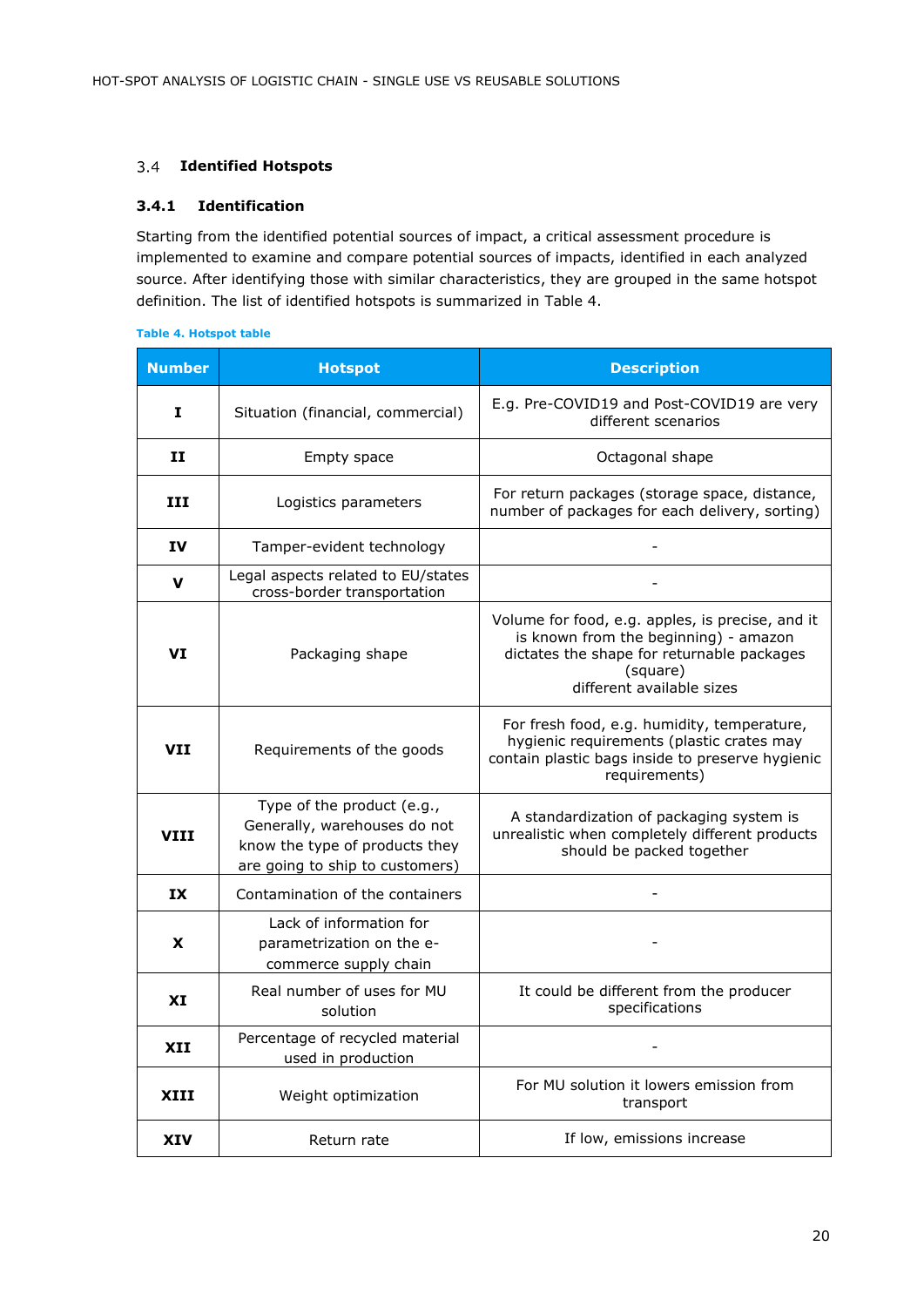| <b>Number</b> | <b>Hotspot</b>                                                                                               | <b>Description</b>                                                                                                                          |  |  |
|---------------|--------------------------------------------------------------------------------------------------------------|---------------------------------------------------------------------------------------------------------------------------------------------|--|--|
| XV            | Energy and water heating<br>consumption for washing                                                          | Possible lack of data, washing at home can be<br>more energy consuming, backhauling could be<br>energy consuming, optimization of water use |  |  |
| <b>XVI</b>    | Customer awareness about green<br>packaging and packaging issues<br>related to environmental<br>preservation |                                                                                                                                             |  |  |
| <b>XVII</b>   | Quantity of material used for<br>packaging                                                                   |                                                                                                                                             |  |  |
| <b>XVIII</b>  | Returned goods                                                                                               | Returned goods need to be treated before they<br>are put again on the market or they are<br>discarded                                       |  |  |
| <b>XIX</b>    | Emission due to product delivery                                                                             |                                                                                                                                             |  |  |
| <b>XX</b>     | Reduction of pollution and traffic<br>in urban areas due to home<br>delivery                                 |                                                                                                                                             |  |  |
| XXI           | Incorrect recycling information<br>provided by manufacturers                                                 |                                                                                                                                             |  |  |
| XXII          | Greenwashing practices                                                                                       |                                                                                                                                             |  |  |
| XXIII         | Limit for recycling                                                                                          | Material can suffer degradation after recycling,<br>presence of contaminants (e.g. ink, labels)                                             |  |  |
| <b>XXIV</b>   | Customer perception of quality<br>based on packaging design                                                  |                                                                                                                                             |  |  |
| <b>XXV</b>    | Higher cost of some eco-friendly<br>packaging                                                                |                                                                                                                                             |  |  |
| <b>XXVI</b>   | Waste generation                                                                                             |                                                                                                                                             |  |  |
| <b>XXVII</b>  | Sustainable use of resources                                                                                 | E.g. Forest for paper production, renewable<br>energy use share                                                                             |  |  |
| <b>XXVIII</b> | Efficient energy and water<br>management in facilities                                                       | Also share of renewables used                                                                                                               |  |  |
| <b>XXIX</b>   | Tracking systems                                                                                             | E.g. RFID                                                                                                                                   |  |  |
| <b>XXX</b>    | Number of recycling/composting<br>facilities available                                                       | Long trips to reach them                                                                                                                    |  |  |
| <b>XXXI</b>   | Physical limit to number of<br>washings                                                                      | Degradation of material due to chemicals                                                                                                    |  |  |
| <b>XXXII</b>  | Economic evaluation of<br>convenience of using MU solution                                                   |                                                                                                                                             |  |  |
| <b>XXXIII</b> | Product design used to increase<br>selling                                                                   |                                                                                                                                             |  |  |
| <b>XXXIV</b>  | Trial period to test product                                                                                 |                                                                                                                                             |  |  |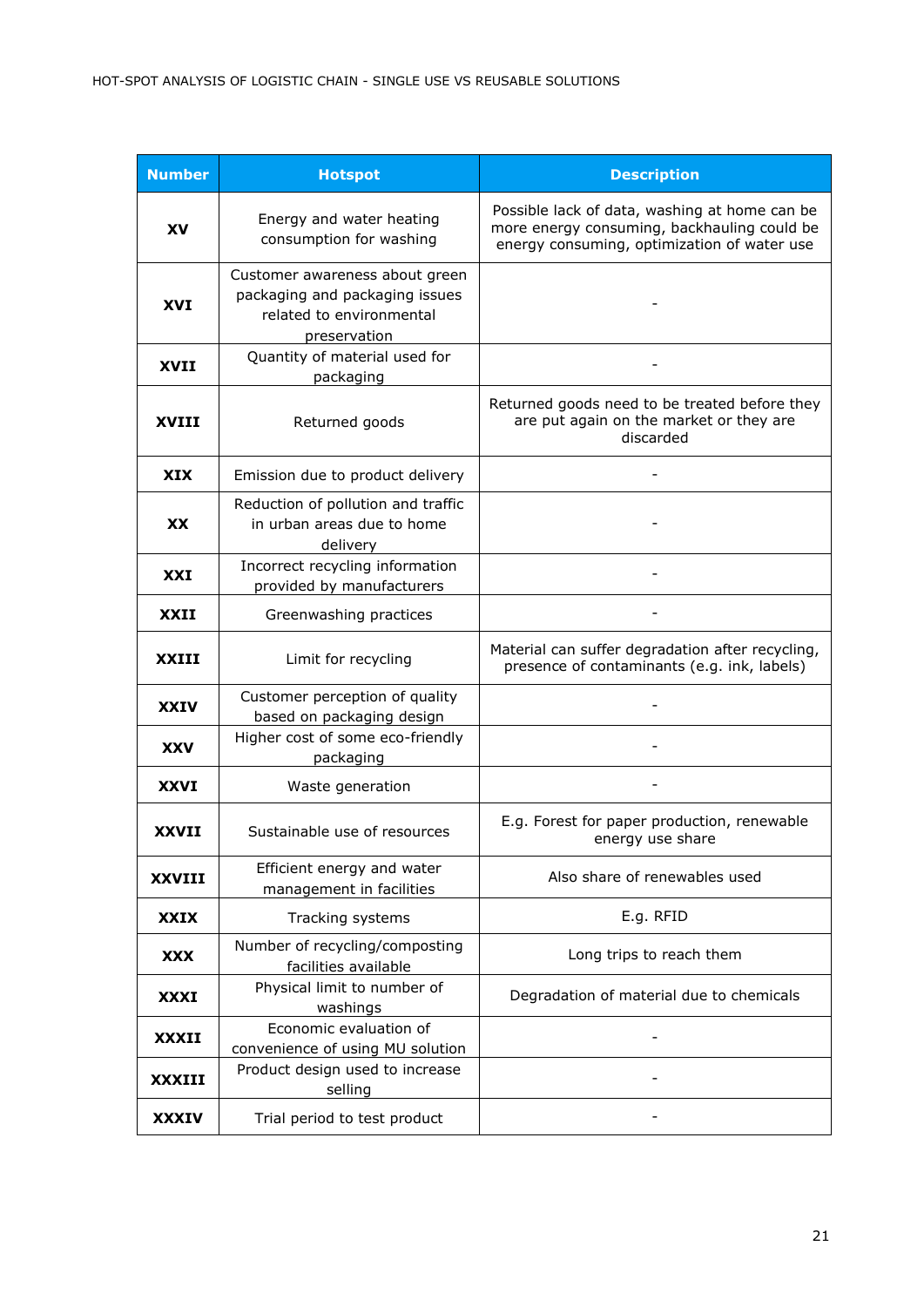| <b>Number</b>                                                     | <b>Hotspot</b>                                                            | <b>Description</b>                                                                                    |  |  |
|-------------------------------------------------------------------|---------------------------------------------------------------------------|-------------------------------------------------------------------------------------------------------|--|--|
| <b>XXXV</b>                                                       | Application of specific taxes                                             | Fee for use of MU solutions could discourage<br>customers, taxes on SU solutions to discourage<br>use |  |  |
| <b>XXXVI</b>                                                      | Littering                                                                 |                                                                                                       |  |  |
| <b>XXXVII</b>                                                     | Coordinated system to re-<br>distribute containers among shops            |                                                                                                       |  |  |
| <b>XXXVIII</b>                                                    | Emission and use of resources<br>due to recycling                         |                                                                                                       |  |  |
| <b>XXXIX</b>                                                      | Legal aspect related to recycled<br>content for food contact<br>packaging |                                                                                                       |  |  |
| <b>XL</b>                                                         | Warehouse automatic system for<br>higher worker safety                    |                                                                                                       |  |  |
| Use of renewable sources for<br><b>XLI</b><br>material production |                                                                           | E.g. plant, fibers                                                                                    |  |  |
| <b>XLII</b>                                                       | Accounting of scope 3 emissions                                           |                                                                                                       |  |  |
| <b>XLIII</b>                                                      | Require code of conduct from<br>suppliers                                 |                                                                                                       |  |  |
| <b>XLIV</b>                                                       | Decrease in use of VOC producing<br>materials                             | E.g. solvent free ink                                                                                 |  |  |
| <b>XLV</b>                                                        | Impossibility of using only MU<br>solutions                               |                                                                                                       |  |  |
| <b>XLVI</b>                                                       | Reduction of land use for e-shops                                         |                                                                                                       |  |  |
| <b>XLVII</b>                                                      | Generation of satellite job                                               |                                                                                                       |  |  |
| <b>XLVIII</b>                                                     | Additional items for continuous<br>availability                           |                                                                                                       |  |  |
| <b>XLIX</b>                                                       | Legal aspects related to EU<br>regulation                                 | (Hygiene, backtracking, )                                                                             |  |  |
| L                                                                 | Ability of preserving the product<br>from damage                          |                                                                                                       |  |  |
| LI                                                                | Theft/misuse                                                              |                                                                                                       |  |  |

As shown by [Table 4,](#page-20-2) the total number of identified hotspots is relatively high due to the following aspects:

- Investigated system complexity;
- Absence of a hotspot identification standard procedure;
- Diverse identified sources of information, mainly not scientific papers, claims.

The identified hotspots have been grouped in nine homogenous thematic categories: bureaucratic aspects, physical characteristics, type of product, characteristics of using MU solutions, energy, social aspects, logistics, environmental aspects, economic aspects. The grouping of hotspots is implemented for ease of comprehension.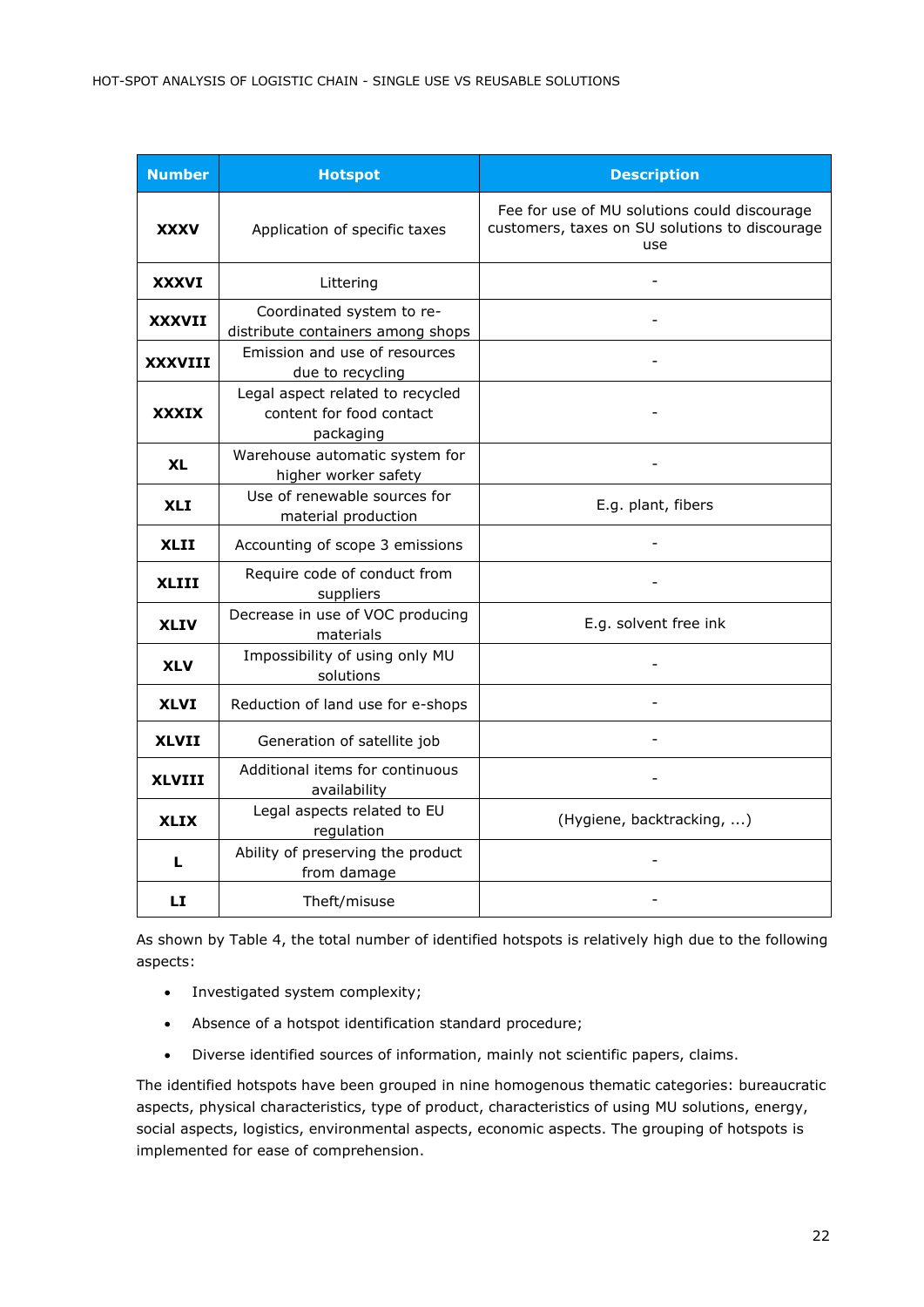#### <span id="page-23-0"></span>**Table 5. Thematic categories and belonging hotspots**

| <b>Category</b>                | <b>Hotspots</b>                                                                                                             |  |  |  |  |
|--------------------------------|-----------------------------------------------------------------------------------------------------------------------------|--|--|--|--|
|                                | -Situation (financial, commercial);                                                                                         |  |  |  |  |
|                                | -Legal aspects related to EU/states cross-border transportation;                                                            |  |  |  |  |
| <b>Bureaucratic</b><br>aspects | -Application of specific taxes;                                                                                             |  |  |  |  |
|                                | -Legal aspect related to recycled content for food contact packaging                                                        |  |  |  |  |
|                                | -Legal aspects related to EU regulation.                                                                                    |  |  |  |  |
|                                | -Empty space;                                                                                                               |  |  |  |  |
|                                | -Tamper-evident technology;                                                                                                 |  |  |  |  |
|                                | -Packaging shape;                                                                                                           |  |  |  |  |
| Physical                       | -Percentage of recycled material used in production;                                                                        |  |  |  |  |
| characteristics                | -Weight optimization                                                                                                        |  |  |  |  |
|                                | - Quantity of material used for packaging;                                                                                  |  |  |  |  |
|                                | -Limit for recycling;                                                                                                       |  |  |  |  |
|                                | -Ability of preserving the product from damage.                                                                             |  |  |  |  |
| Type of product                | -Requirements of the goods;                                                                                                 |  |  |  |  |
|                                | -Type of the product (e.g., generally, warehouses do not know the type of<br>products they are going to ship to customers); |  |  |  |  |
|                                | -Contamination of the containers;                                                                                           |  |  |  |  |
|                                | -Returned goods;                                                                                                            |  |  |  |  |
|                                | -Real number of uses for MU solutions;                                                                                      |  |  |  |  |
| Characteristics<br>of using MU | -Return rate;                                                                                                               |  |  |  |  |
| solutions                      | -Physical limit to number of washings;                                                                                      |  |  |  |  |
|                                | -Coordinated system to re-distribute containers among shops.                                                                |  |  |  |  |
|                                | -Energy and water heating consumption for washing;                                                                          |  |  |  |  |
|                                | -Sustainable use of resources;                                                                                              |  |  |  |  |
| Energy                         | -Efficient energy and water management in facilities;                                                                       |  |  |  |  |
|                                | -Use of renewable sources for material production;                                                                          |  |  |  |  |
|                                | -Accounting of scope 3 emissions.                                                                                           |  |  |  |  |
|                                | -Customer awareness about green packaging and packaging issues related<br>to environmental preservation;                    |  |  |  |  |
|                                | -Incorrect recycling information provided by manufacturers;                                                                 |  |  |  |  |
|                                | -Greenwashing practices;                                                                                                    |  |  |  |  |
|                                | -Customer perception of quality based on packaging design;                                                                  |  |  |  |  |
| Social aspects                 | -Product design used to increase selling;                                                                                   |  |  |  |  |
|                                | -Warehouse automatic system for higher worker safety;                                                                       |  |  |  |  |
|                                | -Require code of conduct from suppliers;                                                                                    |  |  |  |  |
|                                | -Impossibility of using only MU solutions;                                                                                  |  |  |  |  |
|                                | -Generation of satellite job.                                                                                               |  |  |  |  |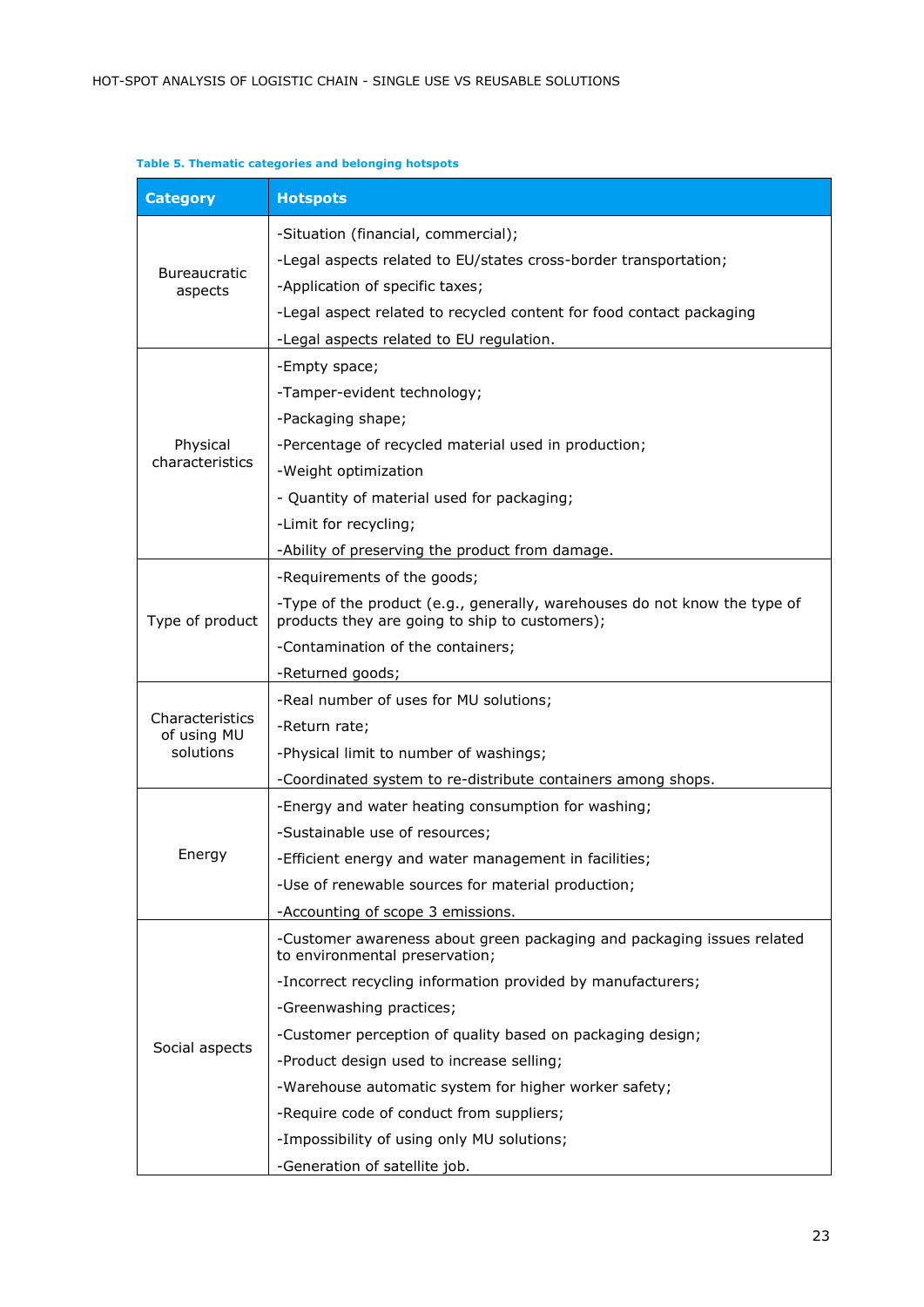| <b>Category</b>          | <b>Hotspots</b>                                                          |  |  |  |  |  |
|--------------------------|--------------------------------------------------------------------------|--|--|--|--|--|
|                          | -Logistics parameters;                                                   |  |  |  |  |  |
|                          | -Lack of information for parametrization on the e-commerce supply chain; |  |  |  |  |  |
| Logistics                | -Tracking systems;                                                       |  |  |  |  |  |
|                          | -Limited number of recycling/composting facilities available;            |  |  |  |  |  |
|                          | -Additional items for continuous availability.                           |  |  |  |  |  |
|                          | -Emission due to product delivery;                                       |  |  |  |  |  |
|                          | -Reduction of pollution and traffic in urban areas due to home delivery; |  |  |  |  |  |
|                          | -Waste generation;                                                       |  |  |  |  |  |
| Environmental<br>aspects | -Littering;                                                              |  |  |  |  |  |
|                          | -Emission and use of resources due to recycling;                         |  |  |  |  |  |
|                          | -Decrease in use of VOC producing materials;                             |  |  |  |  |  |
|                          | -Reduction of land use for e-shops.                                      |  |  |  |  |  |
|                          | -Higher cost of some eco-friendly packaging;                             |  |  |  |  |  |
| Economic                 | -Economic evaluation of convenience of using MU solutions;               |  |  |  |  |  |
| aspects                  | -Trial period to test product;                                           |  |  |  |  |  |
|                          |                                                                          |  |  |  |  |  |
|                          | -Theft/misuse.                                                           |  |  |  |  |  |

The first category is defined **"Bureaucratic aspects",** and it accounts for legal requirements and regulations that need to be respected, such as legal aspects related to cross-border transportation or regulations about maximum content of recycled material for food contact products. An example is the study commissioned by Amazon (Wyman 2021) where it is stated that cross-border ecommerce currently shows a higher annual growth then domestic e-commerce, though this trend could change in the future due to the introduction of new regulations. Moreover, in different sources (Del Borghi et al. 2021; The Coca-Cola Company 2019; Saica 2019), attention is drawn to the fact that European countries have different regulations about the use of recycled material for food contact products. For example, Italian laws prohibit the use of such material for this purpose, and this limits the maximum percentage that can be used for the production of a whole class of packaging.

The second category, **"Physical characteristics"**, includes hotspots related to the physical characteristics of the packaging like shape, presence of empty spaces and tamper-proof technologies. According to Recircle (Zero Waste Europe 2018) their MU solutions are optimized to fit in restaurant dishwashers, increasing the number of items that can be washed at the same time, which in turn reduces the amount of energy and water used. For a similar reason, Repack (Jääskeläinen and Recupero 2019) produces packaging of different sizes in order to better fit the product to be delivered.

The third category, **"Type of product"**, takes into account the requirements of the transported goods, such as environmental conditions for perishable food. These conditions require a specific treatment for MU solutions to avoid contamination before using it for another delivery. However, for the purpose of this study, the requirements of perishable products like food are out of scope since the focus is on small personal items. Conversely, the need to treat returned items is very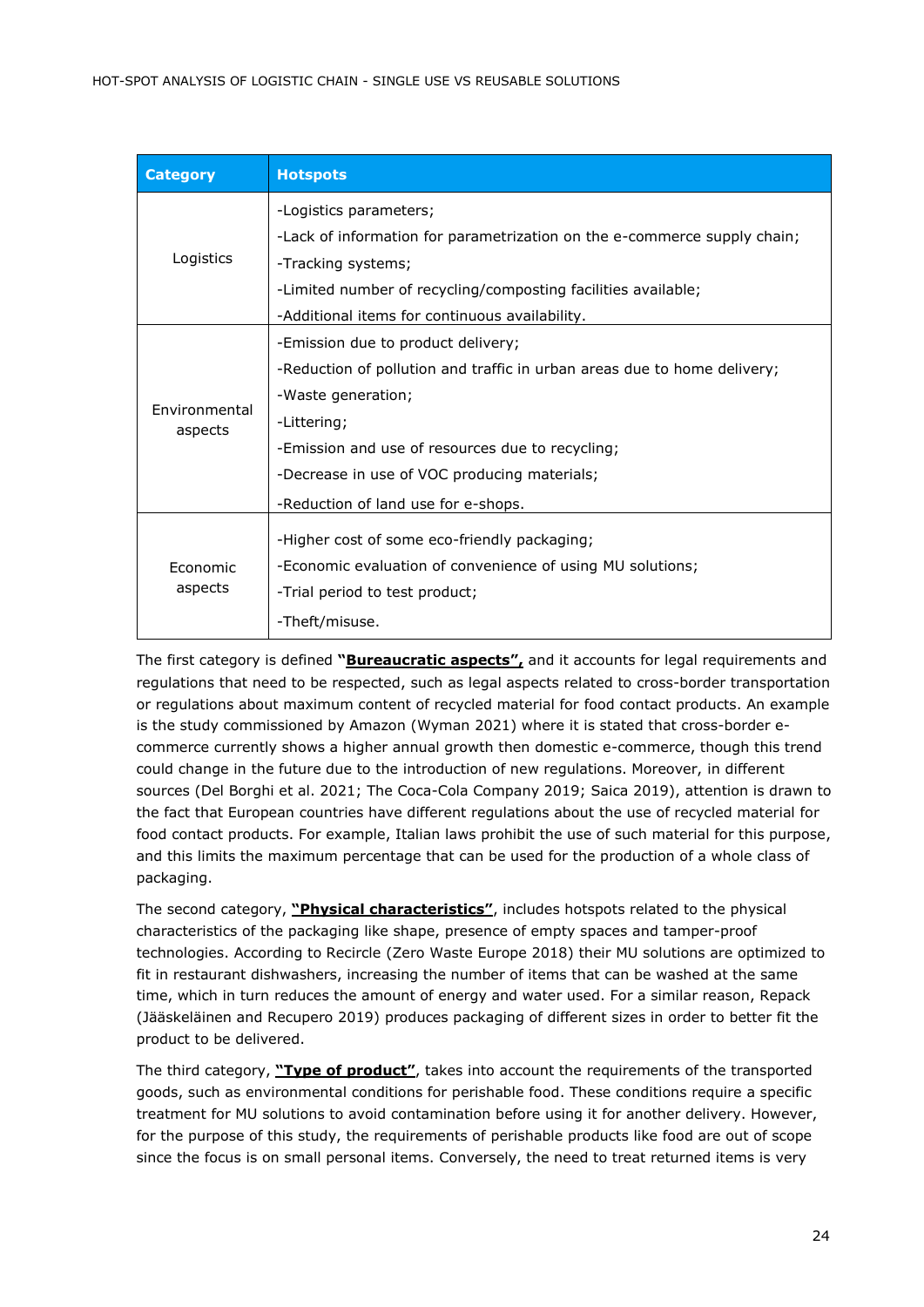relevant because clothes, which can be considered personal items, are always inspected after they are returned (Holding and Gendell 2019).

The fourth category, **"Characteristics of using MU solutions"**, considers hotspots related to the use of MU solutions, such as real number of uses (which can be different from the one indicated by the producer) or physical limit to the number of washing a packing item can sustain. Regarding the number of uses, each source (Del Borghi et al. 2021; Zimmermann and Bliklen 2020; Waste & Resources Action Programme 2007; Jääskeläinen and Recupero 2019; Goellner and Sparrow 2014) defines a different number. However, as stated above, it is difficult to identify the most reliable value because there is never a clear definition of the source of this value, or the source is confidential and consequently cannot be verified. Furthermore, Recircle (Zero Waste Europe 2018) states that a restaurant subscription to the system includes a service for redistribution of containers in case of imbalances between shops and substitution of worn out items.

The fifth category is related to **energy** use, which can be related to the production of an item or to its use. Many companies claim to have decreased their overall energy consumption or to have increased the share of renewable energy (Holding and Gendell 2019; The Coca-Cola Company 2019; Huhtamaki 2020; Saica 2019; Rietveld and Hegger 2015a) while some sources point out that the energy used for washing or backhauling can be a significant part of the overall consumption (Zimmermann and Bliklen 2020; Just Salad 2020; Giraffe Innovation 2018; IFCO 2019).

The sixth category takes **social aspects** into consideration. One hotspot considers the generation of satellite jobs due to the different supply chain of e-commerce with respect to the supply chain of physical shops (Plaine Products 2019; Wyman 2021; IESE - Universidad de Navarra 2008), while another hotspot accounts for incorrect recycling information provided by manufacturers. In fact, incorrect information can influence customers' opinion and promote the purchase of a specific product.

The seventh category, **"Logistics",** includes hotspots such as logistic parameters (e.g. storage space, distance, number of packages for each delivery, sorting), presence of tracking systems (e.g. RFID, GPS) or the limited number of recycling/composting facilities which requires longer trips. Regarding use of RFID technology, a publication by Carreño M. (Carreno 2013) explains how the application of this technology is limited by a number of factors. For example, many retailers are unaware of its existence while those who knows it are held back by the need for consistent investments for the application of this systems. Furthermore, they claim a lack of benefits coming from use of RFID technology because none of their clients uses this technology along the supply chain. Logistic parameters can refer to different aspect of packaging use. For example, in order to be ready to ship a parcel as soon as it is ordered, it is important to have some packaging ready to be used. For very big companies, this can be very challenging and require significant storage space because of the considerable amount of shippings to manage. Another logistic parameter is the number of packages in each delivery. If the same package is used to deliver more than one product, it is possible to optimize the void space inside the packaging and the vehicle use for the delivery in order to reduce the number of trips and thus the emissions produced by the vehicle. Furthermore, distance from producer or from the final customer is a source of environmental emissions due to transportation. However, this parameter is not easy to modify since it is very difficult to reduce distances from either the producer or the final customer.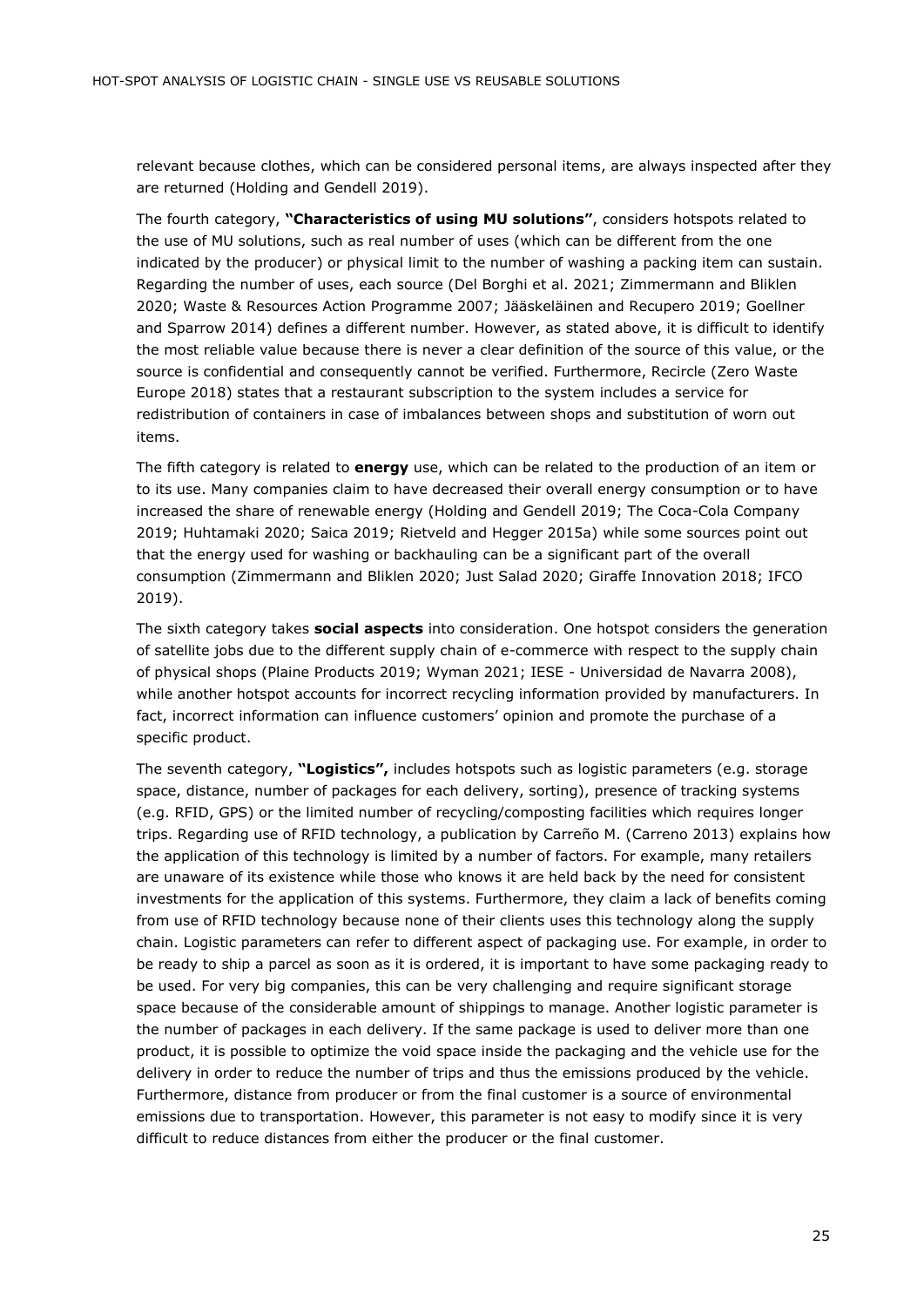The eighth category accounts for **environmental aspects** such as the decrease of pollution in urban areas due to home delivery, which is possible thanks to avoided trips by single customers, or emissions related to the recycling process. Ecommerce Europe (Ecommerce Europe 2020) claims that e-commerce deliveries reduce the number of shopping trips by customers, therefore reducing traffic and emissions. The same source highlights that IKEA Retail aims at substituting its delivery vehicles fleet by 2025 with electric or zero-emission vehicles to reduce emissions. Moreover, Coca-Cola states that producing 100% recycled PET bottles reduces emission by 25% (The Coca-Cola Company 2019).

The last identified category takes into consideration **economic aspects**. For example, Escursell et al. (Escursell, Llorach-Massana, and Roncero 2021) point out that some eco-friendly packages are more expensive than traditional products, such as alternative biodegradable starch-based peanuts with respect to EPS packing peanuts. Another example is the claim of Borealis (Borealis 2021), stating the need to provide a MU solution at an affordable price. Additionally, the study by the Waste & Resources Action Programme (WRAP) (Waste & Resources Action Programme 2007) states the need to define variables that can influence the costs of MU solutions to try to predict and control their trends, and to evaluate the economic feasibility of using MU solutions.

#### <span id="page-26-0"></span>**3.4.2 Ranking**

After ranking all the sources and listing all hotspots described in each source, all identified hotspots are evaluated to define a ranking list. Even if the following table shows all identified hotspots grouped based on their belonging thematic category, the evaluation of their relative importance is defined considering each hotspot on its own. The full table with the ranking of all identified hotspots can be found in Appendix [3:](#page-51-0) HOTSPOT FINAL SCORE.

Since the overall number of hotspots is very high, only the first 15 highest-ranking hotspots were considered as most significant. They naturally belong to all defined categories. However, no hotspot classified either as an economic or bureaucratic aspect is present in the highest ranking. Most of the highest-ranking hotspots belong to the class grouping physical characteristics of the packaging. In fact, there are 6 hotspots of this category. Furthermore, the sum of the ranking of the first five highest-ranking hotspots makes up almost a half of the sum of the first 15 highestranking hotspots, which means that their relative importance does not decrease linearly but instead it has an exponential trend. In [Table 6,](#page-26-1) the top 15 highest ranking hotspots are reported with their absolute score and relative score (the relative score refers to the top 15 highest-ranking hotspots only).

| <b>Numb</b><br>er | <b>Hot-spot</b>                                          | <b>Type of</b><br>packaging<br>solution(s) | <b>Category</b>                             | <b>Absolute</b><br>weighted<br>score | <b>Relative</b><br>score<br>[%] |
|-------------------|----------------------------------------------------------|--------------------------------------------|---------------------------------------------|--------------------------------------|---------------------------------|
| XI                | Real number of uses<br>for MU solutions                  | <b>MU</b>                                  | Characteristics<br>of using MU<br>solutions | 181                                  | 14.40                           |
| III               | MU, SU<br>Logistics parameters                           |                                            | Logistics                                   | 158                                  | 12.57                           |
| <b>XII</b>        | Percentage of recycled<br>material used in<br>production | MU, SU                                     | Physical<br>characteristics                 | 116                                  | 9.23                            |

#### <span id="page-26-1"></span>**Table 6. Top 15 highest ranking hotspot**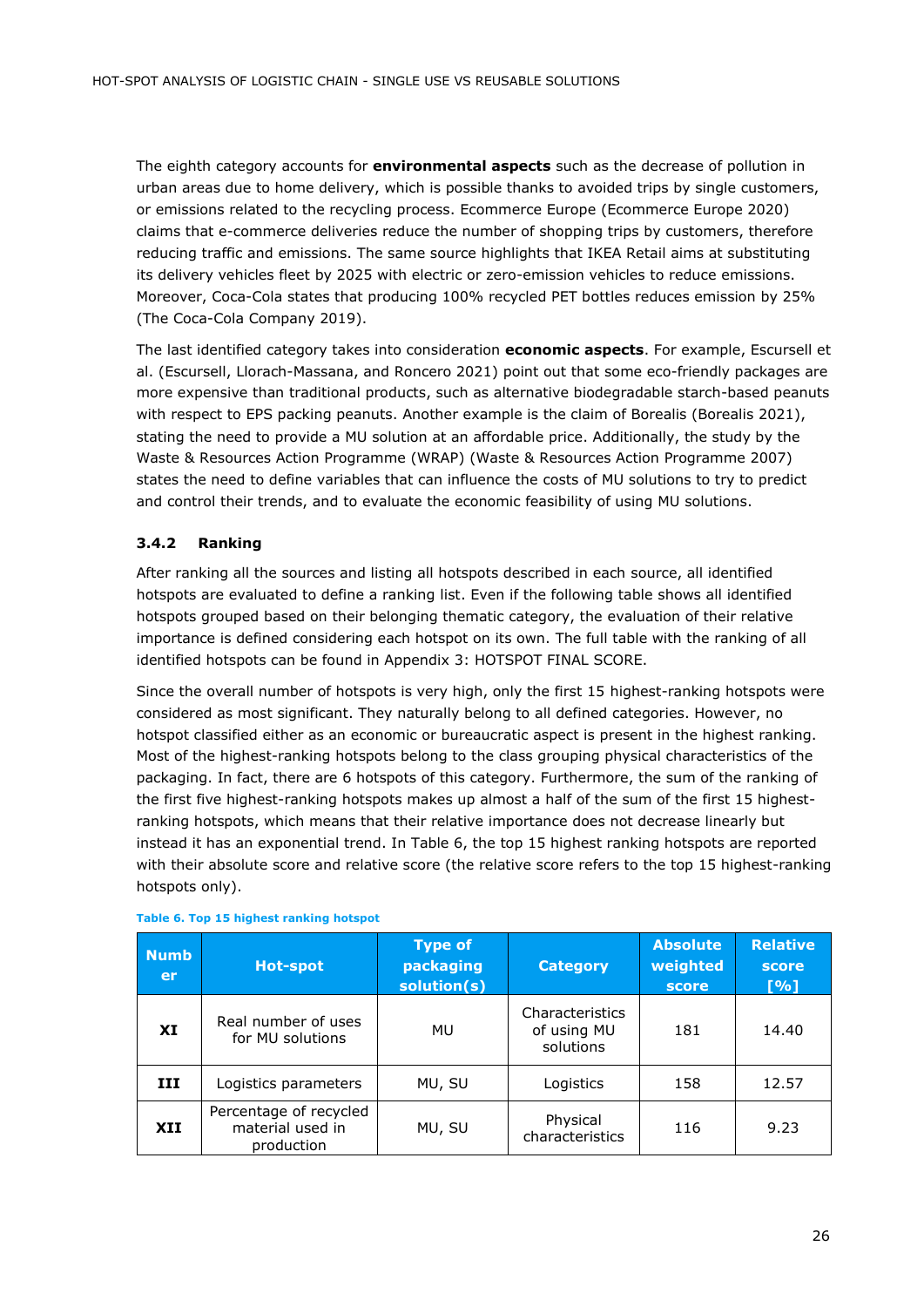| <b>Numb</b><br>er | <b>Hot-spot</b>                                                                                                       | <b>Type of</b><br>packaging<br>solution(s) | <b>Category</b>                             | <b>Absolute</b><br>weighted<br><b>score</b> | <b>Relative</b><br><b>score</b><br>$\overline{[0,1]}$ |
|-------------------|-----------------------------------------------------------------------------------------------------------------------|--------------------------------------------|---------------------------------------------|---------------------------------------------|-------------------------------------------------------|
| <b>XVII</b>       | Quantity of material<br>used for packaging                                                                            | MU, SU                                     | Physical<br>characteristics                 | 86                                          | 6.84                                                  |
| <b>XXX</b>        | Number of<br>recycling/composting/<br>washing facilities<br>available                                                 | MU, SU                                     | Logistics                                   | 85                                          | 6.76                                                  |
| VI                | Packaging shape                                                                                                       | MU, SU                                     | Physical<br>characteristics                 | 83                                          | 6.60                                                  |
| <b>XXVI</b>       | Waste generation                                                                                                      | MU, SU                                     | Environmental<br>aspects                    | 76                                          | 6.05                                                  |
| <b>XIV</b>        | Return rate                                                                                                           | MU                                         | Characteristics<br>of using MU<br>solutions | 73                                          | 5.81                                                  |
| <b>XVI</b>        | Customer awareness<br>about green<br>packaging and<br>packaging issues<br>related to<br>environmental<br>preservation | MU, SU                                     | Social aspects                              | 66                                          | 5.25                                                  |
| VII               | Requirements of the<br>goods                                                                                          | MU, SU                                     | Type of product                             | 62                                          | 4.93                                                  |
| <b>XXIII</b>      | Limit for recycling                                                                                                   | MU, SU                                     | Physical<br>characteristics                 | 58                                          | 4.61                                                  |
| $\mathbf{I}$      | Empty space                                                                                                           | MU, SU                                     | Physical<br>characteristics                 | 57                                          | 4.53                                                  |
| XIII              | Weight optimization                                                                                                   | MU, SU                                     | Physical<br>characteristics                 | 56                                          | 4.46                                                  |
| XX                | Reduction of pollution<br>and traffic in urban<br>MU, SU<br>areas due to home<br>delivery                             |                                            | Environmental<br>aspects                    | 52                                          | 4.14                                                  |
| XV                | Energy and water<br>heating consumption<br>for washing                                                                | MU                                         | Energy                                      | 48                                          | 3.82                                                  |

According to the implemented ranking system, considering all the identified sources, the highestranking hotspot is the real **number of uses**. This is a very difficult number to define because there is no indication of certain data (e.g. statistics), and sources are often covered by nondisclosure agreements or noted as personal communications with a stakeholder. It depends on transport distance and backhauling efficiency.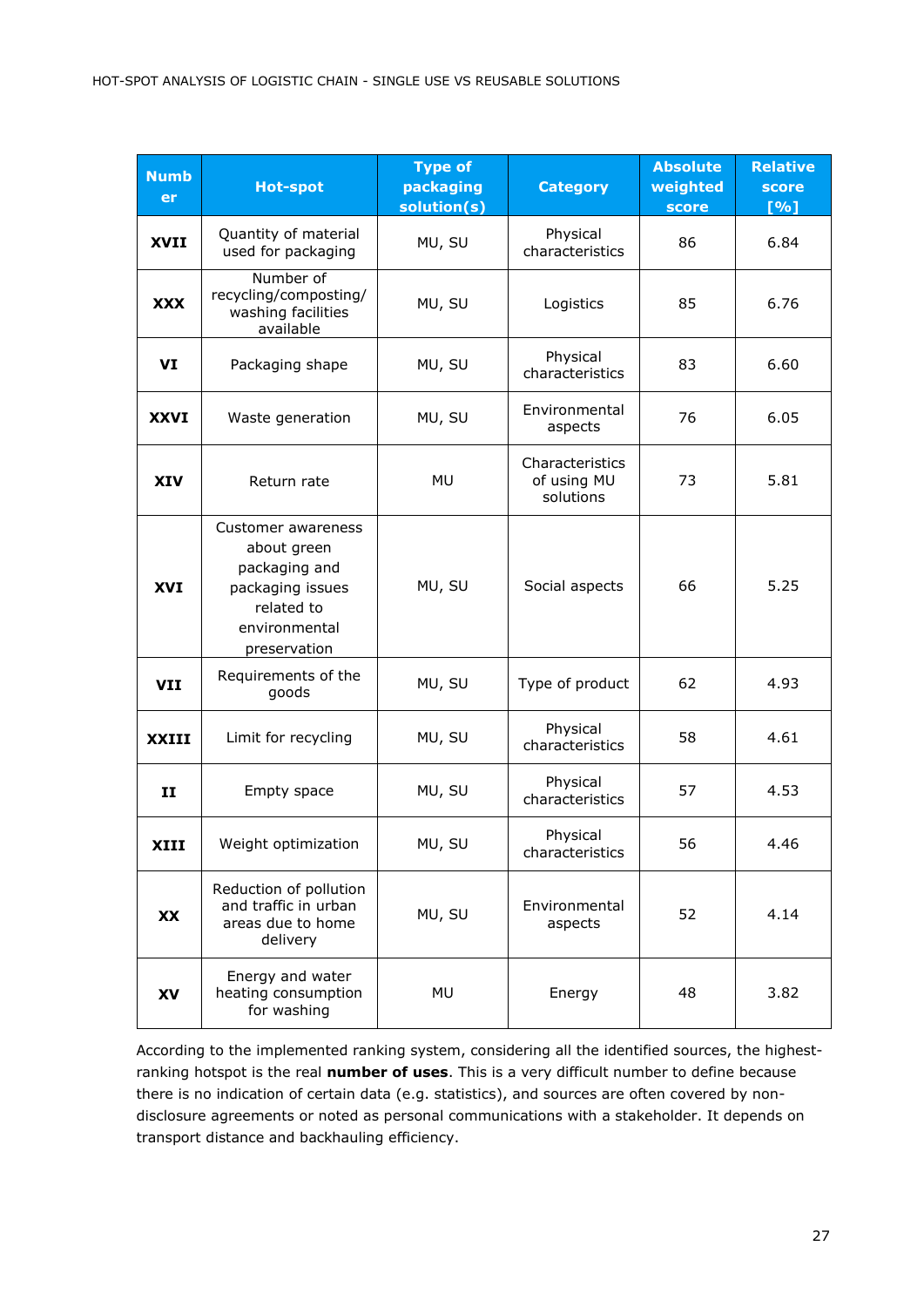The second most important hotspot is defined as **logistics parameters**. This hotspot takes into account the need for storage, transport distances, number of packages in each delivery, and need for sorting. Logistics is a very important aspect to determine the overall efficiency of the system but there is an intrinsic limitation to possible improvement. For example, transport distances have a significant impact on emissions, but it is generally not feasible to move closer to each other the production site (e.g. vegetable plantations) and the final client.

The third ranking hotspot is represented by the **percentage of recycled material used in production**. This is another important topic because this value is tied to regulations, which are different across Europe. In fact, in some European countries like Italy, regulations do not allow use of recycled material for direct food contact packaging. This is obviously a limitation to recycling because after this process the new material cannot be used for the same purpose, but it must be moved to a different supply chain.

The fourth ranked hotspot is the **need to reduce quantity of material used for packaging**. This topic is very important because reducing material reduces packaging weight and volume, which in turn reduced emissions during transport. However, there is a physical limit to the reduction because the packing must still show good mechanical properties. Using MU solutions could show some limitations in this context because it would not be possible to use different kinds of packaging for products with different needs (e.g. glasses and clothes).

The fifth ranking hotspot is related to the **limited number of available facilities for product reconditioning** and/or recycling/composting. These facilities are generally washing facilities used to clean and sanitize MU packaging. Facilities used for disposal can be either recycling or composting facilities. The latter can obviously be used only for compostable materials. If the overall number of these facilities is limited, the average transport distance increases and consequently the emissions related to transport. However, the efficiency of these facilities increases with the size of the plant. For this reason, increasing the number of facilities to have a capillary network, could not be the best solution. A study for the optimization of the number of reconditioning and recycling/composting facilities should be carried out to define the optimal value, considering the contribution to emissions due to transport and the contribution due to reconditioning and disposal processes.

The sixth ranking hotspot is related to the **packaging shape**, which is another relevant aspect that influences the kind of delivered product. An optimal packaging should have a shape as close as possible to the contained product. However, considering the wide range of product that can be bought through e-commerce, it is unrealistic to consider the possibility of having optimized packaging for every kind of object.

Another relevant issue is the generation of **waste due to packaging production and disposal processes**. These processes do not have 100% efficiency and they inevitably produce waste which needs to be disposed. This represents a source of emissions impacting on the overall evaluation of packaging lifecycle.

Considering the use of multiple use packaging, a parameter to take into consideration is the **return rate**. If this parameter is low, it means that some items do not immediately go back to the reuse cycle if ever. This can lead to a shortage of packaging products and thus either lead to an increase in emissions due to either the purchase of new packaging or a delay in delivery caused by lack of packaging.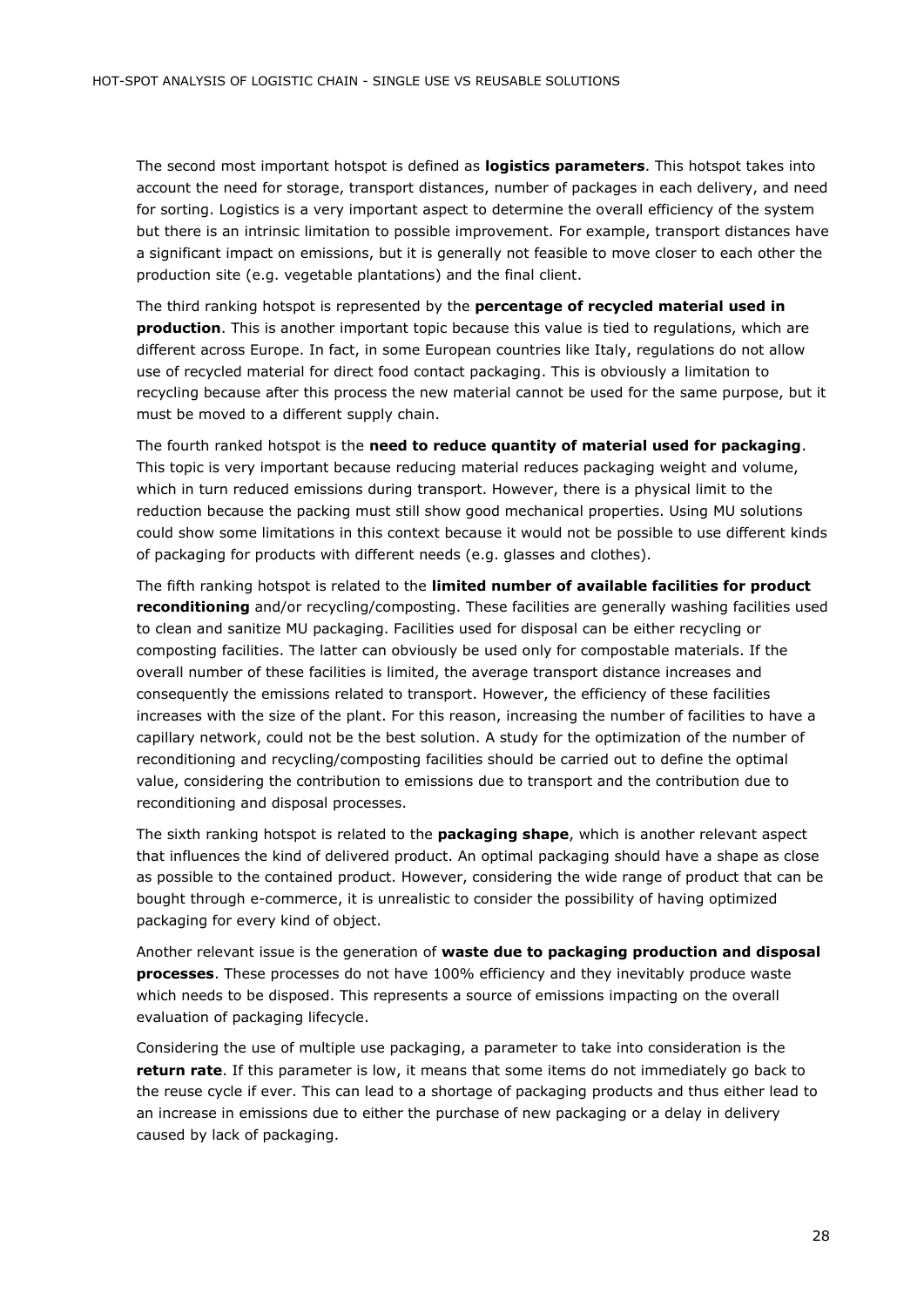**Customer awareness** is another important factor, which is related, for example, to the so-called "green packaging" and environmental preservation. In fact, the use of a specific kind of packaging could influence customer perception and willingness to purchase a specific product. Increasing awareness about green solutions for packaging could help customers making choices based on more objective considerations.

When designing or producing a specific **type of packaging**, it is necessary to take into consideration the requirements of the goods. Some products need to be better protected from mechanical stress, while others need to be protected by atmospheric agents. The shape and amount of material used – which are described above as the highest-ranking hotspots – depend on the degree of protection that is required.

Another aspect to take into consideration is the physical **limit for recycling** of a certain packaging material..

Related to the issue of packaging shape is the design with the aim of reducing **empty space**. This optimization can reduce the volume occupied by each item during delivery, increasing the number of packages that can be delivered with a single trip. In this way, the efficiency of the whole process should increase. However, to minimize empty spaces without compromising mechanical properties of a packaging solution, the latter should be specifically designed for each kind of transported product. Unfortunately, this option is quite unrealistic due to technical difficulties in producing and storing too many types of packaging solutions. Another possibility would be using wrapping paper that can eliminate empty spaces, but this option would not be able to protect the product itself.

The issue defined by **weight optimization** is very similar to the fourth highest-ranking hotspot. In fact, as for reducing the quantity of material used for production, there is a physical limit to the weight reduction that can be implemented because the packaging must still show good mechanical properties to be able to protect the contained product.

A very interesting aspect that can be a positive contribution to the growth of e-commerce is related to the **decrease of traffic and pollution in urban areas** due to home deliveries. Some sources (Escursell, Llorach-Massana, and Roncero 2021; Plaine Products 2019; Tua et al. 2017; Wyman 2021) pointed out that each delivery trip with a single vehicle substitutes many trips by customers to reach physical shops to buy the same products, producing an environmental benefit and improving the quality of life in urban areas.

Finally, an aspect that should not be ignored is related to the **amount of energy used for washing** – considering MU packaging – which is used both for operating the washing machine and for heating the amount of water used in this process. Considering that each country across Europe has a different percentage of produced renewable energy, this aspect could be a point of concern considering that washing.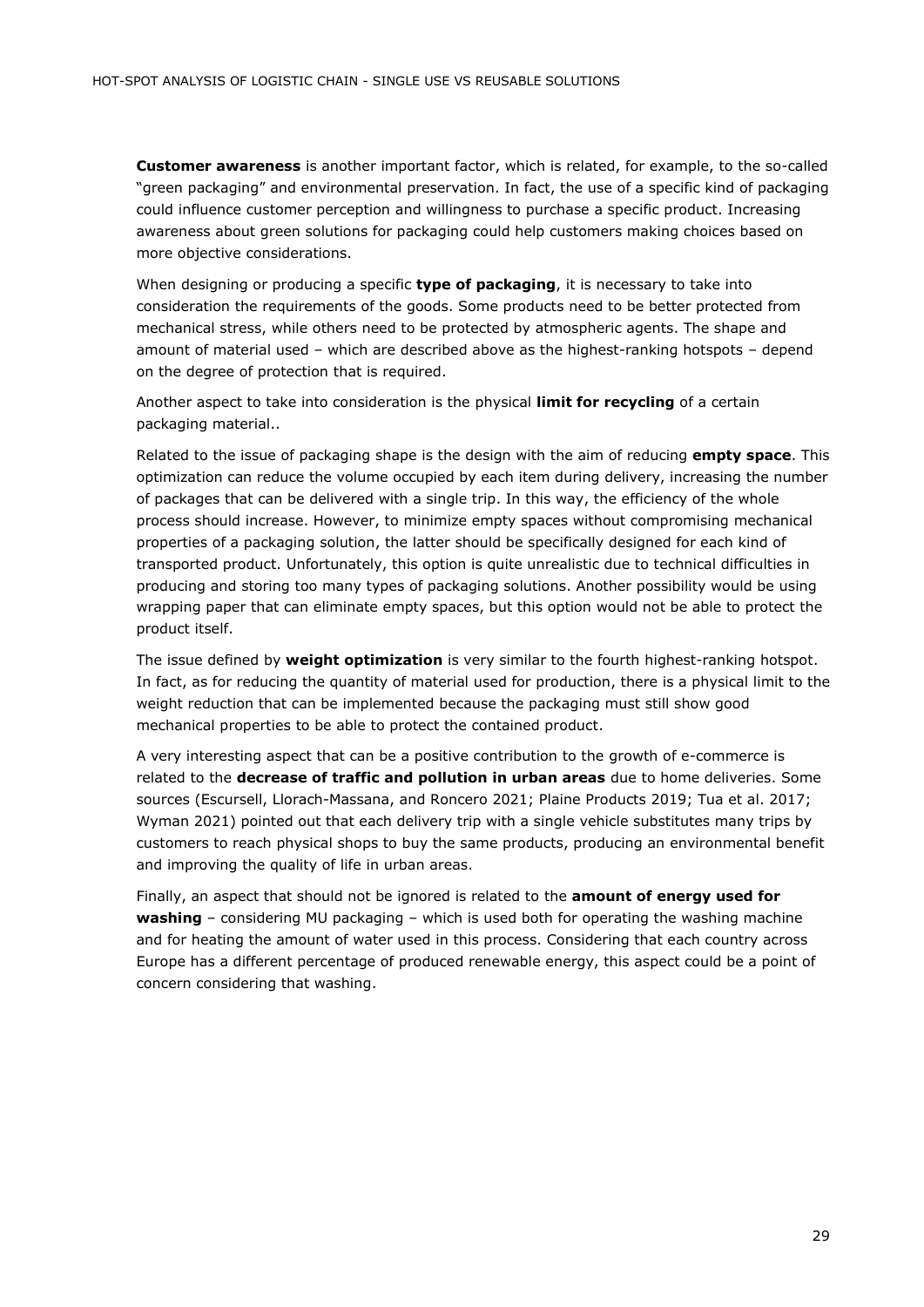# <span id="page-30-0"></span>**4. CONCLUSIONS**

Ramboll conducted a hot-spot analysis of the logistic chain comparing recyclable corrugated packaging with a reusable solution for e-commerce for small personal and household items using alternative solutions. The performed hot-spot analysis is intended as an environmental meta study, and it will focus on alternative options for e-commerce with the aim of identifying possible strategies for improvement/areas for innovation to reduce packaging impacts. The study investigated single-use (SU) and multiple-use (MU) packaging solutions.

The methodological approach used to identify hotspots (according to UN Environment an hotspot is defined as *"A life cycle stage, process or elementary flow which accounts for a significant proportion of the impact of the functional unit"*) included the following steps:

- Step 1: Source screening and data gathering
- Step 2: Quality criteria definition
- Step 3: Source ranking and highlight of relevant hotspots
- Step 4: Hotspot analysis
- Step 5: Interpretation and discussion

The source screening step led to the identification of **48 sources of information** (i.e., scientific papers; scientific papers funded by private company; commercial papers and interviews with relevant identified stakeholders), each one ranked using specific quality criteria and an overall weighted approach.

Based on the outcome of the adopted methodological approach **51 hotspots** were identified (it should be noted that the absolute weighted scores of each hotspot strongly depend on the analyzed sources. Therefore, if further sources are considered, these scores and consequently the results of the study might change); however, Ramboll identified possible actions for innovation/improvement of the **top 15 highest ranking hotspots**. They could lay the basis for a common understanding of current hotspots in the packaging e-commerce logistic chain sector, whose consideration might attempt at improving the current situation.

Main reasons for the definition of hotspots for the **top 5 highest ranking hotspots** are listed here with possible actions (details of the overall ranking are disclosed in Appendix 4):

1. **real number of uses:** this hotspot is considered very significant only for MU solutions. It is cited in one third (17) of the analyzed sources. Furthermore, eight of these sources (Zimmermann and Bliklen 2020; Jääskeläinen and Recupero 2019; Nederland Institute for Sustainable Packaging and Utrecht University 2018; Del Borghi et al. 2021; Giraffe Innovation 2018; Pladerer et al. 2008; Borealis 2021) received a ranking equal to or higher than 11 (50% of the maximum possible ranking which is 22). The real number of uses is considered a hotspot because it determines decisive **variation of environmental performances in MU solutions**. However, information and data (e.g., statistics) used in literature to determine this parameter is not certain, and sources of information are often covered by non-disclosure agreements or noted as personal communications with stakeholders. Furthermore, this parameter is highly dependent on **transport distance and backhauling efficiency**. Consequently, the average values of this parameter in some sources seem too high compared to the lifetime of MU solutions, implying a too fast backhauling of a MU packaging solution that does not sound very convincing.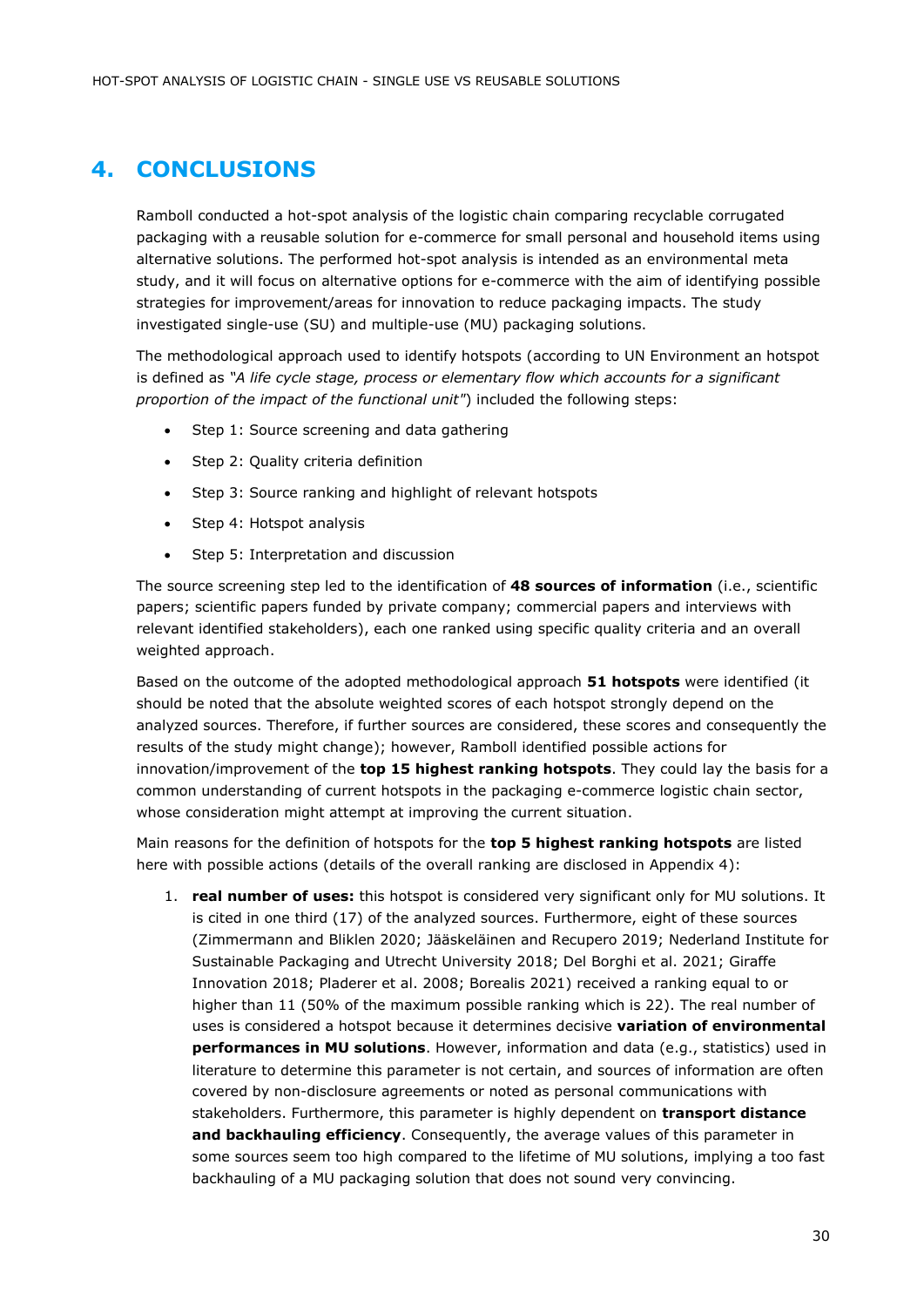A possible action for innovation/improvement is to promote further studies to search for a more accurate value for this parameter.

2. **Logistic parameters**: this hotspot is cited in 15 sources (Wyman 2021; Nederland Institute for Sustainable Packaging and Utrecht University 2018; Rigamonti, Biganzoli, and Grosso 2019; Del Borghi et al. 2021; Su et al. 2020; Stora Enso 2021; Alander et al. 2016; Plaine Products 2019; Mulholland et al. 2019; Waste & Resources Action Programme 2007; Goellner and Sparrow 2014; Rietveld and Hegger 2015a; EKUPAC 2008) out of the 48 analyzed sources. This hotspot considers the need for companies to optimizing storage, transport distances, number of packages in each delivery, and sorting to minimize costs. Logistics is an important aspect, whose consideration could be useful to improve the overall efficiency of a system, either SU or MU. On the one hand, by decreasing transport distances, overall environmental impacts of could be reduced. On the other hand, sometimes it might be not feasible to reduce distances, for example, between a production site (e.g., vegetable growing sites) and a final client. Storage space is also a relevant aspect, which should be optimized to avoid shortage of packaging solutions. This might lead to the need of purchasing new packaging solutions (economic aspect), with consequent increment of emissions (environmental aspect). But this could lead also to delaying in delivery, caused by lack of packaging. Finally, reverse logistics, reconditioning (including washing operations), and their related transportation activities could increase environmental emissions in a MU system.

Although potential improvements of some parameters could be foreseen (e.g., distances, storage space, truck filling rate), in some cases intrinsic limitations (e.g., due to space limitations, truck volume limitations) might limit an overall optimization.

3. **Percentage of recycled material used in production**: this hotspot is cited in 11 sources (Zimmermann and Bliklen 2020; Del Borghi et al. 2021; Holding and Gendell 2019; Su et al. 2020; Huhtamaki 2020; Plaine Products 2019; Goellner and Sparrow 2014; European Environment Agency 2006; Rietveld and Hegger 2015a) of the 48 analyzed ones. In general, the increment of recycled content of a packaging solution could lay the basis for improving environmental burdens, either of SU or MU solutions. This might lead at reducing the amount of potential waste disposed in landfill and preserve natural resources. This aspect might also determine an economic advantage in some cases. This parameter could be influenced, however, by sectoral regulations, which are different across Europe. For example, regulations in Italy do not allow using recycled materials for direct-food contact packaging solutions. This aspect might limit in this sector the use of recycled packaging solutions. It is pointed out in literature that, in general, recycled materials may have nevertheless different mechanical characteristics with respect to virgin ones.

A possible action for innovation/improvement could be implement rules for the use of recycled material content in packaging solutions.

4. **Quantity of material used for packaging:** this hotspot is cited in 8 sources (Holding and Gendell 2019; Escursell, Llorach-Massana, and Roncero 2021; Su et al. 2020; Ecommerce Europe 2020; Plaine Products 2019; Just Salad 2020; EKUPAC 2008) of the 48 analyzed sources. This parameter has a significant impact on packaging weight and volume, which in turn could reduce potential environmental emissions within the production, transport, and waste treatment processes. However, there is a physical limit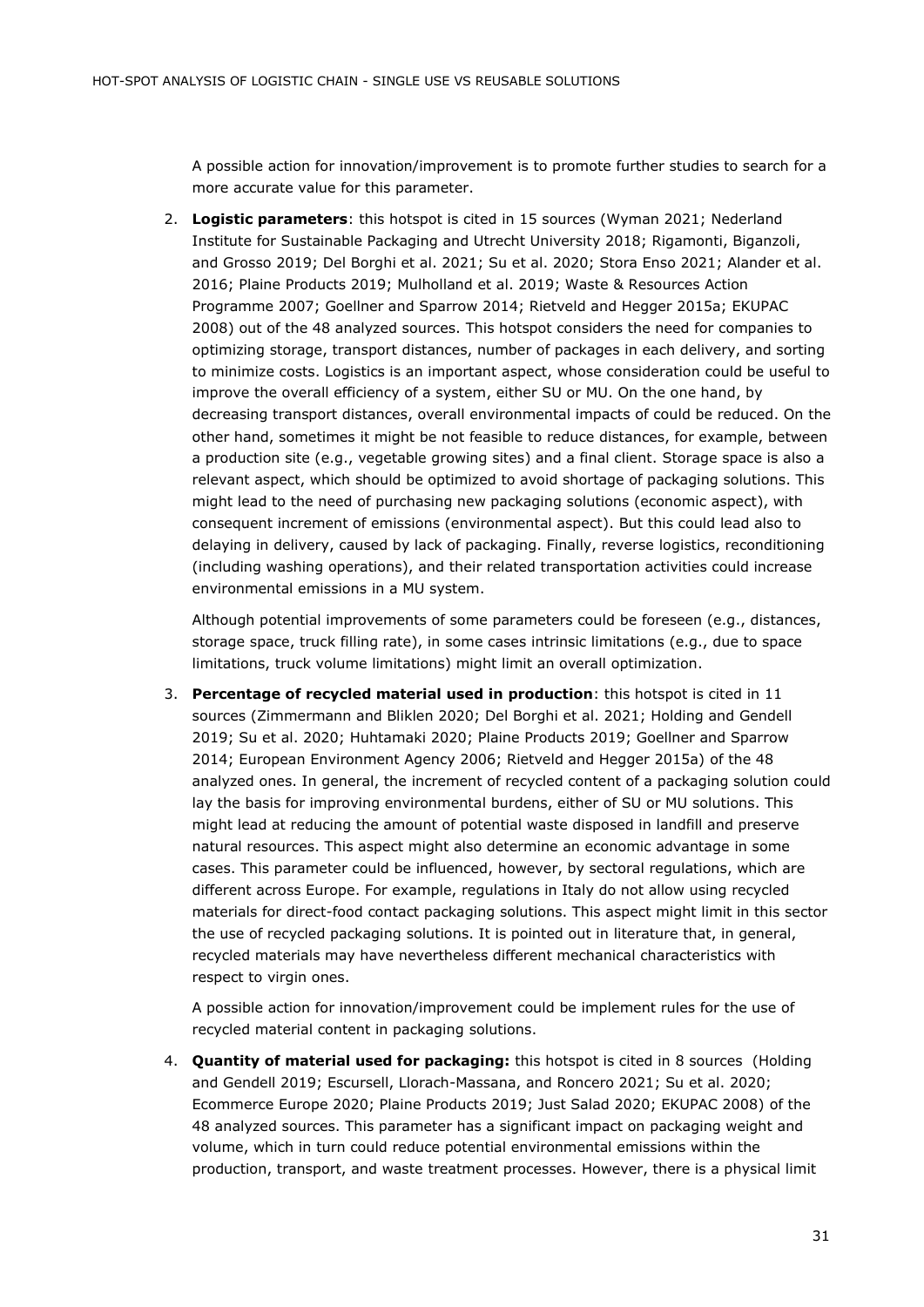to the reduction of weight and volume of packaging solutions, since they should still preserve suitable mechanical properties. In general, it might not be possible to use different kinds of packaging solutions for products with different needs in a MU system – packaging solutions' requirement for glasses or clothes are, for example, very different – and this could be a limitation. Some e-shops<sup>6</sup> implemented the "One parcel policy" to reduce parcel volume, with consequent reduction of the amount of packaging material required for a single delivery.

A possible action for innovation/improvement could be to optimize the amount of material used for packaging production.

- 5. **Number of recycling/composting/washing facilities**: this hotspot is cited in 8 sources (Holding and Gendell 2019; Giraffe Innovation 2018; Stora Enso 2021; Heineken 2019; Ross and Evans 2003; Rietveld and Hegger 2015a) of the 48 analyzed sources. This hotspot is relevant to both SU and MU solutions:
	- a. SU: it is related to waste management (recycling/composting or disposal).
	- b. MU: it is related to both waste management (recycling/composting or disposal) and washing facilities for cleaning and sanitizing packaging solutions.

Based on the literature screening, many countries still lack waste management infrastructures (especially composting facilities) and washing facilities, and this could determine an increase of average transport distances, and consequently their related potential emissions. Two aspects are relevant: size and number of facilities. On the one hand, the efficiency of facilities increases with their size. On the other hand, the need of having a capillary network would lead to increasing the number of facilities.

Further research on optimizing the number and size of reconditioning and recycling/composting facilities is envisaged for reducing potential environmental emissions. Furthermore, as reported by some expert interview sessions, some companies prefer to send their MU solutions to facilities abroad for washing instead of washing internally, due to internal procedures. This could however lead at reducing the environmental sustainability of their packaging solutions. Balancing between companies' procedures, economic aspects, and environmental ones should be considered.

Possible actions for innovation/improvement for the other 10 of top 15 highest ranking hotspots are discussed below.

**Improvement in recycling processes:** to decrease the amount of generated waste. Promoting studies to improve efficiency could be a valid starting point, and it should be encouraged. However, it might happen that current recycling processes have reached the maximum achievable efficiency. Considering this issue, studies on alternative recycling processes should be promoted too.

**Packaging shape:** its optimization could help at avoiding generated waste and emissions; however, an important obstacle is the very wide variety of products that are currently shipped in e-commerce. Optimizing packaging shape and adapting to the transported product is not easy task, because packaging producers would need to provide too many different types of packaging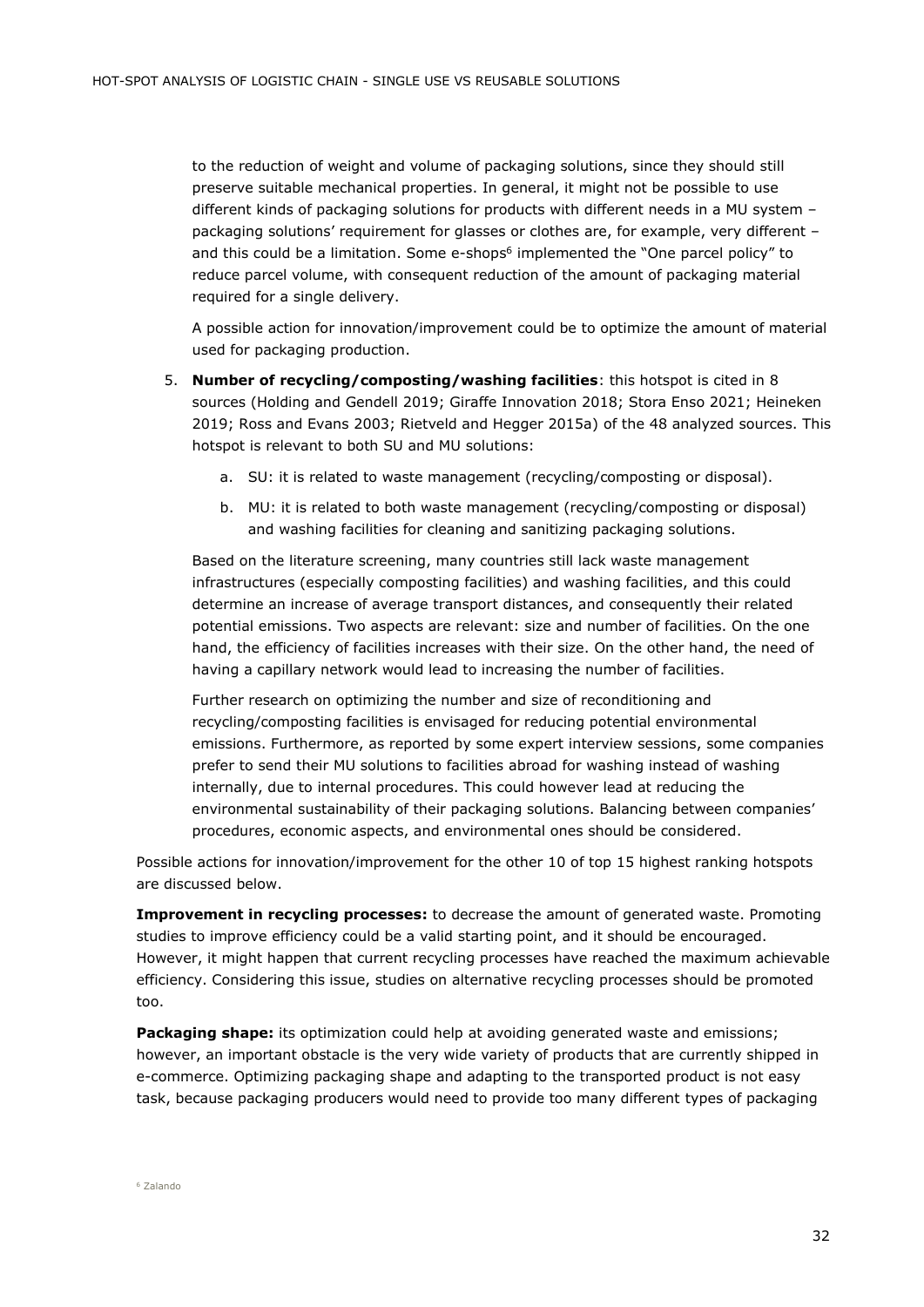solutions. Therefore, further research is required to find proper strategies for improving this challenging aspect.

**Return rate for multiple-use solutions: s**ince these solutions needs to be returned by the final customer, a possible strategy to increase the return rate is to promote a reward system for returned products. Furthermore, workers' awareness in B2B context should be improved: careless handling of MU packaging might result in broken or lost items, reducing the overall return rate.

**Information campaigns:** to increase customers' perception could shift the balance of a particular market sector: explaining hidden costs of certain products or technologies could help people to choose a specific product instead of another, even if the first one is more expensive or difficult to manage. In this context, the distribution of informative materials through different channels (flyers, videos, …) could help customers and authorities to make informed decisions.

**Requirements of the goods**: a suggestion is, once again, defining common rules for all European countries to avoid non-compliance issues.

Another aspect which could be improved is the high **number of single deliveries to the same customer**. This is related to the use of different secondary packaging solutions for each delivery, which increases the overall amount of packaging material. Grouping deliveries for the same customer could decrease the void ratio inside packaging. Moreover, a discount system for grouped deliveries could be implemented.

From an environmental point of view, the promotion of studies to increase **efficiency of manufacturing and recycling processes** could help at decreasing the emissions released in the environment due to these processes. However, further improving technologies might be not technically feasible, and the focus might be shifted to investigate new technologies instead of improving the current ones. Another issue related to this category is the need for identifying new uses for waste as a raw material. In fact, waste disposal is an important source of emissions and, if waste can be used for other purposes eliminating the need for disposal, the whole supply chain could benefit from it. Furthermore, increasing the number of electric or non-polluting vehicles in the whole supply chain, from delivery to final customer to handling material inside production facilities, could reduce the toll suffered by the environment.

Finally, an aspect that should not be ignored is related to the **amount of energy used for washing** – considering MU packaging – which is used both for operating the washing machine and for heating the amount of water used in this process. Considering that each country across Europe has a different percentage of produced renewable energy, this aspect could be a point of concern considering that washing is needed for MU packaging, especially considering the current pandemic situation.

#### <span id="page-33-0"></span> $4.1$ **Summary of possible actions for innovation/improvement**

Considering the top 15 highest ranking hotspots, the possible actions for innovation/improvement are reported indicating the target group that could be involved to implement them: Institutions (at EU and member states level), Research Institutes, Environmental Agencies, packaging producers, logistic/shipping operators, e-commerce operators, washing services operators, waste industry operators. The following table presents suggestions for possible actions for innovation/improvement for the top 15 ranking hotspots.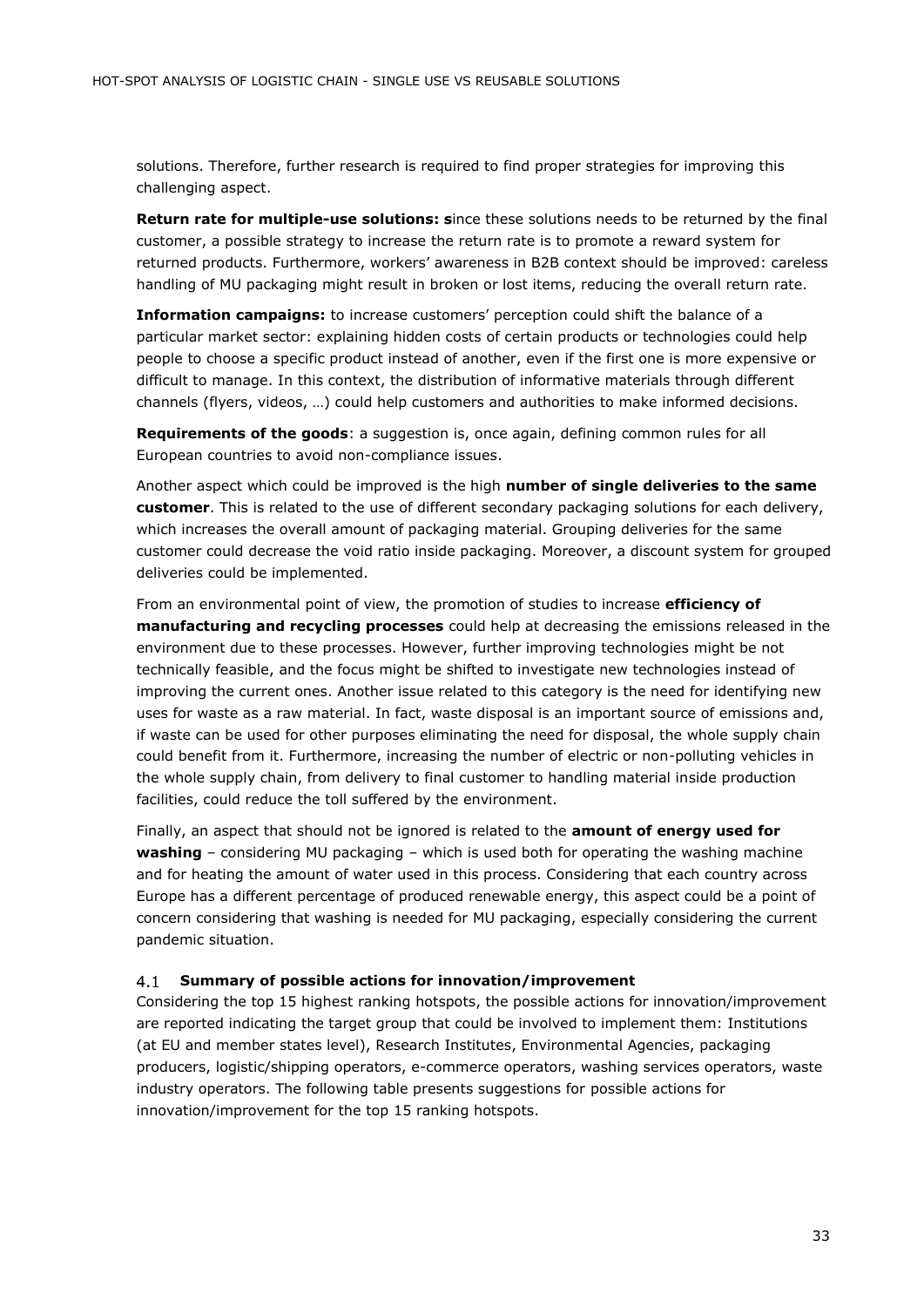| <b>Hot-spot</b>                                                                                                                                            | <b>Possible actions for</b><br>innovation/improvement                                                                                                                                                                                                                                                                                                                                                                            | <b>Target group</b>                                                  | <b>Type of</b><br>packaging<br>solution(s) |
|------------------------------------------------------------------------------------------------------------------------------------------------------------|----------------------------------------------------------------------------------------------------------------------------------------------------------------------------------------------------------------------------------------------------------------------------------------------------------------------------------------------------------------------------------------------------------------------------------|----------------------------------------------------------------------|--------------------------------------------|
| Real number of uses<br>for MU solutions                                                                                                                    | Promoting studies to define the<br>real number of uses for MU<br>packaging to better implement<br>LCA analysis as a support to the<br>decision-making process.                                                                                                                                                                                                                                                                   | Institutions,<br>Research<br>Institutes,<br>packaging<br>producers   | <b>MU</b>                                  |
| Logistics parameters                                                                                                                                       | There is an intrinsic limitation to<br>possible improvement of<br>distances, however optimization<br>E-commerce and<br>of logistics (e.g. storage space,<br>truck filling rate) can play a role<br>(e.g. to increase number of<br>packaging for each delivery).                                                                                                                                                                  |                                                                      | MU, SU                                     |
| Percentage of<br>recycled material<br>used in production                                                                                                   | Implement rules for the use<br>of recycled material content<br>in packaging solutions.                                                                                                                                                                                                                                                                                                                                           | Institutions,<br>Research<br>Institutes,<br>packaging<br>producers   | MU, SU                                     |
| Quantity of material<br>used for packaging                                                                                                                 | Optimize the amount of material<br>used for packaging production                                                                                                                                                                                                                                                                                                                                                                 | Packaging<br>producers,<br>Research<br>Institutes                    | MU, SU                                     |
| Number of<br>recycling/composting<br>and washing<br>facilities available                                                                                   | Increase and optimize the<br>number of recycling/composting<br>facilities should be carried out<br>(also by regulatory/incentives<br>schemes) to define the optimal<br>value, considering the<br>contribution to emissions of<br>respective life-cycle stages.<br>Increase and optimize number of<br>washing service centers,<br>considering that washing is<br>needed for MU packaging that<br>need to meet hygienic standards. | Institutions,<br>Waste industry,<br>Washing<br>services<br>operators | MU, SU                                     |
| No identified point of<br>improvement. Packaging shape<br>depends on the shape of the<br>Packaging shape<br>contained product which cannot<br>be modified. |                                                                                                                                                                                                                                                                                                                                                                                                                                  |                                                                      | MU, SU                                     |

#### <span id="page-34-0"></span>**Table 7. Possible actions for innovation/improvement**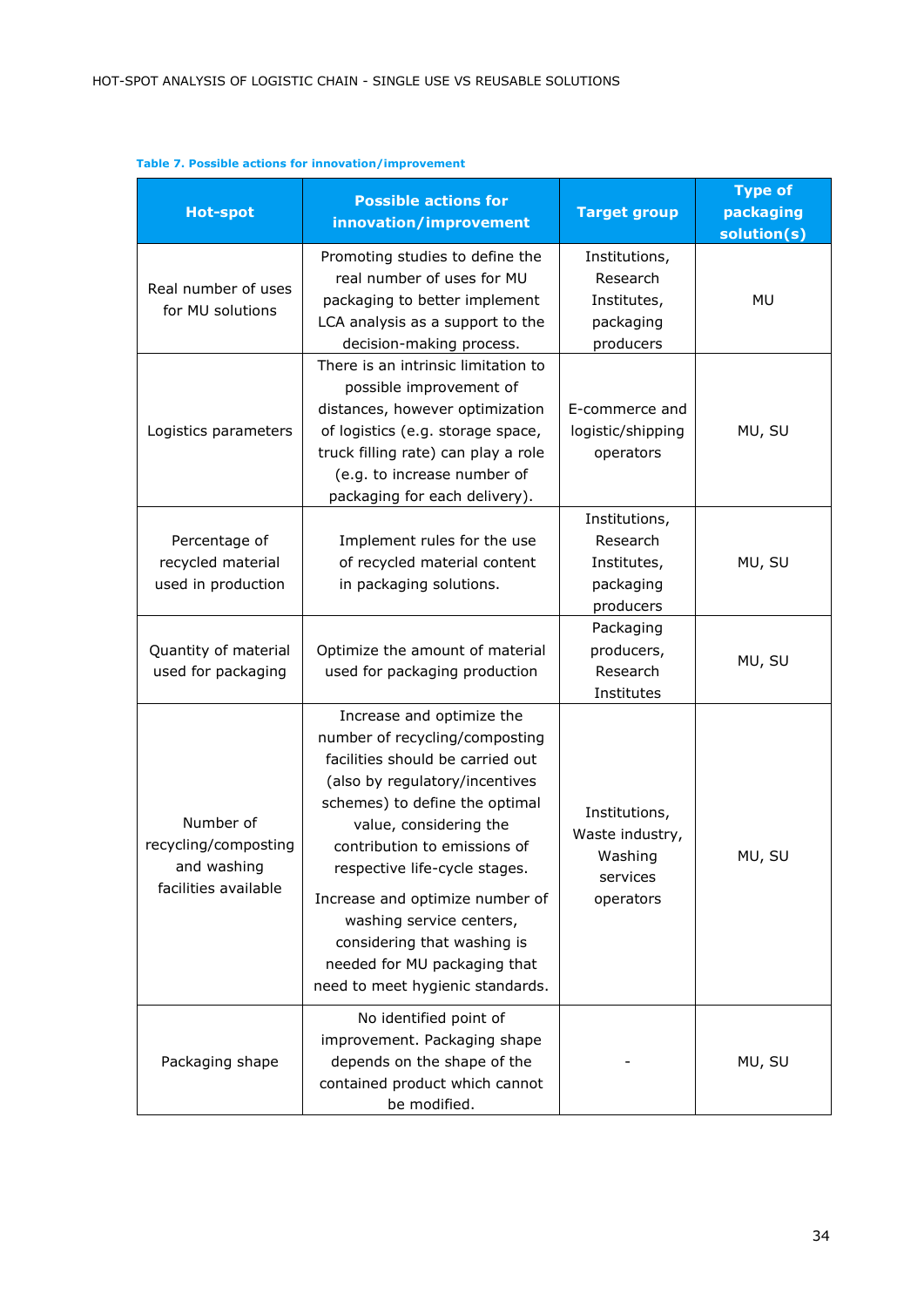| <b>Hot-spot</b>                                                                                                       | <b>Possible actions for</b><br>innovation/improvement                                                                                                                                                                                                            | <b>Target group</b>                                                                   | <b>Type of</b><br>packaging<br>solution(s) |
|-----------------------------------------------------------------------------------------------------------------------|------------------------------------------------------------------------------------------------------------------------------------------------------------------------------------------------------------------------------------------------------------------|---------------------------------------------------------------------------------------|--------------------------------------------|
| Waste generation                                                                                                      | Promoting studies to improve<br>efficiency of both packaging<br>production and packaging<br>recycling processes should be<br>further encouraged to reduce<br>waste generation.<br>New and alternative specific<br>recycling processes should be<br>promoted too. | Institutions,<br>Research<br>Institutes,<br>packaging<br>producers,<br>waste industry | MU, SU                                     |
| Return rate                                                                                                           | Increase workers awareness<br>(B2B) to avoid careless handling<br>of MU packaging that might result<br>in broken or lost items.                                                                                                                                  | Institutions,<br>logistic and e-<br>commerce<br>operators                             | MU                                         |
| Customer awareness<br>about green<br>packaging and<br>packaging issues<br>related to<br>environmental<br>preservation | Promote information campaigns.<br>Distribution of informative<br>materials through different<br>channels (flyers, videos ,).                                                                                                                                     | Institutions,<br>packaging<br>producers,<br>logistic and e-<br>commerce<br>operators  | MU, SU                                     |
| Requirements of the<br>goods                                                                                          | Defining common rules for all<br>European countries to avoid non-<br>compliance issues.                                                                                                                                                                          | Institutions                                                                          | MU, SU                                     |
| Limit for recycling                                                                                                   | Improve recycling processes to<br>avoid material degradation.<br>Promote studies to find new<br>recycling processes.                                                                                                                                             | Institutions,<br>Research<br>Institutes,<br>packaging<br>producers,<br>waste industry | MU, SU                                     |
| Empty space                                                                                                           | Study logistic schemes and<br>incentives (e.g. discounts) to<br>promote grouping of different<br>products for delivery to the same<br>customer to optimize filling ratio<br>of boxes.                                                                            | Institutions,<br>E-commerce<br>operators                                              | MU, SU                                     |
| Weight optimization                                                                                                   | There is a physical limit to the<br>weight reduction that can be<br>implemented, however research<br>in this filed could be promoted to<br>reduce the amount of material<br>used for packaging production                                                        | Research<br>Institutes,<br>packaging<br>producers                                     | MU, SU                                     |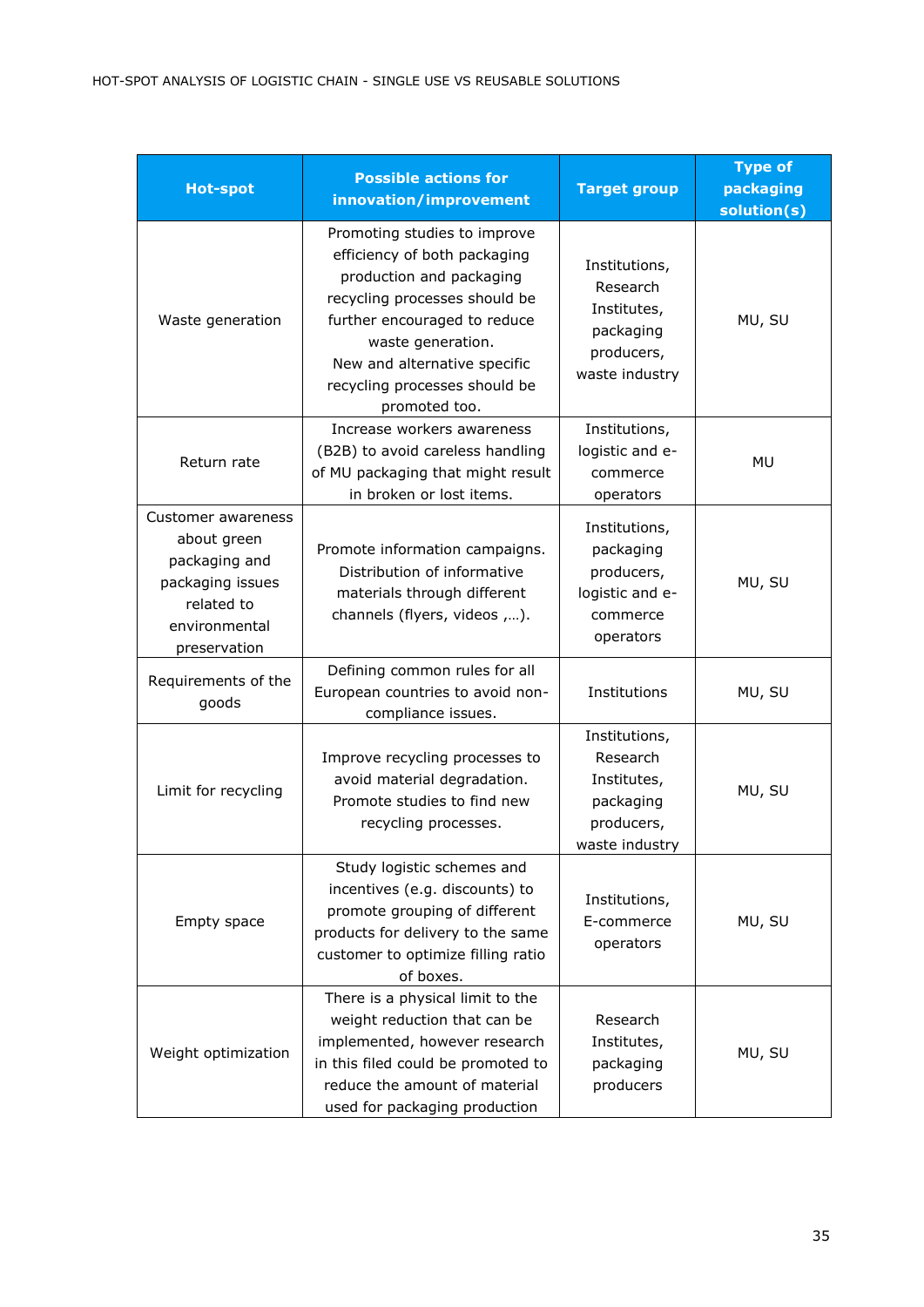| <b>Hot-spot</b>       | <b>Possible actions for</b><br>innovation/improvement | <b>Target group</b> | <b>Type of</b><br>packaging<br>solution(s) |
|-----------------------|-------------------------------------------------------|---------------------|--------------------------------------------|
| Reduction of          | Increase the share of electric or                     | Institutions,       |                                            |
| pollution and traffic | non-polluting vehicles used for                       | logistic and e-     | MU, SU                                     |
| in urban areas due    | delivery                                              | commerce            |                                            |
| to home delivery      |                                                       | operators           |                                            |
|                       |                                                       | Institutions,       |                                            |
|                       | Large washing centers should be                       | logistic and e-     |                                            |
| Energy and water      | preferred to obtain better                            | commerce            |                                            |
| heating consumption   | environmental performances                            | operators,          | MU.                                        |
| for washing           | together with an increase of the                      | Washing             |                                            |
|                       | share of renewable energy used.                       | services            |                                            |
|                       |                                                       | operators           |                                            |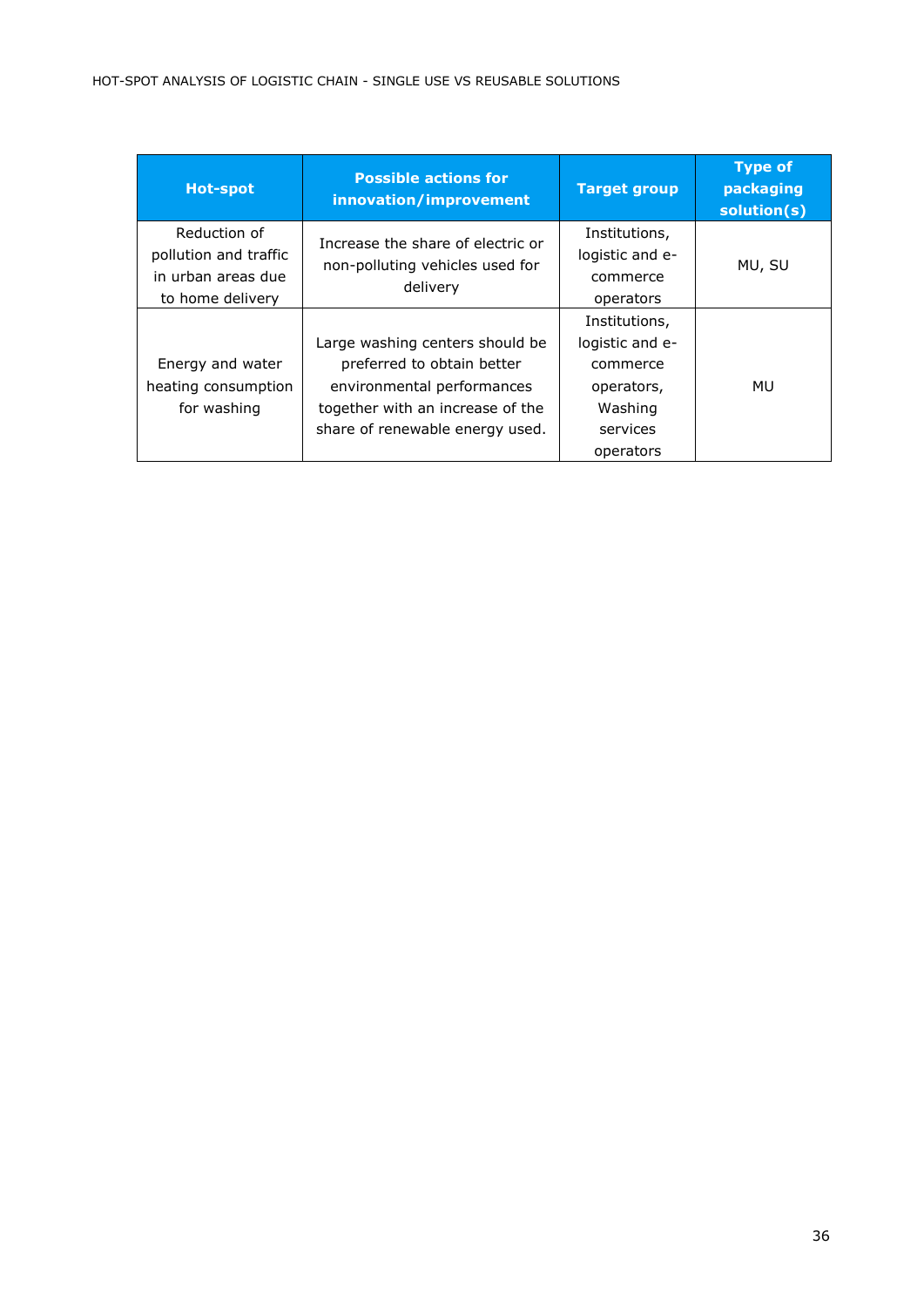### <span id="page-37-0"></span>**REFERENCES**

Alander, Johanna, Christian Fickler, Mikaela Granberg Lomyr, and Tobias Jakobsson. 2016. "Climate-Smart Returnable Crates Have Replaced over Two Billion Packages."

American bakers association. n.d. "REUSABLE PLASTIC TRAY THEFT."

Beverage industry. 2015. "Rehrig Pacific Co. White Paper Highlights Strategies to Reduce Loss." 2015. https://www.bevindustry.com/articles/88699-rehrig-pacific-co-white-paper-highlightsstrategies-to-reduce-loss.

Borealis. 2021. "Shrewsbury Cup Scheme."

Borghi, Adriana Del, Sara Parodi, Luca Moreschi, and Michela Gallo. 2021. "Sustainable Packaging: An Evaluation of Crates for Food through a Life Cycle Approach." *International Journal of Life Cycle Assessment* 26 (4): 753–66. https://doi.org/10.1007/s11367-020- 01813-w.

Carreno, Miguel. 2013. "Exploring RFID Technology Adoption in Spanish Oranges Suppliers That Handle RFID-Tagged Pallets."

Ecommerce Europe. 2020. "Collaborative Report on Sustainability and E-Commerce," no. September: 1–15.

EKUPAC. 2008. "Reusable Transport Packaging in Europe."

Escursell, Sílvia, Pere Llorach-Massana, and M. Blanca Roncero. 2021. "Sustainability in E-Commerce Packaging: A Review." *Journal of Cleaner Production* 280: 124314. https://doi.org/10.1016/j.jclepro.2020.124314.

European Environment Agency. 2006. *Paper and Cardboard — Recovery or Disposal?* https://www.eea.europa.eu/publications/technical\_report\_2006\_5/file.

"Expert Interview #2." 2021.

"Expert Interview #3." 2021.

"Expert Interview #4." 2021.

Fraunhofer Institute for Building Physics IBP. 2018. "Carbon Footprint of Packaging Systems for Fruit and Vegetable Transports in Europe."

Giraffe Innovation. 2018. "CupClub Sustainability Report 2018 A Comparative Life Cycle Assessment (LCA) of 12oz CupClub Cup and Lid."

Goellner, Kai N., and Eph Sparrow. 2014. "An Environmental Impact Comparison of Single-Use and Reusable Thermally Controlled Shipping Containers." *International Journal of Life Cycle Assessment* 19 (3): 611–19. https://doi.org/10.1007/s11367-013-0668-z.

Heineken. 2019. "Good Cup, Bad Cup: Ranking and Recommendations."

Holding, Ashley, and Adam Gendell. 2019. "Polybags in the Fashion Industry - Evaluating the Options," no. December: 42. https://fashionforgood.com/polybag-research.

Huhtamaki. 2020. "Annual Report 2020."

IESE - Universidad de Navarra. 2008. "Análisis Del Impacto Económico y Medioambiental de Las Industrias de Embalajes de Cartón Ondulado versus Plástico Reutilizable."

IFCO. 2019. "Reducing Waste , Emissions and Water Use with IFCO RPCs."

Jääskeläinen, Petra, and Rossella Recupero. 2019. "The Story of RePack," 8.

Just Salad. 2020. "ENVIRONMENTAL SUSTAINABILITY REPORT 2020."

- Mulholland, Erin, John Jewell, Malcolm Hegeman, Jahred Liddie, Christoph Koffler, and Maggie Wildnauer. 2019. "Comparative LCA of Liviri Fresh vs. Disposable Food DeComparative Life Cycle Assessment of Reusable and Disposable Packaging for Meal Delivery Services," 65. https://liviri.com/wp-content/uploads/2019/07/Liviri-Fresh-Comparative-LCA-Report.pdf.
- Nederland Institute for Sustainable Packaging, and Utrecht University. 2018. "CO2 Voetafdruk Vergelijking."
- Pladerer, Christian, Markus Meissner, Fredy Dinkel, Mischa Zschokke, Günter Dehoust, and Doris Schüler. 2008. "Comparative Life Cycle Assessment of Various Cup Systems for the Selling of Drinks at Events." *Bmlfuw*, no. September: 137.

http://www.meucopoeco.com.br/environmental\_study.pdf.

Plaine Products. 2019. "2019 SUSTAINABILITY REPORT."

Rietveld, Eelco, and Sander Hegger. 2015a. "Life Cycle Assessment of Newly Manufactured and Reconditioned Industrial Packaging," 1–31. https://doi.org/10.32964/tj14.10.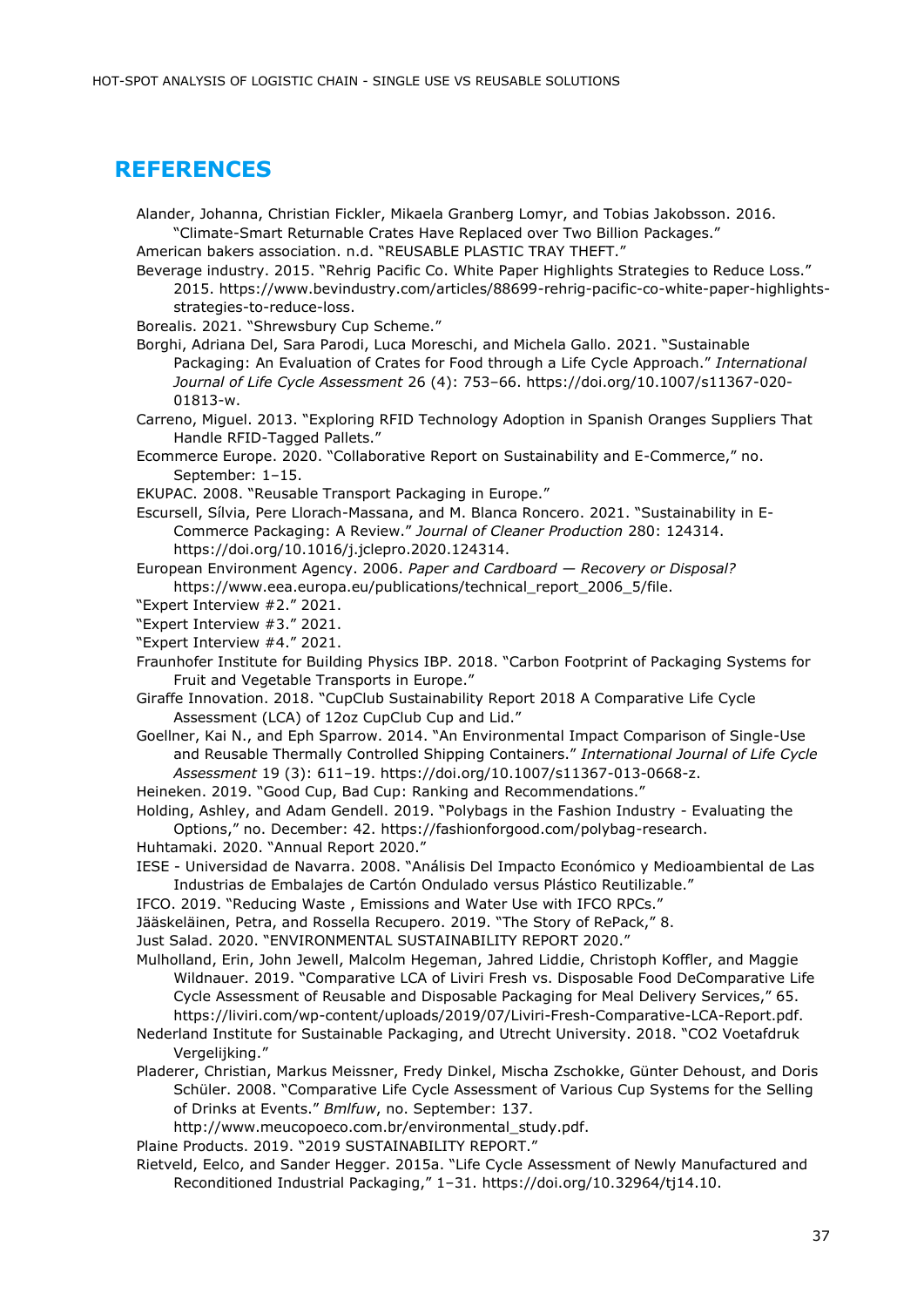———. 2015b. "Life Cycle Assessment of Newly Manufactured and Reconditioned Industrial Packaging - REVISED VERSION."

- Rigamonti, Lucia, Laura Biganzoli, and Mario Grosso. 2019. "Packaging Re-Use: A Starting Point for Its Quantification." *Journal of Material Cycles and Waste Management* 21 (1): 35–43. https://doi.org/10.1007/s10163-018-0747-0.
- Ross, Stuart, and David Evans. 2003. "The Environmental Effect of Reusing and Recycling a Plastic-Based Packaging System." *Journal of Cleaner Production* 11 (5): 561–71. https://doi.org/10.1016/S0959-6526(02)00089-6.
- Saica. 2019. "Sustainability Report 2019."
- Su, Yuehuan, Huabo Duan, Zinuo Wang, Guanghan Song, Peng Kang, and Dongjie Chen. 2020. "Characterizing the Environmental Impact of Packaging Materials for Express Delivery via Life Cycle Assessment." *Journal of Cleaner Production* 274: 122961. https://doi.org/10.1016/j.jclepro.2020.122961.
- The Coca-Cola Company. 2019. "2019 BUSINESS & SUSTAINABILITY REPORT."
- Tua, Camilla, Simone Nessi, Lucia Rigamonti, Giovanni Dolci, and Mario Grosso. 2017. "Packaging Waste Prevention in the Distribution of Fruit and Vegetables: An Assessment Based on the Life Cycle Perspective." *Waste Management and Research* 35 (4): 400–415. https://doi.org/10.1177/0734242X16688259.
- UN Environment. 2017. "Hotspots Analysis An Overarching Methodological Framework and Guidance for Product and Sector Level Application."
- Waste & Resources Action Programme. 2007. *Reusable 'Carrierpac' Packaging for Kitchen Worktops at B&Q*. www.wrap.org.uk.
- Wyman, Oliver. 2021. "Is E-Commerce Good for Europe?"
- Zero Waste Europe. 2018. "The Story of Recircle," 1–8.
- Zimmermann, Till, and Rebecca Bliklen. 2020. "Single-Use vs. Reusable Packaging in e-Commerce: Comparing Carbon Footprints and Identifying Break-Even Points." *Gaia* 29 (3): 176–83. https://doi.org/10.14512/GAIA.29.3.8.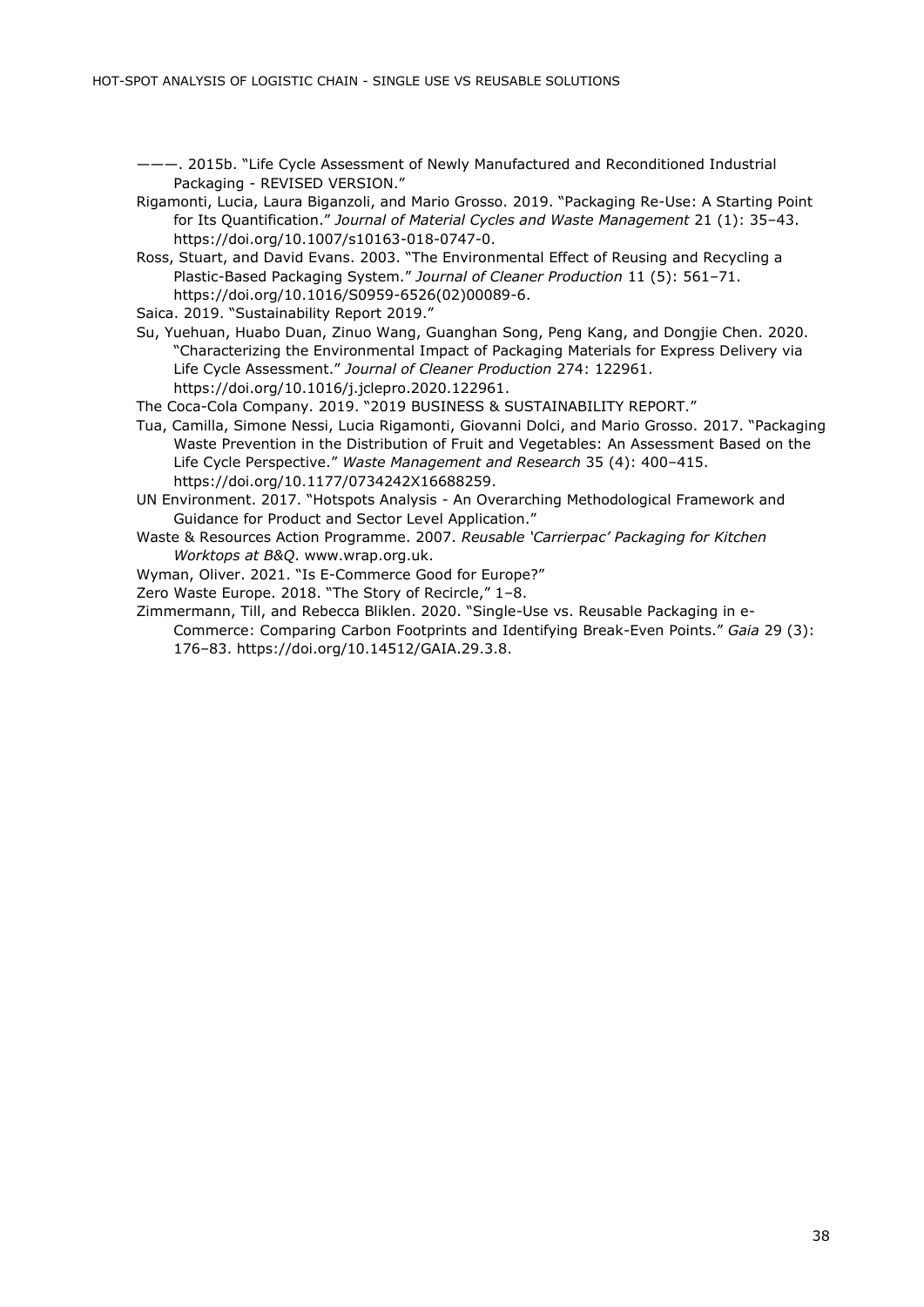**SCREENING TABLE**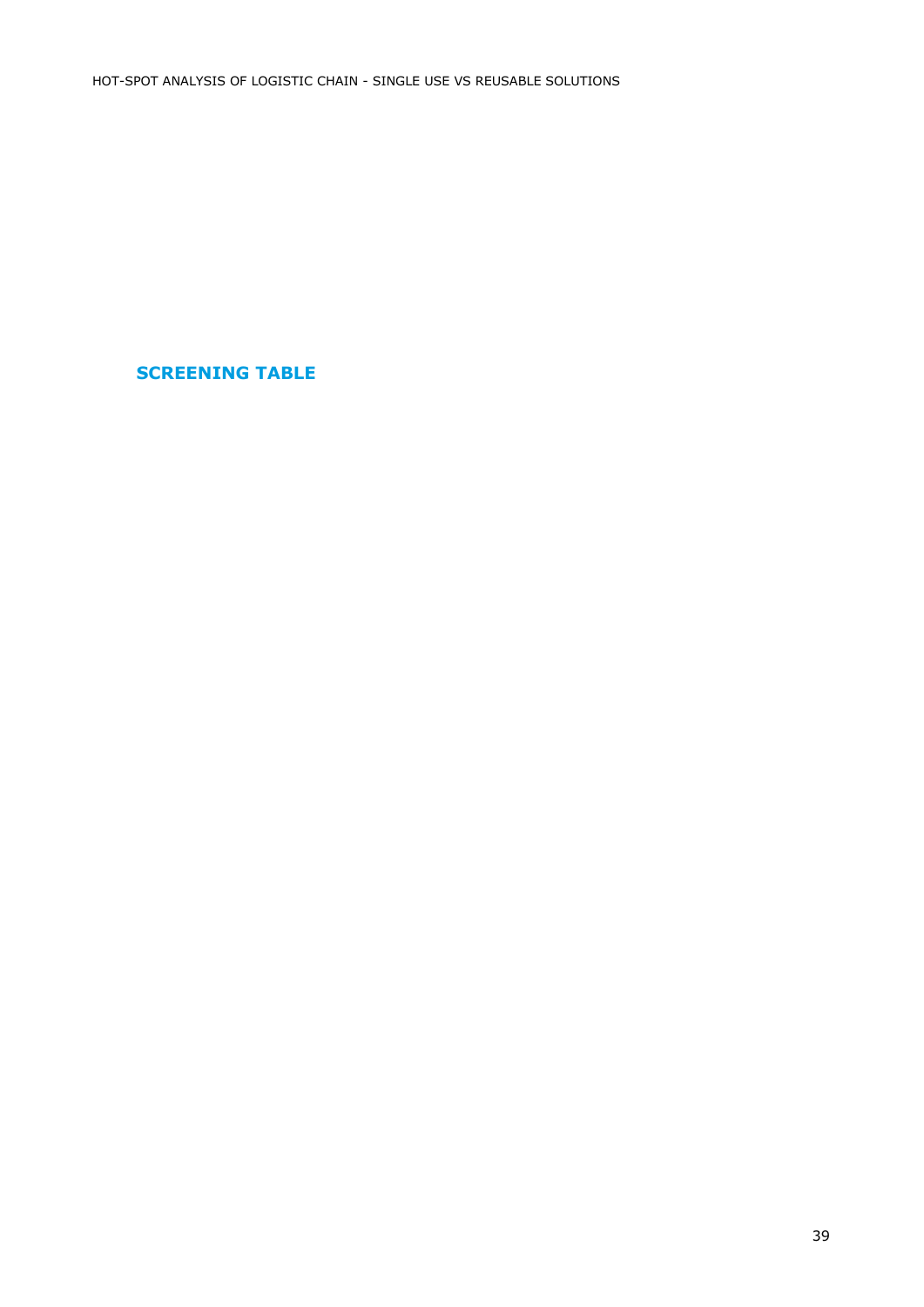| <b>Source ID</b> | <b>Commissioner /</b><br><b>Funds</b>                                                                | <b>Authors (institution)</b>                                                                          | <b>Title</b>                                                                                                                  | <b>Source category</b>        | Third party review?                                   | Claims (if commercial) / Findings (if scientific)                                                                                                                                                                                                                                                                                                                                                                                                                                                                                                                                                                                                                                                                                                                                                                                                                                                                                                                                                                                                                                                                                                                                                                                                                                                                                                                                                                                                                                                                                                                                                                                                                                                                                                                                                                                                                                                                                                                                                                                                                                                                                                                                                                                                                                                                                                                                                                                                                                                                                                                                                                                                                                                                                                                                                                                                                                                                                                                                                                                                                                                                                                                                                                                                                                                                                                                                                                                                           |
|------------------|------------------------------------------------------------------------------------------------------|-------------------------------------------------------------------------------------------------------|-------------------------------------------------------------------------------------------------------------------------------|-------------------------------|-------------------------------------------------------|-------------------------------------------------------------------------------------------------------------------------------------------------------------------------------------------------------------------------------------------------------------------------------------------------------------------------------------------------------------------------------------------------------------------------------------------------------------------------------------------------------------------------------------------------------------------------------------------------------------------------------------------------------------------------------------------------------------------------------------------------------------------------------------------------------------------------------------------------------------------------------------------------------------------------------------------------------------------------------------------------------------------------------------------------------------------------------------------------------------------------------------------------------------------------------------------------------------------------------------------------------------------------------------------------------------------------------------------------------------------------------------------------------------------------------------------------------------------------------------------------------------------------------------------------------------------------------------------------------------------------------------------------------------------------------------------------------------------------------------------------------------------------------------------------------------------------------------------------------------------------------------------------------------------------------------------------------------------------------------------------------------------------------------------------------------------------------------------------------------------------------------------------------------------------------------------------------------------------------------------------------------------------------------------------------------------------------------------------------------------------------------------------------------------------------------------------------------------------------------------------------------------------------------------------------------------------------------------------------------------------------------------------------------------------------------------------------------------------------------------------------------------------------------------------------------------------------------------------------------------------------------------------------------------------------------------------------------------------------------------------------------------------------------------------------------------------------------------------------------------------------------------------------------------------------------------------------------------------------------------------------------------------------------------------------------------------------------------------------------------------------------------------------------------------------------------------------------|
|                  | Svenka Retoursystem                                                                                  | Alander et al. (2016) LCA Master<br>thesis (in Swedish)                                               | Climate-smart returnable crates<br>have replaced over two billion<br>packages                                                 | scientific (client<br>driven) | yes                                                   | Analysis of wholesaler's distribution to 7 grocery stores (model is very complex)<br>limitations: not possible to include all influencing factors during the LCA<br>Results: multi-use is better under many assumptions<br>boundaries: are important!                                                                                                                                                                                                                                                                                                                                                                                                                                                                                                                                                                                                                                                                                                                                                                                                                                                                                                                                                                                                                                                                                                                                                                                                                                                                                                                                                                                                                                                                                                                                                                                                                                                                                                                                                                                                                                                                                                                                                                                                                                                                                                                                                                                                                                                                                                                                                                                                                                                                                                                                                                                                                                                                                                                                                                                                                                                                                                                                                                                                                                                                                                                                                                                                       |
|                  | Stiftung Initiative<br>Mehrweg (SIM)                                                                 | Hannes Krieg - Fraunhofer IBP<br>(2018)                                                               | Carbon Footprint von<br>Verpackungssystemen für Obst-<br>und Gemüsetransporte in Europa                                       | scientific (client<br>driven) | ves (PRÜFBERICHT<br><b>DER KRITISCHEN</b><br>PRÜFUNG) | Results: Plastic crates result in 60% lower greenhouse gas emissions (GWP) to provide the same transport performance<br>compared to cardboard crates<br>Times/cycles: After the 6th rotation, plastic crates have lower greenhouse gas emissions than cardboard crates per rotatio<br>In practice, plastic crates can be used for over 50 rotations                                                                                                                                                                                                                                                                                                                                                                                                                                                                                                                                                                                                                                                                                                                                                                                                                                                                                                                                                                                                                                                                                                                                                                                                                                                                                                                                                                                                                                                                                                                                                                                                                                                                                                                                                                                                                                                                                                                                                                                                                                                                                                                                                                                                                                                                                                                                                                                                                                                                                                                                                                                                                                                                                                                                                                                                                                                                                                                                                                                                                                                                                                         |
| 3                | University (Ontario<br>agricultural college)                                                         | Dr Keith Warriner (Director of the<br>Food Safety and Quality Program,<br>Department of Food Science) | Microbiological Standards for<br>Reusable Plastic Containers within<br>Produce Grower Facilities within<br>Ontario and Quebec | scientific                    | no                                                    | - 10% of plastic crates had visible dust or organic residues<br>- 30% had labels from previous users some of which had signage "Product of Mexico"<br>- 43% of RPC's failed due to high ATP readings, 73% exceeded the TAC criteria with 51% and 35% failed in terms of<br>enterobacteriacece and coliform levels respectively<br>- unsanitary status of RPC with no improvements being observed compared to the 2013 study                                                                                                                                                                                                                                                                                                                                                                                                                                                                                                                                                                                                                                                                                                                                                                                                                                                                                                                                                                                                                                                                                                                                                                                                                                                                                                                                                                                                                                                                                                                                                                                                                                                                                                                                                                                                                                                                                                                                                                                                                                                                                                                                                                                                                                                                                                                                                                                                                                                                                                                                                                                                                                                                                                                                                                                                                                                                                                                                                                                                                                 |
| 4                | Expert interview #1                                                                                  |                                                                                                       | Interview on 22.06.2021 with the<br>board of FEFCO                                                                            | expert interview              |                                                       | empty space in packaging is a very important parameter<br>returned packaging need storage space. The distance travelled by returned packaging a another significant parameter<br>-packages are transported across borders of different countries inside EU -> possible lack of compliance due to different<br>country rules<br>impossibility of changing packaging shape (e.g., Amazon dictates the shape for returnable packages - square)<br>-for some products a higher level of hygiene must be guaranteed (food)<br>-a standardization of packaging system is unrealistic when completely different products should be packed together<br>(generally warehouses don't even know the type of product they are going to ship)                                                                                                                                                                                                                                                                                                                                                                                                                                                                                                                                                                                                                                                                                                                                                                                                                                                                                                                                                                                                                                                                                                                                                                                                                                                                                                                                                                                                                                                                                                                                                                                                                                                                                                                                                                                                                                                                                                                                                                                                                                                                                                                                                                                                                                                                                                                                                                                                                                                                                                                                                                                                                                                                                                                            |
| 5                | Netherlands Institute for<br>Sustainable Packaging<br>(KIDV, Kennis Instituut<br>Duurzaam Verpakken) | Coelho et al. (2020)                                                                                  | Sustainability of reusable<br>packaging-Current situation and<br>trends                                                       | scientific                    | yes                                                   | - Core topic: Boxes, containers, soft packages: Customers receive the product in reusable packaging which is returned by<br>door delivery/pick up, or through the post office.<br>Reusable packaging for transport or shipping of perishables or non-perishables: B2C: for moving home or office location or<br>e-commerce delivery of apparel, furniture or perishables.<br>- Loop (circular shipping platform) in EU: subscription-based e-commerce for major brands. The ownership of the packaging<br>is retained by the brand. After home delivery, the packaging is picked up, cleaned and refilled by Loop before being resold.<br>Standardization of reusable packaging for e-commerce is essential to introduce reusable packaging at scale, as was done<br>for pallets and crates in the past. This would make logistics more efficient for companies and carriers, and also facilitate<br>automation (F. Smoes, personal communication, June 7, 2019).<br>- WRAP Program in the UK: reusable packaging systems for furniture, kitchen appliances, and kitchen top shelves. Carrierpa<br>is a reusable transit packaging for kitchen worktops replacing cardboard boxes. After 10 reuses, the Carrierpac breaks-even<br>cost-wise compared to cardboard boxes. An Outpace customer makes on average 50 trips with the same packaging. The<br>company has been avoiding over 1000 tons in cardboard boxes while reducing damage to the kitchen worktops. For some of<br>the packaging, there is a repair service, keeping the material in the loop for longer (T. Hutchinson, personal communication,<br>April 29, 2019). However, in the beginning, bags did get lost due to inadequate communication of new staff and third-party<br>logistics, demonstrating that training of users is needed as well as monitoring of the bags (WRAP, 2007).<br>- The use of cardboard boxes is the primary option for e-commerce delivery.<br>In e-commerce, two companies developed reusable packaging systems and are operating in different business models:<br>1) Repack in Finland leases packaging for products that do not need hard packaging protection in B2C ecommerce, such as<br>clothes, towels, backpacks. Once the consumer receives the product, the packaging, which comes with a return label offered<br>by RePack, is folded and sent to the company by regular mail. Repack then cleans and checks the quality of the packaging<br>before directing it back to stores. The brands choose how the reusable packaging is offered to customers, e.g. as a paid<br>option at checkout, for free over an expended amount or for free with the company absorbing the delivery cost (J. Berbee,<br>personal communication, April 17, 2019).<br>2) Returnity in the USA sells reusable boxes, bags and envelopes to different brands. In B2B (such as warehouse to store):<br>the packaging is kept in circulation, saving costs compared to single-use. In B2C in the e-commerce lease of apparel<br>(resulting in significant financial savings for the company since the packaging will be returned at the end of the leasing<br>period), and return of unwanted products in regular e-commerce (which is around 30-40% of the products sold online). In<br>the last case, since 60-70% of the packaging is not returned, some brands invest in a reversible tote bag with an appealing<br>design that can be reused by consumers afterwards. |
| 6                | science                                                                                              | Rigamonti et al. (2018)                                                                               | Packaging re-use: a starting point<br>for its quantification                                                                  | scientific                    | yes                                                   | A parametrization for reusable logistics is required (iter)<br>1) Identification of the reusable packaging<br>2) Qualitative characterization. For each type of packaging, one should collect information about:<br>• the material (steel, aluminum, cardboard, wood, plastic, and glass),<br>• the business application ("business to business" - B2B-or "business to consumer"-B2C-markets),<br>• the need of reconditioning and the type of reconditioning process,<br>• the sector of use.<br>• the main basic characteristics (such as the average size and/or average weight),<br>• the type of service on which it is managed (e.g., rental vs. purchase), if it is a primary or secondary or tertiary packaging.<br>3) Quantitative characterization. For each type of identified packaging, data about the following parameters should be<br>collected, typically on an annual basis:<br>• population: the total number (or weight) of items [8]; it can be assumed as the material stock available,<br>• number of rotations: the number of times the packaging is used before it is sent to disposal/recycling [8],<br>• rotated packaging: the population multiplied by the number of rotations; it can be assumed as the material flow,<br>• newly manufactured packaging,<br>• prepared for re-use packaging,<br>• overall lifetime: the average age of the packaging [4].<br>Results:<br>wooden boxes that used to be re-used in the fruit and vegetable sector are nowadays a single-use packaging, for sanitary<br>reasons.<br>Moreover, plastic octabins and plastic collars are two recent types of reusable packaging that can replace cardboard<br>octabins and wooden collars, respectively.<br>- Plastic bags are used only in the B2C market. Five types of packaging (i.e., steel gas cylinders, gas cylinder for CO2, other<br>gas cylinders in aluminum, glass bottles for water and soft drinks, and bottle carriers) are used both in the B2B<br>and in the B2C markets. All the others are used only in the B2B market.                                                                                                                                                                                                                                                                                                                                                                                                                                                                                                                                                                                                                                                                                                                                                                                                                                                                                                                                                                                                                                                                                                                                                                                                                                                                                                                                                                                                       |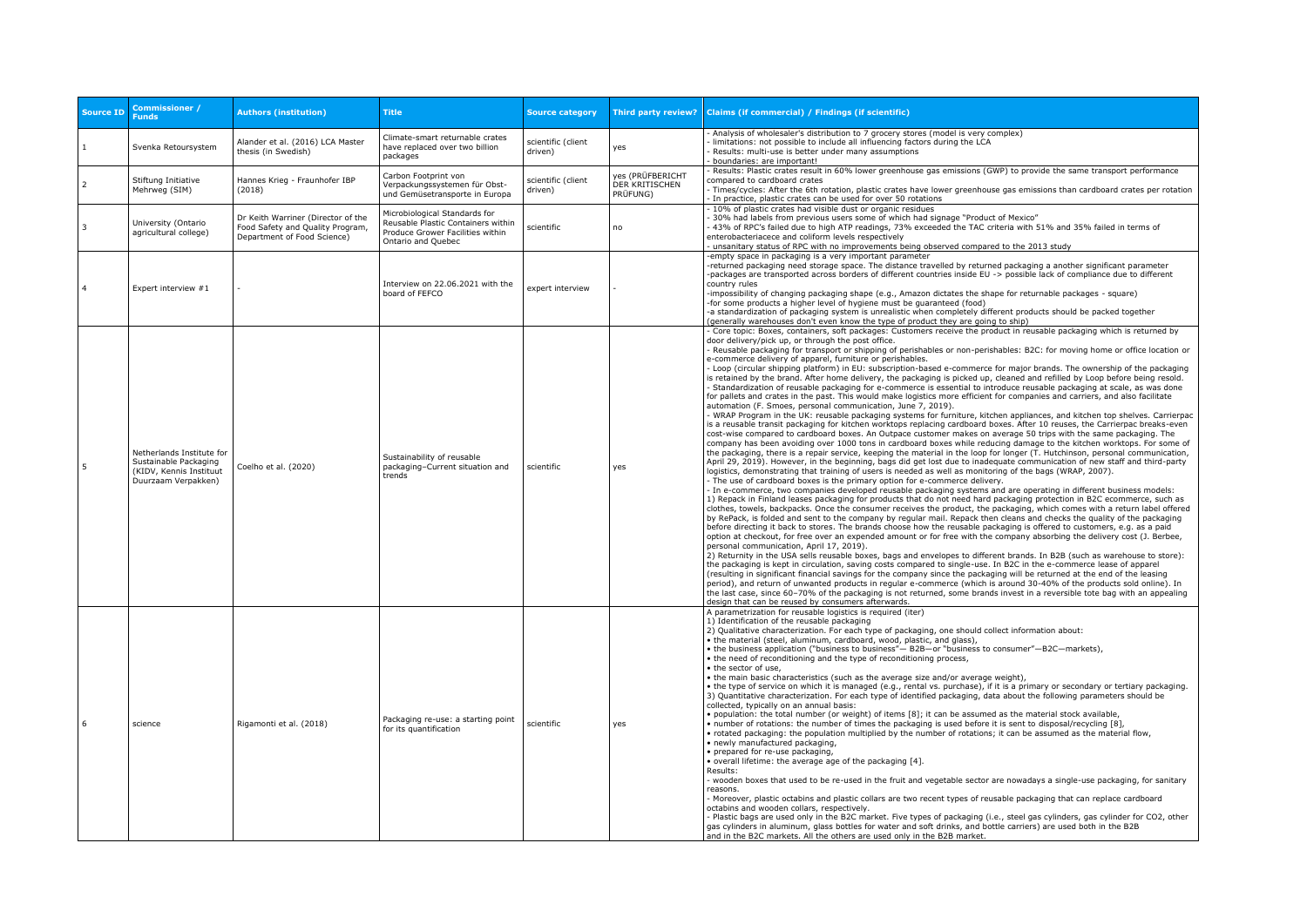| <b>Source ID</b> | <b>Commissioner /</b><br><b>Funds</b>                                                 | <b>Authors (institution)</b>                           | <b>Title</b>                                                                                                             | <b>Source category</b>        | Third party review? | Claims (if commercial) / Findings (if scientific)                                                                                                                                                                                                                                                                                                                                                                                                                                                                                                                                                                                                                                                                                                                                                                                                                                                                                                                                                                                                                                                                                       |
|------------------|---------------------------------------------------------------------------------------|--------------------------------------------------------|--------------------------------------------------------------------------------------------------------------------------|-------------------------------|---------------------|-----------------------------------------------------------------------------------------------------------------------------------------------------------------------------------------------------------------------------------------------------------------------------------------------------------------------------------------------------------------------------------------------------------------------------------------------------------------------------------------------------------------------------------------------------------------------------------------------------------------------------------------------------------------------------------------------------------------------------------------------------------------------------------------------------------------------------------------------------------------------------------------------------------------------------------------------------------------------------------------------------------------------------------------------------------------------------------------------------------------------------------------|
|                  | Holmen                                                                                | <b>IVL Swedish Environmental</b><br>Research Institute | ENVIRONMENTAL BENEFITS OF<br>FRESH FIBRE-BASED PAPER<br><b>PRODUCTION</b>                                                | scientific (client<br>driven) | yes                 | -Producing mechanical paper from fresh wood resources requires significantly<br>from recycled resources. However, if low-emission renewable energy resource<br>effects can be significantly reduced.                                                                                                                                                                                                                                                                                                                                                                                                                                                                                                                                                                                                                                                                                                                                                                                                                                                                                                                                    |
| 8                | science                                                                               | Del Borghi et al. (2020)                               | Sustainable packaging: an<br>evaluation of crates for food<br>through a life cycle approach                              | scientific                    | yes                 | -The environmental impacts result lower for multiuse plastic crate due to its po<br>avoiding the high impacts of the manufacturing. The best option among the sir<br>-a breakage rate of 0.4%, a washing treatment before reuse for the 97.6% of<br>recirculation after the inspection of the remaining 2%.                                                                                                                                                                                                                                                                                                                                                                                                                                                                                                                                                                                                                                                                                                                                                                                                                             |
| 9                | science                                                                               | Koskela et al. (2014)                                  | Reusable plastic crate or<br>recyclable cardboard box? A<br>comparison of two delivery<br>systems                        | scientific                    | yes                 | Transportation played a very important role in the environmental impacts of th<br>in the weights of products and their secondary packaging or the transportation<br>considerably.                                                                                                                                                                                                                                                                                                                                                                                                                                                                                                                                                                                                                                                                                                                                                                                                                                                                                                                                                       |
| 10               | science                                                                               | Zimmermann et al. (2020)                               | Single-use vs. reusable packaging<br>in e-commerce: comparing carbon<br>footprints and identifying break-<br>even points | scientific                    | yes                 | -the comparative analysis of single-use and reusable shipping packaging syste<br>environmentally advantageous, provided that a certain number of cycles is ach<br>cardboard boxes produced with recycled material, 61 if produced with primary<br>-Compared with a single-use LDPE shipping bag weighing 30 grams, the reusa<br>as the single-use bag after about eight cycles, the reusable bag made from 10<br>-Compared to the LDPE shipping bag made from 80 percent PCR, the reusable<br>on, the reusable bag made from PCR from about five cycles on)<br>-a relevant improvement in environmental performance can be achieved by us<br>can improve the environmental performance of reusable packaging. Factors su<br>processes and transport distances are less decisive.<br>-If "only" 70 percent of the reusable packaging is returned by the customer, the<br>cycles per packaging. To achieve an average of eight or more use cycles, the r<br>-washing process not considered                                                                                                                                               |
| 11               | science                                                                               | Su et al. (2020)                                       | Characterizing the environmental<br>impact of packaging materials for<br>express delivery via life cycle<br>assessment   | scientific                    | yes                 | -Since the data of transportation distance, the vehicles used, and the energy o<br>inaccurate, logistics and transportation of express delivery (packaging materia<br>-The rapid growth of annual express delivery volumes is the key reason for the<br>EDPM. It is urgent to encourage express delivery companies and the public to<br>blindly pursuing 'layers and layers' of EDPM.<br>-By quantifying the GHGs emissions of the EDPM, the raw materials stage of E<br>CO2e in 2018 and accounting for 68.4% of the total emissions while the GHGs<br>EoL stage were 18.9% and 12.7%, respectively.<br>-According to scenarios-based analysis, we learned that reducing the use of EI<br>achieve significant reduction purposes. The maximum reduction rate of GHGs<br>it is necessary to provide guidance on green packaging actions and promote re<br>establishing a complete recycling system is required.                                                                                                                                                                                                                         |
| 12               | science                                                                               | Carreño Asúa (2013)                                    | Exploring RFID technology<br>adoption<br>in Spanish oranges suppliers that<br>handle RFID-tagged pallets                 | scientific                    | no                  | -lack of knowledge of RFID technology from fruit producers<br>-possible automation of the procedures due to implementing RFID technology<br>-better economic situation helps increase use of new technologies (e.g., RFID)<br>-lack of employee expertise in RFID technology<br>-difficulty in getting funds to finance investments in RFID                                                                                                                                                                                                                                                                                                                                                                                                                                                                                                                                                                                                                                                                                                                                                                                             |
| 13               | Sustainable Packaging<br>Coalition + Retail<br><b>Industry Leaders</b><br>Association | Fashion for good (2019)                                | POLYBAGS IN THE FASHION<br>INDUSTRY:<br>EVALUATING THE OPTIONS                                                           | commercial (flyer)            | no                  | -industry returns rates can be anywhere from around 30-50%. Garments will<br>packed in a new polybag and the old polybags discarded.<br>-In Europe, the majority of plastic packaging waste is sent to landfill or inciner<br>around 41%<br>- Even though the plastic currently used for packaging - LDPE (low density po<br>recycling rate could be much better, and contaminants such as ink and paper<br>products<br>-Brands say their sustainability priorities for polybag packaging are the end of<br>waste, a reduction in the amount of plastics used and the lowering of its carbo<br>-incoming policy changes may encourage brands to move towards packaging t<br>-Incorporating recycled content is feasible and getting more feasible. Doing th<br>replace virgin, fossil-based LDPE with a lower carbon alternative. Biobased LDI<br>footprint than its fossil-based counterpart.<br>-- bio-based and compostable plastics and paper-based alternatives should als<br>-Compostable materials are interesting for many brands but the infrastructure<br>materials is currently lacking in most places.                      |
| 14               | EC                                                                                    | <b>Ecommerce Europe</b>                                | Collaborative Report on<br>Sustainability and e-Commerce                                                                 | commercial                    | no                  | -the majority of retailers can directly resell 80% or more of returns as A-good<br>-There can be different reasons why returns do not qualify as A-goods anymor<br>(71%), the quality of the product suffered too much so that it cannot be refurl<br>refurbishment uneconomic only play a role for 20% of retailers. Another 20%<br>value of their products.<br>-goods that cannot be resold as A-goods gets in the majority of cases (54%) r<br>- highlighting product that fulfil one or more sustainability criteria on a website<br>-in order to reduce the number of returned items, some companies (e.g., Zala<br>algorithms. another proposed option is implementing a "CO2 account" that dis<br>(resulted more effective on women)<br>-Zalando implemented the "one parcel policy" to reduce parcel volume<br>-Tchibo, Otto and Avocadostore have been testing RePack<br>-By 2025, IKEA Retail aims for 100% home deliveries by electric vehicles or ot<br>-e-commerce deliveries don't contribute significantly to traffic, in fact where th<br>higher, it reduces the number of shopping trips by customers reducing traffic |

icantly more energy compared to a paper produced esources are used for the fresh fiber production, these

to its possibility of being reused during its lifetime, ath impacts of the solid wood crate. The single-use systems is the solid wood crate. .6% of the multi-way plastic crate, a direct

tts of the analyzed systems. Therefore, changes, e.g. In the weights of products and the transportation distances could affect the results

ig systems has shown that the reusable systems are  $\frac{3}{2}$  is achieved (for PP vs cardboard boxes 81 cycles if primary material.

-Comparity-use Compared with a single-use shipping in the reusable bag achieves the same emissions per cycle from 100 percent PCR from about three cycles on. eusable bag has lower emissions from the 20th cycle

d by using recycled plastics. Also, weight reduction ctors such as the capacity utilization of transport

mer, this results in on average less than three use es, the return rate has to be well above 90 percent.

nergy consumed is difficult to obtain and may be materials) are also not considered in this study. If for the increasing impact (GHGs emissions) from iblic to choose simple and green packaging instead of

ge of EDPM produces a majority of CO2e by 9.3 Mt  $\frac{5}{2}$  GHGs emissions at the manufacturing stage and the

se of EDPM, and improving the recycling rate can GHGs emissions can reach 35% than BAU. Therefore, mote relevant implementation plans. Meanwhile,

its will typically be inspected and, if of good quality,

incinerated (energy recovery), with recycling rates of

isity polyethylene) is technically recyclable, the paper limit the use of the recycled material in many

end of use management (and recyclability) of the s carbon impact.

aging that is recyclable or contains recycled content oing this will support the recycling value chain, and sed LDPE can also be included which has a lower

ould also be collected for recycling or composting. ructure to actually collect and then compost these

A-goods (except for food).  $T$ an  $v$ more: in most cases

e refurbished anymore. High costs that make the r 20% do not sell them as A-goods to maintain the

 $(54\%)$  resold as B-goods.

website (Zalando) encourage customers to buy it g., Zalando) provide shopping advice using specific that displays the sustainability of the return behavior

es or other zero-emission solutions here the average distance from customers to shops is traffic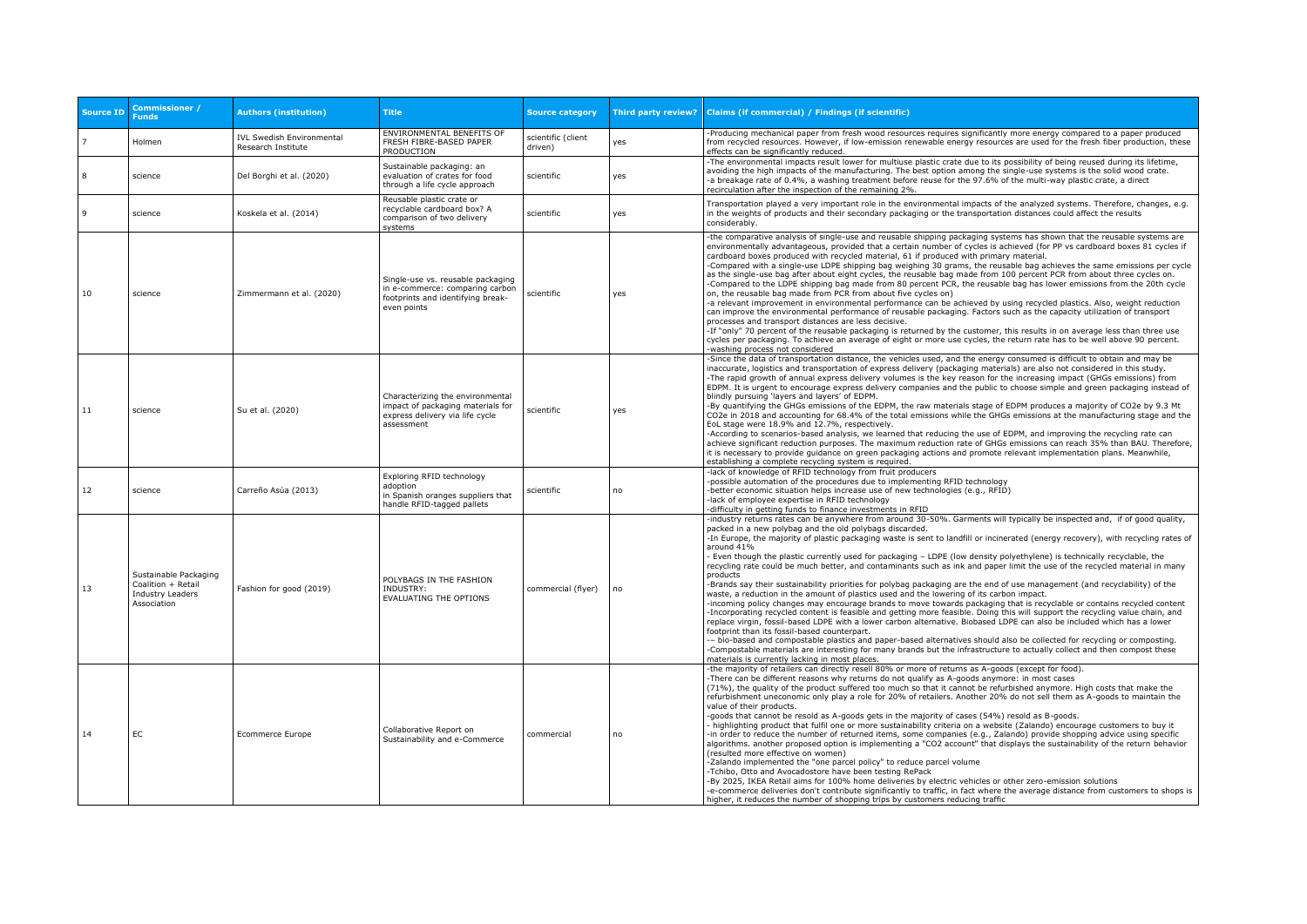| <b>Source ID</b> | Commissioner /<br><b>Funds</b> | <b>Authors (institution)</b>                                             | <b>Title</b>                                                   | <b>Source category</b> | Third party review? | Claims (if commercial) / Findings (if scientific)                                                                                                                                                                                                                                                                                                                                                                                                                                                                                                                                                                                                                                                                                                                                                                                                                                                                                                                                                                                                                                                                                                                                                                                                                                                                                                                                                                                                                                                                                                                                           |
|------------------|--------------------------------|--------------------------------------------------------------------------|----------------------------------------------------------------|------------------------|---------------------|---------------------------------------------------------------------------------------------------------------------------------------------------------------------------------------------------------------------------------------------------------------------------------------------------------------------------------------------------------------------------------------------------------------------------------------------------------------------------------------------------------------------------------------------------------------------------------------------------------------------------------------------------------------------------------------------------------------------------------------------------------------------------------------------------------------------------------------------------------------------------------------------------------------------------------------------------------------------------------------------------------------------------------------------------------------------------------------------------------------------------------------------------------------------------------------------------------------------------------------------------------------------------------------------------------------------------------------------------------------------------------------------------------------------------------------------------------------------------------------------------------------------------------------------------------------------------------------------|
| 15               | science                        | Escursell (2020)                                                         | Sustainability in e-commerce<br>packaging: A review            | scientific             | yes                 | e-commerce is an effective choice for non-urban delivery over long distances as it avoids using private means of transport<br>to reach urban areas, which is where malls are usually located.<br>-Package weight and volume are also important because they influence energy use for transport.<br>-67.75% of manufacturers to provide incorrect recycling information<br>-98% of labels to be false or the result of greenwashing practices intended to deceive customers.<br>Packaging materials should not only be environmentally friendly, but also pose little problem over 'the last mile', which is<br>the greatest hindrance to e-commerce expansion at present. Companies are struggling to deliver lighter packages as<br>expeditiously as possible, but obviously at a cost.<br>'Dematerialization' is a widespread approach to reducing material and energy use, production of solid waste and CO2<br>emissions.<br>-some recycled materials such as cardboard do not have the same properties as the pure materials (recycled fibres save<br>trees from felling in addition to 1% of water and 30% of electricity per ton of paper but they haver poor mechanical<br>properties)<br>-Standard stores are increasingly using paper bags instead of corrugated board packages for home delivery thereby saving<br>80% on energy<br>-new form of packaging can alter consumers' perception and lead them into believing that the product it contains is of lesser<br>quality.<br>-Alternative biodegradable starch-based peanuts are more expensive than are EPS packing peanuts |
| 16               | WRAP program                   | Waste & Resources Action<br>Programme                                    | Reusable 'Carrierpac' packaging<br>for kitchen worktops at B&Q | commercial             | no                  | As well as confirming that the Carrierpac was fit for purpose, the trial identified the variables that will determine its<br>commercial viability. These include the: relative purchase cost of the single-trip packaging versus Carrierpac; number of<br>reuses of Carrierpac that can be achieved; loss rate of Carrierpacs per delivery cycle; difference in product damage rates<br>between single-trip packaging and Carrierpac; time and resources required for packing and handling using single-trip<br>packaging versus Carrierpac; cost of operating a closed loop system to track, inspect and clean Carrierpac; length of time<br>taken for the Carrierpac to complete each distribution and return cycle.                                                                                                                                                                                                                                                                                                                                                                                                                                                                                                                                                                                                                                                                                                                                                                                                                                                                      |
| 17               | Repack                         | Zero waste europe                                                        | THE STORY OF RePack<br>ZERO WASTE CONSUMPTION &<br>PRODUCTION  | commercial             | no                  | -RePack's reusable packages are made of durable and recycled polypropylene and come in three adjustable sizes. The<br>packages are designed to fold in letter size when empty to be simply returned via a mailbox, anywhere in the world. The<br>packages are made to last at least 20 cycles.<br>-Although their packaging design did not work really well, they've realized that the customers loved the idea so much that<br>they were given a feedback rating of 9.5 out of 10.<br>-Statistics show that RePack reduces up to 96% of total packaging waste.<br>Moreover, RePack's system has significantly contributed on the social sustainability aspect, as packages are handled by<br>social workers associations, employing people with disabilities.                                                                                                                                                                                                                                                                                                                                                                                                                                                                                                                                                                                                                                                                                                                                                                                                                              |
| 18               | <b>Plaine Products</b>         | <b>Plaine Products</b>                                                   | 2019<br>SUSTAINABILITY<br><b>REPORT</b>                        | commercial             | no                  | Our reuse process also supports the local economy. By cleaning and reusing our bottles, Plaine Products is able to create<br>jobs. Research indicates that reuse and remanufacture create nearly twice as many jobs per thousand tons of material<br>compared to traditional recycling<br>-Our work to eliminate single-use plastic and reuse bottles, pumps and packaging not only helps reduce greenhouse gases<br>and prevent deforestation, it also helps reduce pollution and waste that often ends up on land and in the ocean.<br>This past year, we also were able to reduce the company's overall waste<br>at the manufacturing level by partnering with a new box supplier.<br>Researchers from the MIT Center for Transportation & Logistics found that<br>traditional brick-and-mortar shoppers have more than double the environmental impact of online shoppers.<br>-Our new partner uses 100% recycled materials                                                                                                                                                                                                                                                                                                                                                                                                                                                                                                                                                                                                                                                             |
| 19               | Just Salad                     | Just Salad                                                               | ENVIRONMENTAL SUSTAINABILITY<br>REPORT 2020                    | commercial             | no                  | reduction of CO2 emission by using bike or cars for delivery<br>reduction of packaging related emission by eliminating plastic pouches and providing single-use utensils only if required by<br>customers<br>saving of natural resources by reducing the size of delivery bags<br>introduction of reusable bowl program (bowls washed at home and then refilled in the store)<br>breakeven point for the reusable bowl is 3 when compared to PET disposable bowl<br>pre-COVID use of compostable single use items: various items made of bagasse (sugarcane production by-product) and<br>straws made of reed stems<br>use of paper cups with paper coming from FSC-certified production<br>minimization of energy consumption in stores<br>choice of energy provider connecting renters to 100% renewable energy                                                                                                                                                                                                                                                                                                                                                                                                                                                                                                                                                                                                                                                                                                                                                                           |
| 20               | Pieter Pot                     | Nederland Institute for Sustainable<br>Packaging / Università di Utrecht | CO2 Voetafdruk vergelijking                                    | commercial             | no                  | using reusable glass containers can help decrease the production of waste.<br>glass containers are attractive to customer<br>washing parameters (use of water, use of detergent,) change if different machines are used (industrial washing, industrial<br>grade dishwashers, home grade dishwashers, handwashing)                                                                                                                                                                                                                                                                                                                                                                                                                                                                                                                                                                                                                                                                                                                                                                                                                                                                                                                                                                                                                                                                                                                                                                                                                                                                          |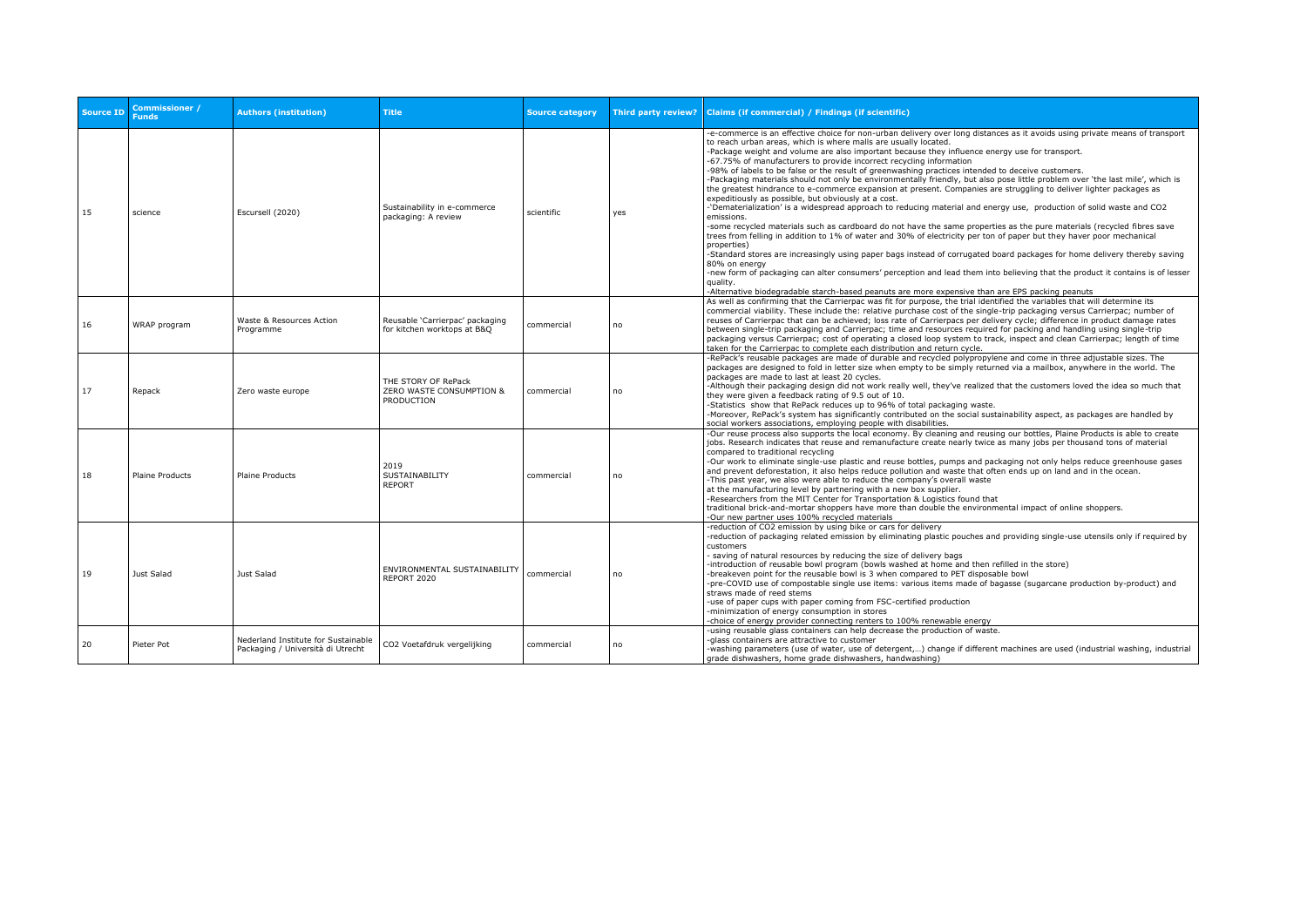| <b>Source ID</b> | <b>Commissioner /</b><br><b>Funds</b>                                                                                                                 | <b>Authors (institution)</b>                                                             | <b>Title</b>                                                                                                         | <b>Source category</b>        | <b>Third party review?</b>        | Claims (if commercial) / Findings (if scientific)                                                                                                                                                                                                                                                                                                                                                                                                                                                                                                                                                                                                                                                                                                                                                                                                                                                                                                                                                                                                                                                                                                                                                                                                                                                                                                                                                                                                                                                                                                                                                                                                                  |
|------------------|-------------------------------------------------------------------------------------------------------------------------------------------------------|------------------------------------------------------------------------------------------|----------------------------------------------------------------------------------------------------------------------|-------------------------------|-----------------------------------|--------------------------------------------------------------------------------------------------------------------------------------------------------------------------------------------------------------------------------------------------------------------------------------------------------------------------------------------------------------------------------------------------------------------------------------------------------------------------------------------------------------------------------------------------------------------------------------------------------------------------------------------------------------------------------------------------------------------------------------------------------------------------------------------------------------------------------------------------------------------------------------------------------------------------------------------------------------------------------------------------------------------------------------------------------------------------------------------------------------------------------------------------------------------------------------------------------------------------------------------------------------------------------------------------------------------------------------------------------------------------------------------------------------------------------------------------------------------------------------------------------------------------------------------------------------------------------------------------------------------------------------------------------------------|
| 21               | CupClub                                                                                                                                               | Giraffe Innovation                                                                       | CupClub Sustainability Report<br>2018<br>A comparative Life Cycle<br>Assessment (LCA) of 12oz<br>CupClub cup and lid | scientific (client<br>driven) | currently under<br>review process | All the environmental impacts of CupClub's 12oz cup and lid over 132 uses<br>including washing, drying and recycling were lower than using 132 PLA lined 12oz<br>paper cups and PLA lids at 1% recycling rate;<br>The carbon footprint of the paper cups was over 87% higher, and up to 10 further<br>factors were more than double that of CupClub;<br>However, at 1% recycling rate the disposable paper cups would have a lower<br>impact than CupClub if the CupClub cups and lids were not used more than 72<br>times:<br>The paper cups with the exception of the PLA lined composted cup and lid, could<br>also have a comparable carbon footprint at 132 uses if the recycling rate for them<br>was at least 80%;<br>At 80% recycling rate CupClub's carbon footprint at 94 uses was lower than the<br>composted PLA lined cup and PLA lid;<br>■ CupClub needs to be used at least 100 times to have a lower impact than the EPS<br>12oz cup and lid. Eight of the 18 impact for EPS were lower than CupClub at 132<br>uses;<br>At 132 uses all the environmental impacts bar the water use was lower for CupClub<br>than a ceramic cup. After 800 uses the ceramic cup would have a comparable<br>impact to CupClub;<br>Sourcing the CupClub cups and lids from China will increase all the environmental<br>impacts by up to 3.3%;<br>Increasing the distance, the cups and lids are transported for washing and drying<br>by tenfold would only increase the overall impact by up to 2%; and<br>$\bullet$ Decreasing the energy use by 10% for the washing and drying of the cup and lids<br>would decrease the majority of the impacts by at least 8%. |
| 22               | Globelet                                                                                                                                              | Globelet                                                                                 | <b>Creating Better</b><br>Events with<br>Reusable<br>Systems                                                         | commercial                    | no                                | -design of specific washing machine to better clean, sanitize and dry reusable cups.<br>-two different designs based on the need of the client (mobile for large scale event, flight type for quickly washing many<br>cups)<br>-Remote System Monitoring for dishwashers for solving mechanical issues (mobile type)<br>-Tracking Software allows to track inventory, reward users, and monitor landfill diversion<br>-cups have a 97% return rate at past festivals and large events<br>-80% of our clients generate a net positive outcome by using reusable cups                                                                                                                                                                                                                                                                                                                                                                                                                                                                                                                                                                                                                                                                                                                                                                                                                                                                                                                                                                                                                                                                                                |
| 23               | Heineken                                                                                                                                              | Heineken                                                                                 | Good cup, bad cup: ranking and<br>recommendations                                                                    | commercial                    | no                                | -a reusable cup requires at least 10 uses to outperform a single-use cup<br>- 3 L of water used for washing one reusable cup 75 times                                                                                                                                                                                                                                                                                                                                                                                                                                                                                                                                                                                                                                                                                                                                                                                                                                                                                                                                                                                                                                                                                                                                                                                                                                                                                                                                                                                                                                                                                                                              |
| 24               | Green Globlet                                                                                                                                         | hopesolutions                                                                            | IT DOESN'T<br>STACK UP<br>How disposables<br>compare to reusables                                                    | commercial                    | no                                | -Even when they are recycled, single use cups have a significantly higher environmental impact due to the cumulative impact<br>of manufacturing.<br>-A reusable cup has a lower environmental impact than a single use cup after less than 3 uses                                                                                                                                                                                                                                                                                                                                                                                                                                                                                                                                                                                                                                                                                                                                                                                                                                                                                                                                                                                                                                                                                                                                                                                                                                                                                                                                                                                                                  |
| 25               | Austrian Federal Ministry<br>of Agriculture and<br>Forestry, Environment<br>and Water Management<br>and Swiss Federal<br><b>Environment Authority</b> | Österreichisches Ökologie-Institut,<br>Carbotech AG and<br>Öko-Institut e.V. Deutschland | Comparative Life Cycle<br>Assessment of various Cup<br>Systems for the Selling of Drinks<br>at Events                | scientific (client<br>driven) | yes                               | -reusable cups are recommended for major events such as UEFA EURO 2008TM<br>-The sensitivity examinations show that even the excellent reusable cup systems can be optimized further if certified<br>ecopower is used for operating the washing plants.<br>-An important influence on the results is due to the number of cups that are taken home, their influence on the circulation<br>numbers and the type of domestic use, which has been specified for the LCA.                                                                                                                                                                                                                                                                                                                                                                                                                                                                                                                                                                                                                                                                                                                                                                                                                                                                                                                                                                                                                                                                                                                                                                                              |
| 26               | <b>Borealis</b>                                                                                                                                       | <b>Borealis</b>                                                                          | Shrewsbury Cup<br>scheme                                                                                             | commercial                    | no                                | -single-use paper cups typically have a polyethylene (PE) lining that makes them difficult to recycle<br>-t Shrewsbury Cups breakeven after just three uses<br>- a local supermarket's tests showed Shrewsbury Cups held up after a thousand washes in a commercial dishwasher<br>-recyclable and reusable packaging that is low cost, insulated<br>-highly durable and attractive to consumers                                                                                                                                                                                                                                                                                                                                                                                                                                                                                                                                                                                                                                                                                                                                                                                                                                                                                                                                                                                                                                                                                                                                                                                                                                                                    |
| 27               | reCircle                                                                                                                                              | Zero Waste Europe                                                                        | THE STORY OF RECIRCLE, ZERO<br>WASTE CONSUMPTION &<br>PRODUCTION                                                     | commercial                    | no                                | -spherical shape makes it fit perfectly in restaurants' dishwashers<br>-intense purple color, which makes them easily recognizable and helps spreading the system<br>-leak-proof container with volume measurement lines<br>-different shapes available (useful for a variety of meals)<br>-perfect to store the remaining food (helps preventing food<br>waste)<br>-Restaurants join Recircle through a three months trial period<br>- Once in the system, restaurants get a Recircle sticker for their door and they are added to Recircle's map. Thanks to this,<br>customers know which restaurants sells food in reusable boxes, (bring-back point for returning lunch boxes after use)<br>-Recircle encourages restaurants to charge a fee on disposables to encourage using reusable but restaurants are still<br>reluctant to implement it, as they fear losing clients<br>-the Canton of Bern is considering introducing a specific tax on single-use boxes<br>-subscription includes re-distribution of boxes in case of imbalances between restaurants, renewal of overused boxes and<br>communication materials<br>-single use lunch boxes are not reusable and can produce litter (quick filling of waste bins)                                                                                                                                                                                                                                                                                                                                                                                                                                       |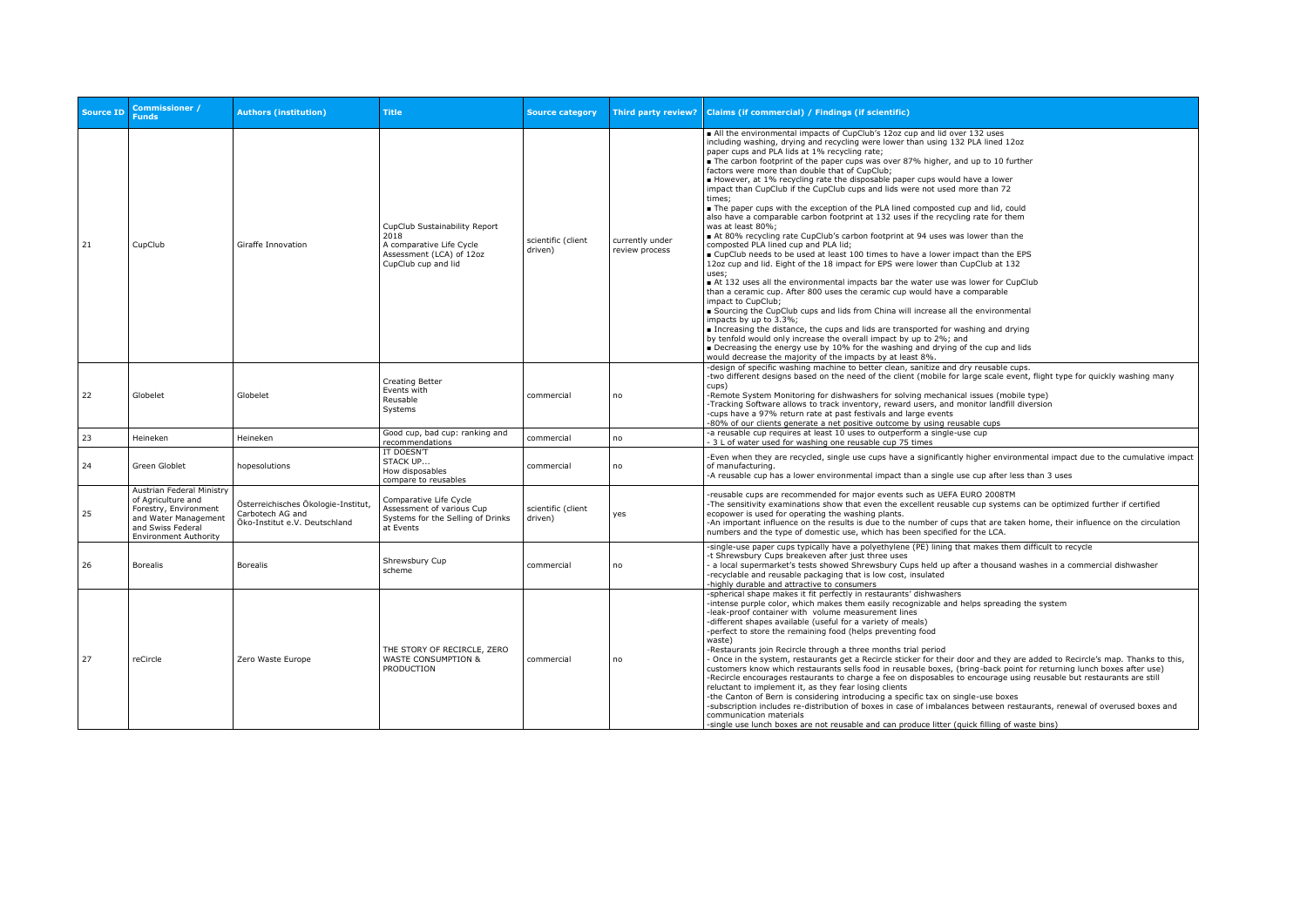| <b>Source ID</b> | <b>Commissioner /</b><br><b>Funds</b>                         | <b>Authors (institution)</b>                                  | <b>Title</b>                                                                                                   | <b>Source category</b>        | <b>Third party review?</b> | Claims (if commercial) / Findings (if scientific)                                                                                                                                                                                                                                                                                                                                                                                                                                                                                                                                                                                                                                                                                                                                                                                                                                                                                                                                                                                                                                                                                                                                                                                                                                                                                                                                                                                                                                                                                                                                                                                |  |  |  |  |
|------------------|---------------------------------------------------------------|---------------------------------------------------------------|----------------------------------------------------------------------------------------------------------------|-------------------------------|----------------------------|----------------------------------------------------------------------------------------------------------------------------------------------------------------------------------------------------------------------------------------------------------------------------------------------------------------------------------------------------------------------------------------------------------------------------------------------------------------------------------------------------------------------------------------------------------------------------------------------------------------------------------------------------------------------------------------------------------------------------------------------------------------------------------------------------------------------------------------------------------------------------------------------------------------------------------------------------------------------------------------------------------------------------------------------------------------------------------------------------------------------------------------------------------------------------------------------------------------------------------------------------------------------------------------------------------------------------------------------------------------------------------------------------------------------------------------------------------------------------------------------------------------------------------------------------------------------------------------------------------------------------------|--|--|--|--|
| 28               | Liviri Fresh by otter<br>products                             | thinkstep                                                     | Comparative Life Cycle<br>Assessment Reusable and<br>Disposable Packaging for Meal<br><b>Delivery Services</b> | scientific (client<br>driven) | yes                        | -the Liviri Fresh has lower impact than the disposable corrugated alternative in 8 of 9 indicators considered<br>-Liviri Fresh system advantages are due to raw materials and manufacturing can be allocated across its many use cycles (a<br>benefit that cannot be offset by its increased transportation mileage)<br>-the higher weight of the Liviri Fresh cooler itself is offset by a 50% reduction in ice pack loading due to its superior<br>insulation properties so that the Liviri Fresh unit weighs in only slightly higher than the corrugated cooler with ice packs and<br>other accessories.<br>-The one indicator where Liviri Fresh showed a higher result than the corrugated cooler in the baseline scenario was GWP100<br>including biogenic carbon which was mainly driven by the carbon removals and their partial sequestration in landfills<br>associated with the recycled cotton fibres used as an insulation material for shipping as well as the wooden shipping pallets<br>(a scenario analysis demonstrated that the result for this indicator depends on the normative choice of the applied carbon<br>accounting approach)<br>-the corrugated cooler's sole advantage of sequestering some of the biogenic carbon contained in the cotton insulation will<br>only materialize itself in practice if landfill parameters like the climate zone, landfill gas (LFG) capture rate, and split between<br>flaring and energy recovery allow for it.<br>-the landfilled cotton fibers do not carry any upstream burden of primary cotton fiber production under the cut-off EoL<br>allocation approach |  |  |  |  |
| 29               | RIPA (Reusable<br><b>Industrial Packaging</b><br>Association) | Ernst & Young Accountants LLP<br>Eelco Rietveld Sander Hegger | Life Cycle Assessment of Newly<br>Manufactured and Reconditioned<br>Industrial Packaging                       | scientific (client<br>driven) | no                         | -The drums and IBCs are collected by truck and transported to a reconditioning facility. There, they are reconditioned as<br>explained above and sold to customers again.<br>-it is possible to recycle steel an indefinite number of times<br>-Some recycling plants, as in energy recovery facilities, generate electricity and heat<br>-It should be stressed that the drums with thicker sheet can be reconditioned and can be reconditioned more often.                                                                                                                                                                                                                                                                                                                                                                                                                                                                                                                                                                                                                                                                                                                                                                                                                                                                                                                                                                                                                                                                                                                                                                     |  |  |  |  |
| 30               | <b>IFCO</b>                                                   | <b>IFCO</b>                                                   | Reducing waste, emissions and<br>water use with IFCO RPCs                                                      | commercial                    | no                         | -Using IFCO reusable plastic containers (RPCs) instead of single-use packaging means a significant reduction in CO2<br>because of possibility of reusing them<br>-IFCO RPCs reduce the creation of solid waste by 86% thanks to their long lifespan and the fact they are fully recyclable.<br>Each is used between 30 - 120 times<br>-at the end of its life, each is granulated and used to create new RPCs.<br>-Water-recycling technology at many of our state-of-the-art wash centers reduces water use by over a third for each wash<br>-single-use packaging systems use 80% more water during production, recycling and disposal                                                                                                                                                                                                                                                                                                                                                                                                                                                                                                                                                                                                                                                                                                                                                                                                                                                                                                                                                                                         |  |  |  |  |
| 31               | Saica                                                         | Saica                                                         | Sustainability<br>Report<br>2019                                                                               | commercial                    | no                         | production of pellets of recycled plastic as an alternative to landfilling<br>-improvement in separation of waste reduced the production of waste destined to landfill<br>impossibility of producing a packaging made of 100% recycled material because of European regulations<br>recycled paper has a high printing quality that allows for customization of finish<br>-efficient warehouse energy management (self-driving electric vehicles, generation of energy during descent and braking<br>manoeuvres)<br>-improved workers safety by using an automatic system for achieving zero-accident zone (prevention of vehicles collisions)<br>-increase in renewable energy use (biomass boiler installed in 2019 in Venezuelan plant)<br>reduction of water consumption                                                                                                                                                                                                                                                                                                                                                                                                                                                                                                                                                                                                                                                                                                                                                                                                                                                      |  |  |  |  |
| 32               | Coca-cola                                                     | Coca-cola                                                     | 2019 BUSINESS &<br>SUSTAINABILITY<br><b>REPORT</b>                                                             | commercial                    | no                         | -16 markets offer beverages packaged in 100% recycled PET (rPET) bottles, with more to come.<br>-From the end of 2019, 7 out of 10 of all bottles in Australia are now being made entirely from recycled plastic.<br>-In multiple markets, Sprite packaging was changed from green to clear bottles, which makes them more valuable by<br>improving the efficiency of the recycling stream.<br>-100% rPET will be used for all plastic bottles in Sweden beginning in 2020, eliminating the use of 3,500 tons of virgin plastic<br>and reducing emissions by 25%.<br>-In Brazil, all 2-liter bottles across Trademark Coca-Cola, Fanta and Sprite brands are sold<br>in refillable "universal bottles" that are the same shape, size and color, which increases<br>the efficiency of collection, cleaning and filling<br>-Over 650,000 metric tons of CO2 emissions-equivalent to burning approximately 1.5 million barrels of oil-have been<br>averted through use of our PlantBottle, which incorporates 30% plant-based material.<br>-We introduced refillable, microchipped cups that interact with Coca-Cola Freestyle at select cruise lines, amusement parks<br>and universities.<br>-54% of our priority ingredients volume was sourced sustainably in 2019, compared to 44% in 2018.                                                                                                                                                                                                                                                                                                                                    |  |  |  |  |
| 33               | huhtamaki                                                     | huhtamaki                                                     | Annual Report 2020                                                                                             | commercial                    | no                         | -Huhtamaki Group Lost Time Incident Frequency Rate: 1.7<br>-The Employee Engagement index was 74% in 2019.<br>-Zero food contact compliance related claims reported<br>-Innovations related to plastic substitution with fiber-based materials, improving recyclability and use of recycled content.<br>-More than 98% of all fiber was sourced from recycled or certified sustainable sources.<br>-Scope 3 emissions reported for the first time, commitment to set science-based emission targets.<br>-All plants in water-stressed areas have a water management plan<br>-In 2020, 92.5% of key suppliers accepted the Code of Conduct for Huhtamaki Suppliers, and 4.7% provided their own Code<br>of Conduct which was approved after review<br>-In 2020, the share of renewable materials of all materials used across Huhtamaki was 67%<br>-in 2020 and 97% of our fiber raw materials (excl. recycled fiber) were certified with PEFC™, FSC® or SFI® Chain of<br>Custody certifications, which guarantee that the fiber is traceable to sustainably managed forests<br>-In 2020, our total energy consumption decreased to 2,142 GWh (2,252 GWh)<br>-he share of renewable energy increased to 2%<br>-In 2020, our absolute Scope 1 emissions decreased 2% from 2019.<br>-Our Scope 2 emissions decreased 9% in 2020 when compared to 2019<br>-We also use water based printing inks, which are solvent free and do not result in VOC<br>emissions, but they do, instead, require more energy for evaporation. In 2020, 13% (16%) of printing inks used in<br>Huhtamaki were water- or oil-based.                        |  |  |  |  |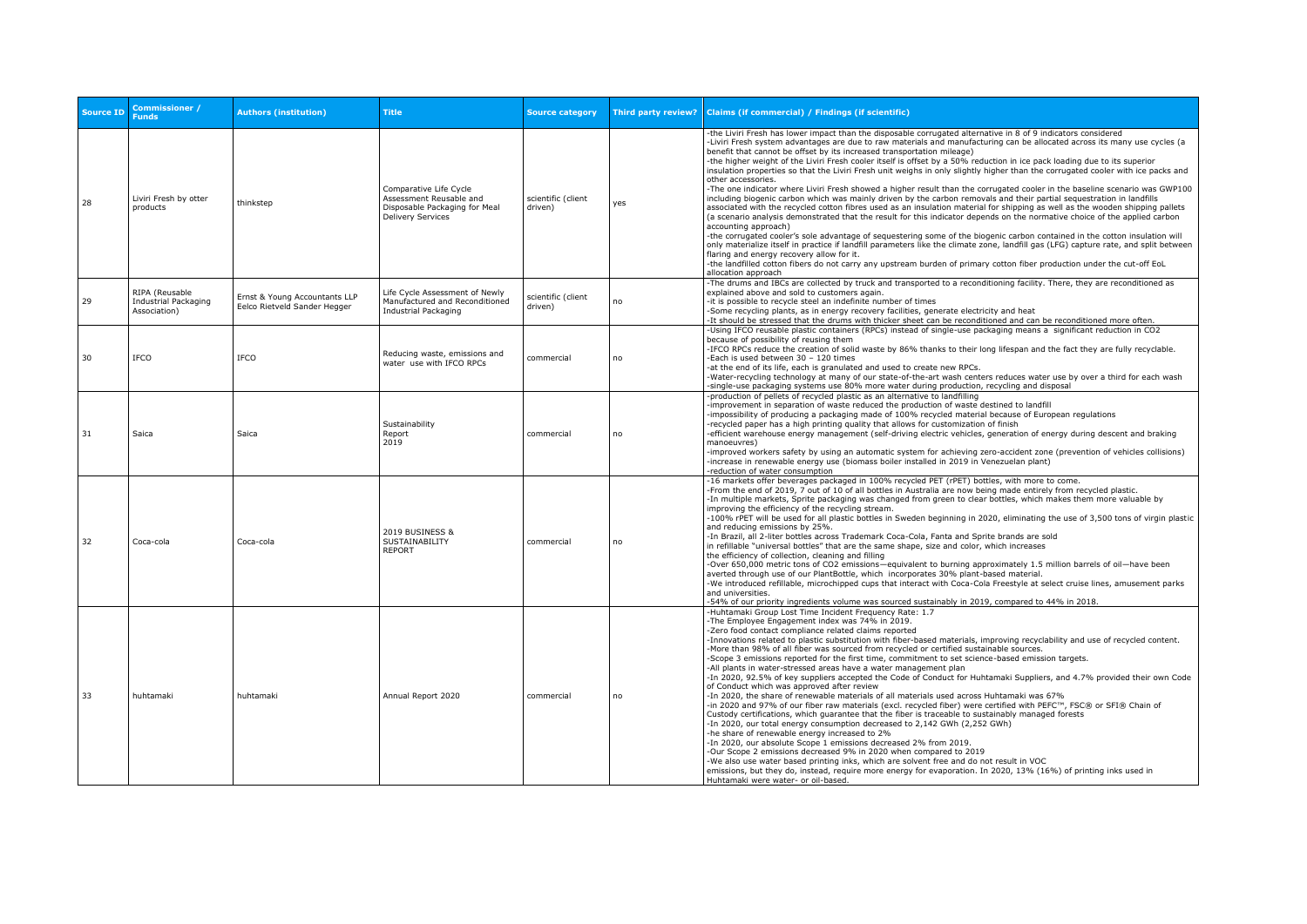| <b>Source ID</b> | <b>Commissioner /</b><br><b>Funds</b> | <b>Authors (institution)</b> | <b>Title</b>                                                                                                                       | <b>Source category</b>            | Third party review? | Claims (if commercial) / Findings (if scientific)                                                                                                                                                                                                                                                                                                                                                                                                                                                                                                                                                                                                                                                                                                                                                                                                                                                                                                                                                                                                                                                                                                                                                                                                                                                                                                                                                                                                                                                                                                                                                                                                                                                                                                                                                                                                                                                                                                                                                                                                                                                                                                                                                                                                                                                                                                                                           |
|------------------|---------------------------------------|------------------------------|------------------------------------------------------------------------------------------------------------------------------------|-----------------------------------|---------------------|---------------------------------------------------------------------------------------------------------------------------------------------------------------------------------------------------------------------------------------------------------------------------------------------------------------------------------------------------------------------------------------------------------------------------------------------------------------------------------------------------------------------------------------------------------------------------------------------------------------------------------------------------------------------------------------------------------------------------------------------------------------------------------------------------------------------------------------------------------------------------------------------------------------------------------------------------------------------------------------------------------------------------------------------------------------------------------------------------------------------------------------------------------------------------------------------------------------------------------------------------------------------------------------------------------------------------------------------------------------------------------------------------------------------------------------------------------------------------------------------------------------------------------------------------------------------------------------------------------------------------------------------------------------------------------------------------------------------------------------------------------------------------------------------------------------------------------------------------------------------------------------------------------------------------------------------------------------------------------------------------------------------------------------------------------------------------------------------------------------------------------------------------------------------------------------------------------------------------------------------------------------------------------------------------------------------------------------------------------------------------------------------|
| 34               | science                               | Tua                          | Packaging waste prevention in the<br>distribution of fruit and<br>vegetables: An assessment based<br>on the life cycle perspective | scientific                        | yes                 | -customer drives more than 7 km in total, the corresponding CO2 emissions result higher than the overall emissions of the<br>alternative home delivery box scheme.<br>-the use of reusable plastic crates along the entire cycle of distribution should be promoted in the box scheme otherwise<br>there an increase in the generated waste with respect to traditional distribution.<br>-In case of dedicated car travel to a drop-off point (a 10 km round trip just for the crate collection), the system shows an<br>upsurge of the potential impacts when compared<br>with any scenario of the traditional distribution. The negative performance is mainly due to the car travel itself<br>The impacts of the box scheme decrease with a non-dedicated travel (purchase of other four items at the drop-off point)<br>-The box scheme with home delivery is indeed generally better<br>-sensitivity analysis: by considering 100 km distribution distance (instead of 700 km) and by substituting disposable wooden<br>crates with reusable plastic crates in home delivery, there's a significant improvement for all indicators in the box scheme<br>-the study also highlighted that a complete abandonment of the traditional system is hardly possible.<br>-the respective potential impacts significantly worsen when the consumer purchases a<br>small amount of carrots.<br>-Unlike carrots distribution, the transportation distance to the distribution hub was not changed as the supply of apples has<br>proven to be local (within 100 km). With the crates replacement, the box scheme is generally better than the traditional<br>distribution of apples in primary packaging or than the loose distribution with a partial filling of the bag for the purchase                                                                                                                                                                                                                                                                                                                                                                                                                                                                                                                                                                                                        |
| 35               | Email Ltd                             | Ross, Evans                  | The environmental effect of<br>reusing and recycling a plastic-<br>based packaging system                                          | scientific<br>(commercial driven) | yes                 | -The proposed system recycles EPS-HIPS components back into HIPS resin: produce enough resin to avoid virgin inputs of<br>BTX and ethane, excess HIPS is available for use by other product systems.<br>-the impact of the reusable HIPS/EPS +PE packaging were less than the single use option<br>-Recycling or, better still, reuse of plastic products can significantly reduce the energy required across the life-cycle because<br>the high energy inputs needed to process the requisite virgin materials greatly exceeds the energy needs of the recycling or<br>reuse process steps.<br>This study has also indicated that the energy consumed during transportation is negligible when compared to the overall<br>energy consumption of the system (often cited as a reason for not pursuing recycling possibilities)                                                                                                                                                                                                                                                                                                                                                                                                                                                                                                                                                                                                                                                                                                                                                                                                                                                                                                                                                                                                                                                                                                                                                                                                                                                                                                                                                                                                                                                                                                                                                              |
| 36               | science                               | Goellner, Sparrow            | An environmental impact<br>comparison of single-use and<br>reusable thermally controlled<br>shipping containers                    | scientific                        | yes                 | The reusable logistical approach has shown to impose a significantly smaller environmental burden in all impact categories<br>of interest. A sensitivity analysis has shown some leeway in the degree of the environmental advantage of the reusable<br>approach, but it confirms the conclusion as no case proved otherwise. Among the factors investigated in the sensitivity<br>analysis are mass requirements for the single-use<br>approach, transportation distance during the use-phase, fraction recycled, and supplier-to-supplier transportation distance<br>assumption<br>-Reusable container inventory sustains losses of 10 % per year<br>-Use-phase emissions make up almost entirely of transportation emissions and contribute the majority of all impact<br>categories for the reusable packaging approach and<br>contribute the bulk of EP and HTP emissions for the single-use approach.<br>-Shipping distances between suppliers are assumed to be 1,000 km when no primary data are available, assuming a regional<br>and national supply chain<br>-single-use container emissions are more sensitive to the average transportation distance than are those of the reusable<br>container due to its heavier shipping weight, which results in greater use-phase transportation emissions given the baseline<br>case Sensitivity to the average transportation distance is notably smaller than to material mass requirements.<br>Current component recycling fractions are unknown<br>-Despite this increased travel per use, the reusable case had reduced use-phase transportation emissions due to the<br>considerable differences in container mass between<br>these logistical approaches.<br>-Although PUR insulation inflicts a greater environmental burden than does EPS insulation per kg of product during<br>production, the increased mass of EPS required for equivalent thermal performance results in increased production and<br>transportation emissions, making it a less desirable single-use insulation option over the product lifespan.<br>-Maximum reduction in supplier-supplier distance was shown to reduce the GWP<br>for the single-use approach up to 8.6 %.<br>-The environmental break-even point between the two logistical approaches occurs after as few as six shipments for PCOP<br>and as many as 17 shipments for HTP emissions |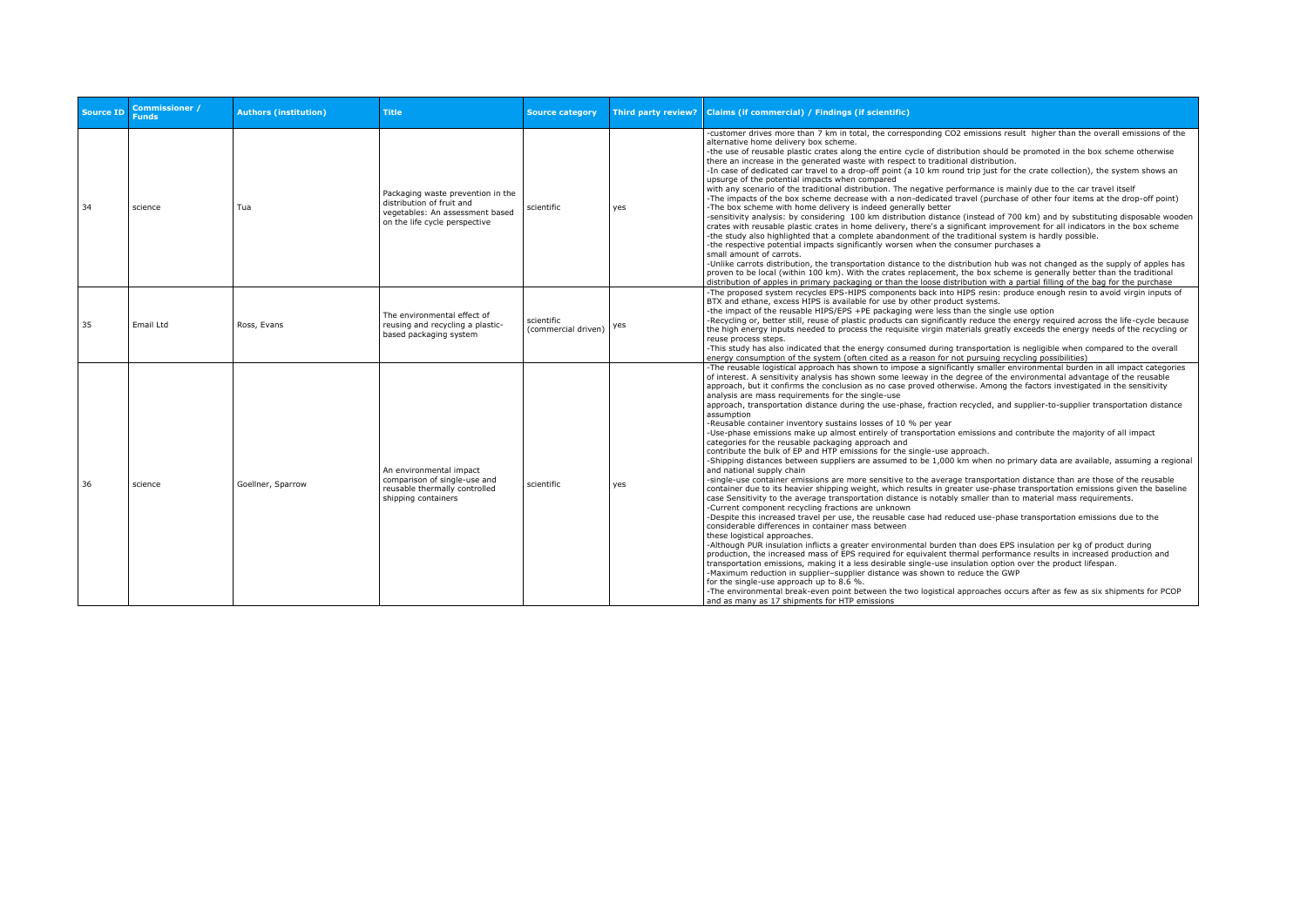| <b>Source ID</b> | <b>Commissioner /</b><br><b>Funds</b> | <b>Authors (institution)</b>     | <b>Title</b>                                                                                   | <b>Source category</b><br><b>Third party review?</b> |    | Claims (if commercial) / Findings (if scientific)                                                                                                                                                                                                                                                                                                                                                                                                                                                                                                                                                                                                                                                                                                                                                                                                                                                                                                                                                                                                                                                                                                                                                                                                                                                                                                                                                                                                                                                                                                                                                                                                                                                                                                                                                                                                                                                                                                                                                                                                                                                                                                                                                                                                                                                                                                                                                                                                                                                                                                                                                                                                                                                                                                                                                                                                                                                                                                                                                                                                                                                                                                                                                                                  |
|------------------|---------------------------------------|----------------------------------|------------------------------------------------------------------------------------------------|------------------------------------------------------|----|------------------------------------------------------------------------------------------------------------------------------------------------------------------------------------------------------------------------------------------------------------------------------------------------------------------------------------------------------------------------------------------------------------------------------------------------------------------------------------------------------------------------------------------------------------------------------------------------------------------------------------------------------------------------------------------------------------------------------------------------------------------------------------------------------------------------------------------------------------------------------------------------------------------------------------------------------------------------------------------------------------------------------------------------------------------------------------------------------------------------------------------------------------------------------------------------------------------------------------------------------------------------------------------------------------------------------------------------------------------------------------------------------------------------------------------------------------------------------------------------------------------------------------------------------------------------------------------------------------------------------------------------------------------------------------------------------------------------------------------------------------------------------------------------------------------------------------------------------------------------------------------------------------------------------------------------------------------------------------------------------------------------------------------------------------------------------------------------------------------------------------------------------------------------------------------------------------------------------------------------------------------------------------------------------------------------------------------------------------------------------------------------------------------------------------------------------------------------------------------------------------------------------------------------------------------------------------------------------------------------------------------------------------------------------------------------------------------------------------------------------------------------------------------------------------------------------------------------------------------------------------------------------------------------------------------------------------------------------------------------------------------------------------------------------------------------------------------------------------------------------------------------------------------------------------------------------------------------------------|
| 37               | Amazon                                | Oliver Wyman                     | IS E-COMMERCE GOOD FOR<br>EUROPE?<br>Economic and environmental<br>impact study                | scientific (client<br>driven)                        | no | -delivery vans reduce car traffic by between 4 and 9 times the amount they generate.<br>-Land use for e-commerce is lower than for physical retail, when logistics, selling space, and related parking space are<br>included.<br>-E-commerce generates 1.2 indirect jobs in fulfilment and delivery for each direct job, compared with 0.2 required for<br>physical retail.<br>-in the e-commerce business model the delivery is almost fully outsourced, and fulfilment is carried out (outsourced or not)<br>by operators, which have to pick consumer units instead of pallets of goods.<br>-The cost per fulltime employee is 15 to 20 percent higher in e-commerce than physical retail for direct jobs $-$ but<br>comparable once indirect jobs are taken into account.<br>- Offline retail causes 1.5 to 2.9 times the amount of CO2e as online retail.<br>-Fashion has the biggest impact of the three categories (fashion, consumer electronics and books) in both types of channel<br>and in all the countries considered.<br>-Variations in passenger last-mile transportation, delivery last-mile transport, and merchandise transport (between the<br>vendor, warehouses, and stores) do not change the overall impact gap between e-commerce and physical retail.<br>-Considering all categories and geographies together, more than 80 percent of customers return less than 10 percent of their<br>online orders<br>-Recent trends show a higher annual growth rate for cross-border e-commerce (parcels not originating from the destination<br>country) than for domestic e-commerce (11 percent96 over 2014-2019). However, recent changes in regulation might slow<br>growth in the near future.<br>-Emissions related to production are indeed higher than those for delivery<br>-Physical retail accounts for 89 percent of total retail sales across France, Germany, Italy, the Netherlands, Poland, Spain,<br>Sweden, and the UK -The e-commerce share of retail sales is higher in countries where retail is more organized, as<br>established organized retailers have moved faster toward omnichannel retailing.<br>-e-commerce has been growing according to different structures in different countries which reflect how organized physical<br>retailers have reacted to the rise of e-commerce<br>-There are fewer outlets in the eight countries, but the total store surface remained stable, as stores grew larger.<br>-The next trends in retail most likely will combine a further shift to organized retail, greater online sales, an emphasis on<br>service, new uses of social media, and sustainable practices<br>-Fashion has the biggest CO2e impact of the three categories (fashion, books and consumer electronics) in both types of<br>channel and in all the countries considered.<br>-transport from a non-national warehouse represents less than 4% of the e-commerce impact<br>-less than 10 percent of online shoppers show systematic interest in the environmental impact of their online orders, while a<br>third may be sensitive to the topic.<br>-Greater distances between fulfilment centers and consumptions areas are increasing the CO2e impact of transportation. |
| 38               | <b>FEFCO</b>                          | <b>EKUPAC</b>                    | Reusable Transport Packaging in<br>Europe                                                      | commercial                                           | no | -The Discounters in Europe make predominant use of carton / corrugated packaging. Trends and Tests are nevertheless<br>showing that in short term the usage of huge quantities of foldable crates will take place<br>- especially in the area of fruit + vegetables and meat.-The - from the reusable packaging point of view - nearly unattended<br>B2B sector will more and more enforce the usage of reusable packaging. Main reasons are hygiene, logistics and technique<br>-There are a lot of legal requirements, regulations or guidelines in international goods traffic which are mandatory in their<br>general application.<br>This does not imply that National Law would have to be applicable (Transparency effect).<br>EU Guidelines and EU Regulations override country national law within the European Union member states (direct<br>applicability).                                                                                                                                                                                                                                                                                                                                                                                                                                                                                                                                                                                                                                                                                                                                                                                                                                                                                                                                                                                                                                                                                                                                                                                                                                                                                                                                                                                                                                                                                                                                                                                                                                                                                                                                                                                                                                                                                                                                                                                                                                                                                                                                                                                                                                                                                                                                                            |
| 39               | <b>FEFCO</b>                          | dr.ir. J.G. Vogtländer (TUDelft) | Corrugated Board Boxes and<br>Plastic Container Systems: An<br>analysis of costs and Eco-costs | scientific<br>(commercial driven)                    | no | - the corrugated board systems are better in all cases from the environmental point<br>of view<br>- transport by means of the plastic containers is only cheaper in 600*400 containers<br>for short distances (shorter than 500 km)<br>- for very long transport distances (longer than 2000 km), the re-packing of<br>vegetables and fruit, from the corrugated box into the containers of the retailers<br>sees the best current system solution (better than transporting the plastic<br>containers over long distances)<br>- an attempt should be made to introduce re-usable "transfer plates" which are to be<br>used at the retailer's distribution center, to make the corrugated board box<br>compatible with the retailer's internal transport system; such a solution seems to<br>be attractive for distances longer than 1000 km.                                                                                                                                                                                                                                                                                                                                                                                                                                                                                                                                                                                                                                                                                                                                                                                                                                                                                                                                                                                                                                                                                                                                                                                                                                                                                                                                                                                                                                                                                                                                                                                                                                                                                                                                                                                                                                                                                                                                                                                                                                                                                                                                                                                                                                                                                                                                                                                      |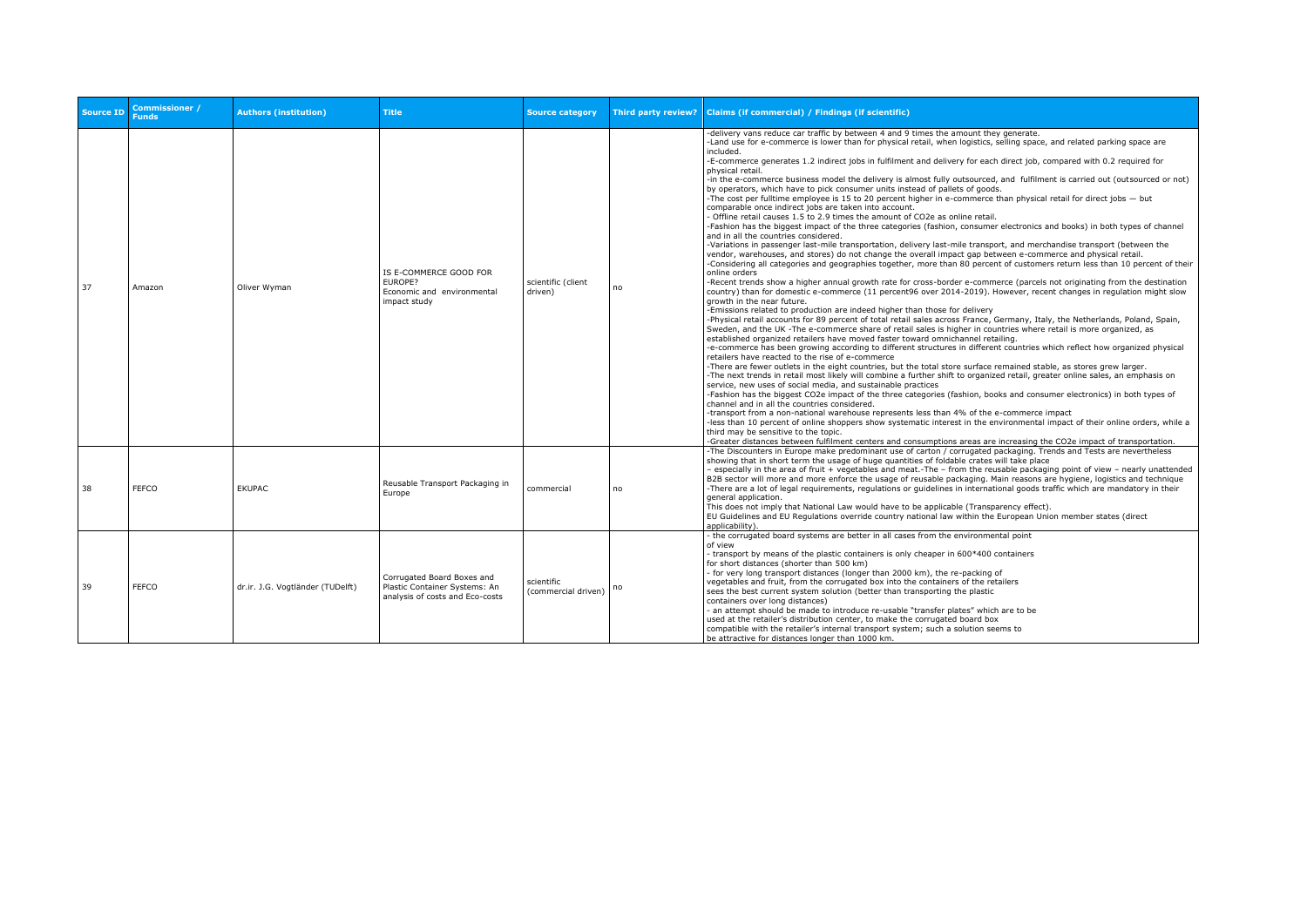| Source ID | <b>Commissioner /</b><br><b>Funds</b>   | <b>Authors (institution)</b>                                                                                                    | <b>Source category</b>                                                                                                                                                   | Third party review?               | Claims (if commercial) / Findings (if scientific) |                                                                                                                                                                                                                                                                                                                                                                                                                                                                                                                                                                                                                                                                                                                                                                                                                                                                                                                                                                                                                                                                                                                                                                                                                                                                                                                                                                                                                                                                                                                                                                                                                                                                                                                                                                                                                                                                                                                                                                                                                                                                                                                                                                                                                                                                                                                                                                                                                                                                                                                                                                                                                                                                                                                                                                                                                                                                                                                                                                                                                                                                                                                                                             |  |  |  |  |
|-----------|-----------------------------------------|---------------------------------------------------------------------------------------------------------------------------------|--------------------------------------------------------------------------------------------------------------------------------------------------------------------------|-----------------------------------|---------------------------------------------------|-------------------------------------------------------------------------------------------------------------------------------------------------------------------------------------------------------------------------------------------------------------------------------------------------------------------------------------------------------------------------------------------------------------------------------------------------------------------------------------------------------------------------------------------------------------------------------------------------------------------------------------------------------------------------------------------------------------------------------------------------------------------------------------------------------------------------------------------------------------------------------------------------------------------------------------------------------------------------------------------------------------------------------------------------------------------------------------------------------------------------------------------------------------------------------------------------------------------------------------------------------------------------------------------------------------------------------------------------------------------------------------------------------------------------------------------------------------------------------------------------------------------------------------------------------------------------------------------------------------------------------------------------------------------------------------------------------------------------------------------------------------------------------------------------------------------------------------------------------------------------------------------------------------------------------------------------------------------------------------------------------------------------------------------------------------------------------------------------------------------------------------------------------------------------------------------------------------------------------------------------------------------------------------------------------------------------------------------------------------------------------------------------------------------------------------------------------------------------------------------------------------------------------------------------------------------------------------------------------------------------------------------------------------------------------------------------------------------------------------------------------------------------------------------------------------------------------------------------------------------------------------------------------------------------------------------------------------------------------------------------------------------------------------------------------------------------------------------------------------------------------------------------------------|--|--|--|--|
| 40        | Pro Carton                              | Tim Barker, Truffula Ltd.                                                                                                       | Comparison of Carton and Plastic<br>Packaging Sustainability                                                                                                             | scientific<br>(commercial driven) | no                                                | -Based on data from Eurostat, more than double the proportion of paper and cardboard packaging is sent for recycling<br>(82.6%) compared to the recycling rate for plastic packaging (39.8%).<br>-While technically most plastics can be recycled, in practice it is often difficult to ensure it is properly segregated in volumes<br>sufficient to make it economically attractive to collect.<br>-82% of the litter collected on European beaches is plastic, while only 2% is paper or cardboard.<br>-paper-based packaging can break down within months but plastics can take decades or even centuries to degrade.<br>-oxo-degradable plastics, which are treated with additives so they break-up after a period of time, do not degrade fully but<br>rather fragment into 'microplastics' smaller than 5mm<br>-for certain applications, the key benefits of plastic (durability and lightweight) can be redundant or insufficient overall for it<br>to be considered an automatic choice<br>The primary raw material for plastic manufacture is oil and gas, which makes up 90% of the feedstock<br>Packaging accounts for nearly 40% of all plastic demand in Europe<br>-Bioplastics, which can be bio-based (derived from plants) or degradable (they biodegrade or fragment and may be plant or<br>fossil-based) currently only account for about 1% of global plastic production.<br>-40% of plastic packaging is collected for recycling in Europe (most significantly PET bottles) and a further 31% is recovered<br>by other means such as incineration<br>-The European paper industry as a whole uses 86% renewable raw materials – about 46% is fiber from paper for recycling<br>and 40% is virgin wood pulp - plus about 14% non-fibrous material such as calcium carbonate<br>-90% of the wood used by the European industry comes from within the European Union and 60% of it is third-party<br>certified as coming from well-managed forests<br>-The most common types of carton boards are White Lined Chipboard (WLC) which is mostly made from recycled fiber,<br>Folding Box Board (FBB) which is mostly made from virgin fiber, Solid Bleached Board (SBB) and Solid Unbleached Board<br>(SUB), both of which use virgin fiber.<br>-In Europe, 83% of paper and board packaging (including cartons) is recycled, with a further 7% collected for recovery of<br>some of its value through other means such as incineration<br>-64% of Swedish consumers perceive plastic as the least environmentally friendly packaging material (compared to only 4%<br>for paper/cardboard)<br>-pulp and paper appears to utilize renewable energy (biomass) to a much greater degree.<br>-It is thought that there is a theoretical upper limit to the recycling rate of the paper industry (not just packaging) of about<br>78% because it is not possible to collect or recycle some (destroyed or contaminated in use - hygiene products, kept for the<br>long term - books)<br>-Plastics are ingested by sea birds, fish and other organisms, and experts warn that some of it is already finding its way into<br>the human food chain |  |  |  |  |
| 41        | Intressentföreningen<br>Packforsk (IFP) | RISE Innventia                                                                                                                  | BioPackLCA - Closing the gap:<br>Extending LCA to reflect the<br>sustainability contributions of bio-<br>based packaging                                                 | scientific<br>(commercial driven) | no                                                | -There is a tendency to assume that bio-based means biodegradable, but this is not the case.<br>-Bio-based does not always mean low carbon. Even if it is generally the case, most materials include other (non-bio)<br>constituents within their make-up.<br>compared to total emissions for each system considering other end-of life options, emissions from degradation of plastics in<br>the environment (in the form of litter) are relatively small.<br>-Developing a complete and comprehensive environmental impact category for littering that can be used in life cycle<br>assessment is problematic.<br>-omitting the impact of littering disadvantages biobased materials that are inherently compostable and therefore offer a<br>reduced environmental impact with regards to litter.<br>-Using this method, the kraft paper mailer bag has an extremely small primary microplastics generation potential                                                                                                                                                                                                                                                                                                                                                                                                                                                                                                                                                                                                                                                                                                                                                                                                                                                                                                                                                                                                                                                                                                                                                                                                                                                                                                                                                                                                                                                                                                                                                                                                                                                                                                                                                                                                                                                                                                                                                                                                                                                                                                                                                                                                                                    |  |  |  |  |
| 42        | European Environment<br>Agency          | European Topic Centre<br>on Resource and Waste<br>Management (ETC/RWM)                                                          | Paper and cardboard — recovery<br>or disposal?<br>Review of life cycle assessment<br>and cost-benefit analysis on the<br>recovery and disposal of paper and<br>cardboard | scientific<br>(commercial driven) | no                                                | <b>LCA studies</b><br>-geographical differences are not large enough to result in incineration or landfilling being more favorable.<br>Generally, the LCA studies analyzed, which were selected from existing literature on the basis of<br>a set of quality criteria, arrive at similar results.<br>-differences are not found primarily to be due to actual differences in the environmental impacts from the paper systems<br>studied, but rather to differences in the way the LCA methodology is applied (definition of the paper system and its<br>boundaries)<br><b>CBA studies</b><br>-half of the conclusions find that recycling is the preferred waste management option.<br>-If the time cost is excluded, the preference for recycling becomes more explicit.                                                                                                                                                                                                                                                                                                                                                                                                                                                                                                                                                                                                                                                                                                                                                                                                                                                                                                                                                                                                                                                                                                                                                                                                                                                                                                                                                                                                                                                                                                                                                                                                                                                                                                                                                                                                                                                                                                                                                                                                                                                                                                                                                                                                                                                                                                                                                                                  |  |  |  |  |
| 43        | science                                 | IESE - Universidad de Navarra                                                                                                   | Análisis del impacto económico y<br>medioambiental de las industrias<br>de embalajes de Cartón Ondulado<br>versus Plástico Reutilizable                                  | scientific<br>(commercial driven) | no                                                | -the analysis carried here compares the impact of the production and use of (equivalent) corrugated cardboard boxes and<br>reusable plastic crates. This focus differs from that of other studies with an input-output model that compare emission of<br>CO2 per euro of end product manufactured.                                                                                                                                                                                                                                                                                                                                                                                                                                                                                                                                                                                                                                                                                                                                                                                                                                                                                                                                                                                                                                                                                                                                                                                                                                                                                                                                                                                                                                                                                                                                                                                                                                                                                                                                                                                                                                                                                                                                                                                                                                                                                                                                                                                                                                                                                                                                                                                                                                                                                                                                                                                                                                                                                                                                                                                                                                                          |  |  |  |  |
| 44        | Beverage industry                       | Rehrig Pacific Co. white paper<br>highlights strategies to reduce loss<br>  2015-08-31   Beverage Industry<br>(bevindustry.com) | Rehrig Pacific Co. white paper<br>highlights strategies to reduce loss                                                                                                   | commercial                        | no                                                | -In the bakery industry, it is estimated that 30 percent of trays are lost to theft each year.<br>20 million to 25 million milk crates go missing, mainly from theft                                                                                                                                                                                                                                                                                                                                                                                                                                                                                                                                                                                                                                                                                                                                                                                                                                                                                                                                                                                                                                                                                                                                                                                                                                                                                                                                                                                                                                                                                                                                                                                                                                                                                                                                                                                                                                                                                                                                                                                                                                                                                                                                                                                                                                                                                                                                                                                                                                                                                                                                                                                                                                                                                                                                                                                                                                                                                                                                                                                        |  |  |  |  |
| 45        | American bakers<br>association          | Reusable Plastic Tray Theft  <br><b>American Bakers Association</b>                                                             | REUSABLE PLASTIC TRAY THEFT                                                                                                                                              | commercial                        | no                                                | -The cyclical delivery process becomes interrupted when reusable plastic trays are misused or stolen.<br>-Some companies try to evade capital expenditure costs by stealing other companies' reusable plastic trays<br>-The retailer uses the reusable plastic trays for a different purpose than is intended<br>-It is estimated that companies in the industry lose 30 percent of its reusable plastic trays and spend well over \$10 million<br>annually in replacement costs.<br>Reusable plastic trays can positively impact production, warehousing, distribution, quality, safety, order selection, and<br>retail delivery costs.<br>-Today's supply chains are under constant pressure to mitigate the negative effects of contamination.                                                                                                                                                                                                                                                                                                                                                                                                                                                                                                                                                                                                                                                                                                                                                                                                                                                                                                                                                                                                                                                                                                                                                                                                                                                                                                                                                                                                                                                                                                                                                                                                                                                                                                                                                                                                                                                                                                                                                                                                                                                                                                                                                                                                                                                                                                                                                                                                           |  |  |  |  |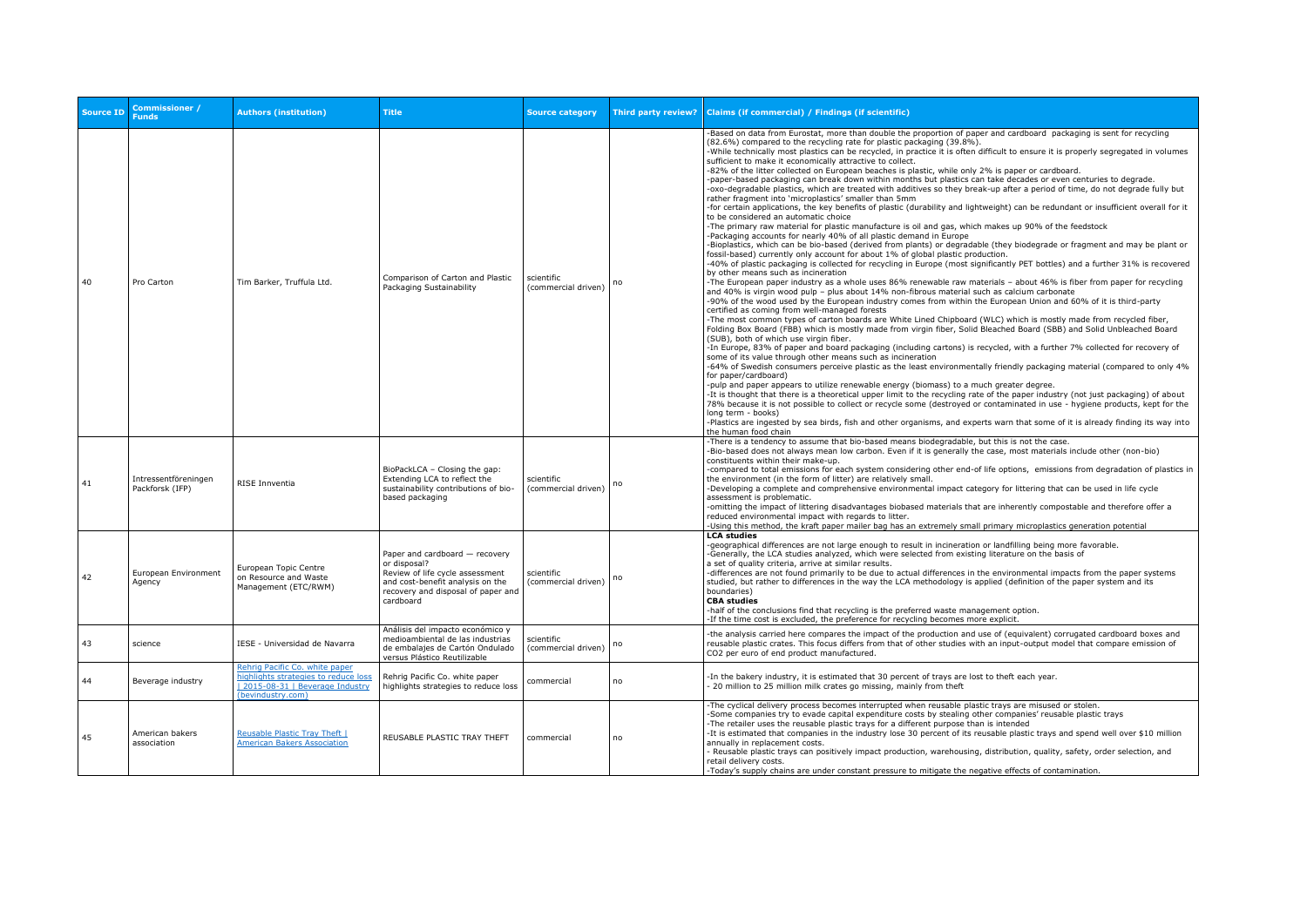| <b>Source ID</b> | <b>Commissioner /</b><br><b>Funds</b> | <b>Authors (institution)</b> | <b>Title</b>            | <b>Source category</b> | Third party review?   Claims (if commercial) / Findings (if scientific)                                                                                                                                                                                                                                                                                                                                                                                                                                                                                                                                                                                                                                                                                                                                                                                                                                                                                                                                                                                                                                                                                                                                                                                                                                                                                                                                                                                                                                                        |
|------------------|---------------------------------------|------------------------------|-------------------------|------------------------|--------------------------------------------------------------------------------------------------------------------------------------------------------------------------------------------------------------------------------------------------------------------------------------------------------------------------------------------------------------------------------------------------------------------------------------------------------------------------------------------------------------------------------------------------------------------------------------------------------------------------------------------------------------------------------------------------------------------------------------------------------------------------------------------------------------------------------------------------------------------------------------------------------------------------------------------------------------------------------------------------------------------------------------------------------------------------------------------------------------------------------------------------------------------------------------------------------------------------------------------------------------------------------------------------------------------------------------------------------------------------------------------------------------------------------------------------------------------------------------------------------------------------------|
| 46               | Expert interview #2                   |                              | Interview on 13.09.2021 | expert interview       | -different regulations in different countries (e.g., percentage of recycled material for direct food contact -> recycled test not<br>used for fresh product packaging)<br>-different regulations means the composition of boxes is different<br>-important hotspot: mileage and fitting (transported air -> empty spaces)<br>-CPR (Italian pooler) says 6% of plastic crates are lost on average and they work with high number of rotations (4 in 10<br>years) but there are few washing centers<br>-an advantage of paper packaging is the possibility of customize with a brand -> only printing on the external layer so the<br>impact of deinking is lower<br>-in EU the average transport distance (for fruits and vegetables) is 700 km -> after 650 km cardboard becomes more<br>sustainable<br>-sustainable management of forests (green certification)<br>-recycled material used in production is between 80/90%<br>-fruit and vegetables are produced by small companies -> too many variables<br>-washing for plastic crates is not carried out if they transport packaged vegetables ready to eaten<br>-no regulation about hygienic requirements (only a German one that consider only temperature)<br>-recycling for cardboard in Italy is 90%<br>-for cardboard you can define the weight of the packaging based on the product to be transported (economic gain)<br>-on average boxes are filled with 8 kg of product because it's difficult to fill them more (watermelons and citruses can reach<br>14 kg) |
| 47               | Expert interview #3                   |                              | Interview on 1.10.2021  | expert interview       | -it's difficult to reduce void space because of secondary packaging<br>-the cost is higher if the weight of the product is higher, not because of increased volume<br>-organized shipment (shipment of only one kind of product) can reduce the void space<br>-cross border regulations are not a problem because distribution centers are inside each country<br>-possible damage due to too many washing for reusable<br>-some properties (mechanical and aesthetic) can change due to the weather (plastic can become brittle due to freezing)<br>-packaging protection can be increased by using additional packaging<br>-recycling rate depends on consumer behavior<br>-use of primary packaging can help reach hygienic reguirements for reusable crates                                                                                                                                                                                                                                                                                                                                                                                                                                                                                                                                                                                                                                                                                                                                                                |
| 48               | Expert interview #4                   |                              | Interview on 14.10.2021 | expert interview       | -impossibility to control what happens to packaging after use -> consumer behavior<br>-plastic is more flexible so it can be reused more easily<br>-paper is easier to recycle<br>-customer perception of sustainability is important (brown is perceived as more sustainable<br>-need to investigate return system<br>-cost drivers for transportation are volume/dimensions<br>-Repack sends reusable packaging to Estonia to be cleaned (not very sustainable)<br>-easy to use design, auto-sealing<br>-cardboard can be sent back for a discount<br>-real number of uses seems too high (too fast in coming back, not very convincing)<br>-product loss is generally due to incorrect address on packaging<br>-Service provider doesn't provide storage for returnable packaging during idling<br>-to reduce void space a fee is charged to a customer if the package is always too big<br>-repackaging is done only if the package is opened for inspection in sorting centers (addition of only tape for sealing)<br>-some clients repack items for the same customer increasing the amount of secondary packaging                                                                                                                                                                                                                                                                                                                                                                                                       |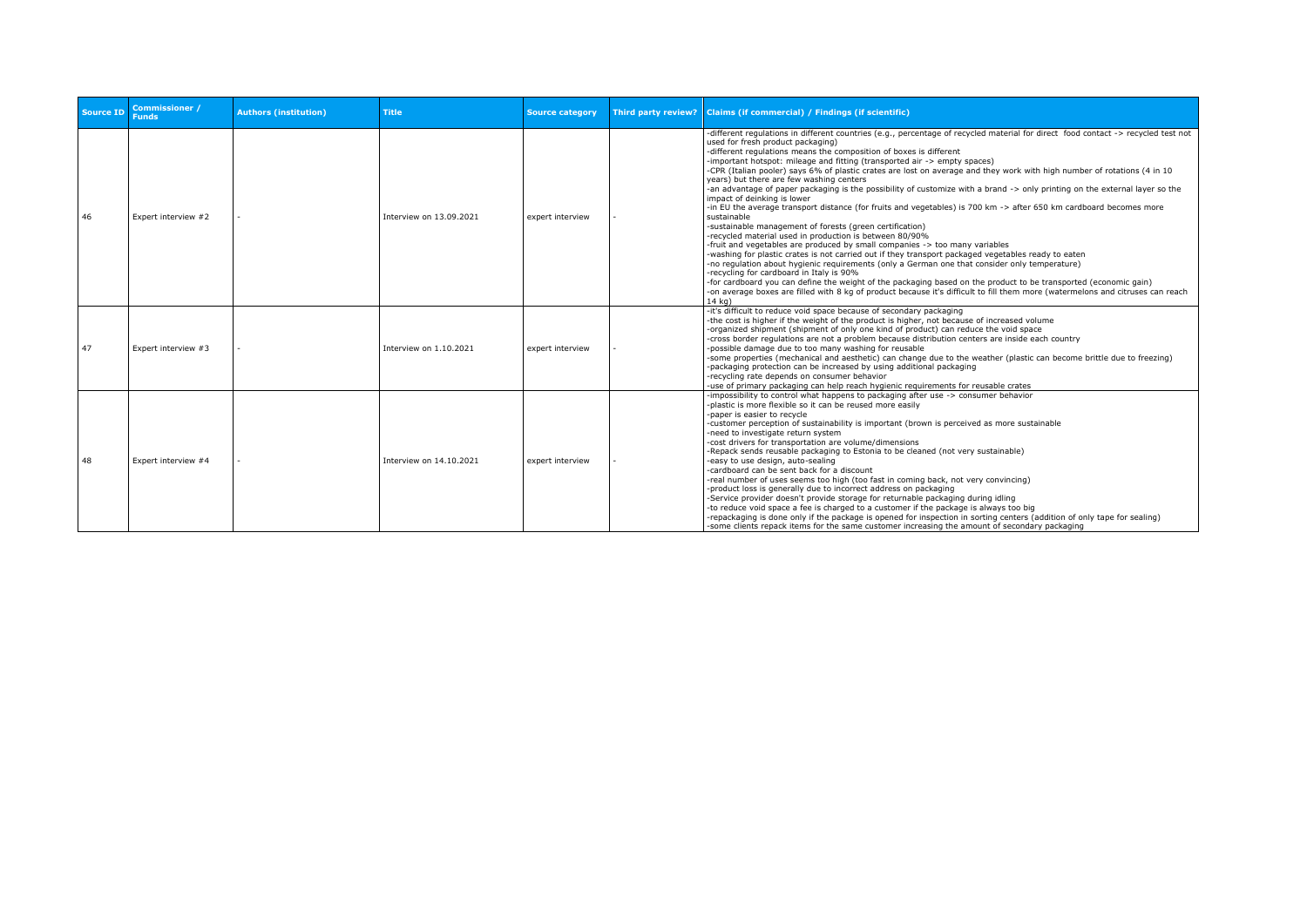### <span id="page-49-0"></span>**SOURCE RANKING TABLE**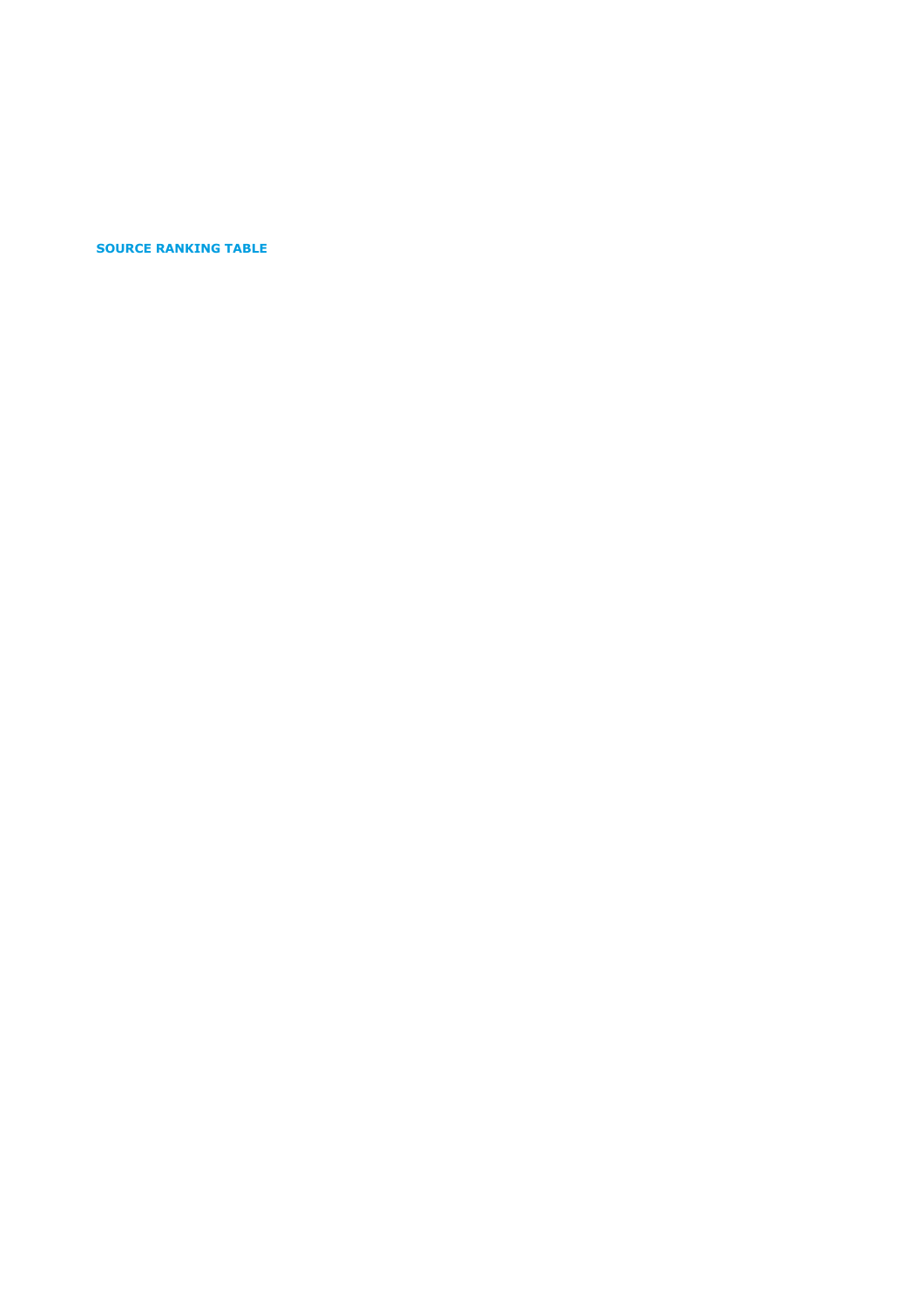| Source ID                                                                  |                |                |                |                |                |                                                                                                          |                |                |                |                |                     |                |                |                |                |                |                 |                |                |                          |                |                |                |                |                |                |                |                |                |                                                                                          |                |                |                |                |                |                |                |                        |                |                   |                |                         |                         |                |                |                |                   |                            |
|----------------------------------------------------------------------------|----------------|----------------|----------------|----------------|----------------|----------------------------------------------------------------------------------------------------------|----------------|----------------|----------------|----------------|---------------------|----------------|----------------|----------------|----------------|----------------|-----------------|----------------|----------------|--------------------------|----------------|----------------|----------------|----------------|----------------|----------------|----------------|----------------|----------------|------------------------------------------------------------------------------------------|----------------|----------------|----------------|----------------|----------------|----------------|----------------|------------------------|----------------|-------------------|----------------|-------------------------|-------------------------|----------------|----------------|----------------|-------------------|----------------------------|
| <b>Quality</b><br>criterion                                                | $\mathbf{1}$   | $\mathbf{2}$   | 3 <sup>°</sup> | $\overline{4}$ | $-5$           | 6 <sup>1</sup>                                                                                           | $7 \mid 8$     |                | -9             |                | $10$ 11 12 13       |                |                |                |                |                | 14 15 16 17 18  |                |                |                          |                |                | 19 20 21 22 23 |                | 24 25 26 27 28 |                |                |                |                | 29 30 31 32 33                                                                           |                |                |                |                |                | 34 35 36 37 38 |                |                        | 39             |                   |                | 40 41 42                | $-43$                   | 44             | 45             |                | 46 47 48          |                            |
| Source category<br>(scientific OR<br>commercial OR<br>expert<br>interview) | $\overline{2}$ | $\overline{2}$ | $\mathbf{1}$   | $\mathbf{1}$   | $2^{\circ}$    | $\overline{2}$                                                                                           | $\overline{2}$ | $\overline{2}$ | $\overline{2}$ | $\overline{2}$ | $\overline{2}$      | $\mathbf{1}$   | $\overline{0}$ | $\mathbf 0$    | $\overline{2}$ | $\overline{0}$ | $\overline{0}$  | $\mathbf 0$    | $\overline{0}$ | $\mathbf 0$              | $\mathbf{1}$   | $\overline{0}$ | $\mathbf 0$    | $\overline{0}$ | $\mathbf{1}$   | $\mathbf 0$    | $\mathbf 0$    | $\overline{2}$ | $\mathbf 0$    | $\mathbf 0$                                                                              | $\mathbf 0$    | $\mathbf 0$    | $\mathbf 0$    | $\overline{2}$ | $\overline{2}$ | $\overline{2}$ | $\mathbf{1}$   | $\mathbf 0$            | $\mathbf{1}$   | 1                 | $\mathbf{1}$   | 1                       | $\mathbf{1}$            | $\mathbf 0$    | $\mathbf 0$    | $\mathbf{1}$   | $1 \quad$         | $\mathbf{1}$               |
| Geographical<br>reference                                                  | $2 \mid$       | $\overline{2}$ | $\overline{0}$ | $\overline{2}$ | $\overline{2}$ | $\overline{2}$                                                                                           | $\overline{2}$ | $\mathbf{1}$   | $\overline{2}$ | $\overline{2}$ | $\mathbf{0}$        | $\overline{2}$ | $\mathbf{1}$   | $\mathbf{1}$   | 1              | 1              | 1               | $\overline{0}$ | $\overline{0}$ | $\overline{2}$           | $\mathbf{1}$   | $\mathbf 0$    | $\mathbf 0$    | $\overline{2}$ | $\overline{2}$ | $\overline{2}$ | $\overline{0}$ | $\mathbf 0$    | $\mathbf 0$    | $\mathbf 0$                                                                              | 1              | $\mathbf{0}$   | $\mathbf 0$    | $\overline{2}$ | $\mathbf 0$    | $\overline{0}$ | $\mathbf{1}$   | 1                      | $\overline{2}$ | 1                 | $\mathbf{1}$   | 1                       | $\overline{2}$          | $\mathbf 0$    | $\mathbf{0}$   | $\overline{2}$ |                   | $2 \mid 2$                 |
| <b>Time reference</b>                                                      |                | $\overline{2}$ | $\mathbf{1}$   | $\overline{2}$ | $\overline{2}$ | $\overline{2}$                                                                                           | $\overline{2}$ | $\overline{2}$ | 1              | $\overline{2}$ | $\overline{2}$      | $\mathbf{1}$   | $\overline{2}$ | $\overline{2}$ | $\overline{2}$ | $\mathbf{0}$   | 2               | $\overline{2}$ | $\overline{2}$ | 2                        | $\overline{2}$ | 2              | $\overline{2}$ | $\mathbf 0$    | $\mathbf 0$    | $\overline{2}$ | $\overline{2}$ | $\overline{2}$ | 1              | $\overline{2}$                                                                           | 2              | $\overline{2}$ | 2              | $2^{\circ}$    | $\mathbf 0$    | 1              | 2              | $\mathbf 0$            | $\mathbf 0$    | 2                 | $\overline{2}$ | $\mathbf 0$             | $\mathbf 0$             | $\mathbf{1}$   | $\overline{2}$ | $\overline{2}$ | 2                 | $\overline{2}$             |
| <b>Supply chain</b><br>(stage)                                             |                | $\overline{2}$ | $\mathbf 0$    | $\overline{2}$ | $\overline{2}$ | $\overline{2}$                                                                                           | $\overline{2}$ | $\overline{2}$ | $\overline{2}$ | $\overline{2}$ | $\overline{2}$      | $\mathbf{1}$   | $\overline{2}$ | $\overline{0}$ | $\mathbf{0}$   | 1              | $\mathbf{1}$    | $\mathbf{1}$   | $\mathbf 0$    | $\mathbf 0$              | $\overline{2}$ | $\overline{2}$ | $\mathbf 0$    | $\overline{0}$ | $\overline{2}$ | $\overline{2}$ | $\overline{2}$ | 1              | $\mathbf{1}$   | $\mathbf{0}$                                                                             | $\overline{0}$ | $\overline{2}$ | $\overline{2}$ | $\overline{2}$ | $\overline{2}$ | $\mathbf{1}$   | $\overline{0}$ | $\mathbf 0$            | $\mathbf{1}$   | $\overline{2}$    | $\overline{0}$ | $\mathbf{0}$            | $\mathbf{0}$            | $\mathbf{1}$   | $\mathbf{1}$   | $\mathbf{1}$   |                   | $1 \mid 1$                 |
| Core segment:<br>e-commerce?                                               | 0              | $\mathbf 0$    | $\mathbf 0$    | $\overline{2}$ | $\overline{2}$ | $\mathbf{0}$                                                                                             | $\mathbf 0$    | $\mathbf 0$    | 0              | $\overline{2}$ | $\overline{2}$      | $\mathbf{1}$   | $\overline{2}$ | $\overline{2}$ | $\overline{2}$ | $\overline{0}$ | $\overline{2}$  | $\mathbf 0$    | 1              | $\overline{2}$           | $\overline{0}$ | $\mathbf 0$    | $\mathbf 0$    | $\mathbf 0$    | $\mathbf 0$    | $\overline{0}$ | $\mathbf 0$    | $\mathbf 0$    | $\mathbf 0$    | 0                                                                                        | 1              | $\mathbf 0$    | $\Omega$       | $\overline{0}$ | $\mathbf{0}$   | $\mathbf 0$    | $\overline{2}$ | $\mathbf 0$            | $\mathbf 0$    | $\Omega$          | $\overline{2}$ | $\mathbf 0$             | $\mathbf{0}$            | $\mathbf 0$    | $\mathbf{0}$   | 1              | $\vert 1 \vert$   | $\overline{\phantom{0}}$ 2 |
| Core goods:<br>small personal<br>and household<br>items?                   | $\mathbf{0}$   | $\mathbf{0}$   | $\mathbf{0}$   | $\overline{2}$ | $\overline{2}$ | 1                                                                                                        | $\overline{0}$ | $\mathbf{0}$   | $\mathbf 0$    | $\mathbf 0$    | $\mathbf 0$         | $\mathbf 0$    | $\overline{2}$ | $\mathbf{1}$   | $\mathbf{1}$   | $\overline{0}$ | $\overline{2}$  | $\overline{2}$ | $\mathbf 0$    | $\mathbf{1}$             | $\mathbf 0$    | $\overline{0}$ | $\mathbf 0$    | $\mathbf 0$    | $\mathbf 0$    | $\mathbf{0}$   | $\mathbf 0$    | $\overline{0}$ | $\mathbf 0$    | $\mathbf 0$                                                                              | $\mathbf{1}$   | $\overline{0}$ | $\mathbf 0$    | $\overline{0}$ | $\overline{0}$ | $\overline{0}$ | $\overline{2}$ | $\mathbf 0$            | $\mathbf 0$    | $\mathbf 0$       | $\mathbf 0$    | $\mathbf 0$             | $\mathbf 0$             | $\mathbf 0$    | $\overline{0}$ | $\mathbf 0$    | 1                 | $\overline{2}$             |
| Core<br>alternatives                                                       | $\mathbf{0}$   | $\overline{2}$ | $\mathbf{1}$   | $\overline{2}$ | $\overline{2}$ | $\overline{2}$                                                                                           | $\overline{0}$ | 2              | $\overline{2}$ | $\overline{2}$ | $\mathbf 0$         | $\mathbf 0$    | $\overline{0}$ | $\mathbf 0$    | $\overline{0}$ | $\overline{2}$ | $\overline{2}$  | $\overline{0}$ | $\mathbf 0$    | $\overline{2}$           | $\overline{2}$ | $\overline{0}$ | $\overline{2}$ | $\overline{2}$ | $\overline{2}$ | $\overline{0}$ | $\mathbf 0$    | $\overline{2}$ | $\mathbf 0$    | $\mathbf 0$                                                                              | $\overline{2}$ | $\mathbf 0$    | $\mathbf 0$    | $\overline{2}$ | $\mathbf 0$    | $\overline{0}$ | $\overline{0}$ | $\mathbf 0$            | $\overline{2}$ | $\overline{2}$    | $\overline{2}$ | $\mathbf{0}$            | $\overline{2}$          | $\mathbf 0$    | $\overline{0}$ | $\overline{0}$ |                   | $0 \quad 2$                |
| <b>Core: Domain</b>                                                        |                | $\mathbf{0}$   | $\mathbf 0$    | $\overline{2}$ | $\mathbf{1}$   | 1                                                                                                        | 2              | $\overline{2}$ | 1              | 2              | 2                   | $\mathbf 0$    | $\overline{2}$ | $\overline{2}$ | $\overline{2}$ | $\overline{2}$ | 2               | 2              | 2              | 2                        | 2              | $\mathbf 0$    | $\overline{2}$ | $\overline{2}$ | $\overline{2}$ | $\overline{2}$ | $\overline{2}$ | $\mathbf 0$    | $\mathbf 0$    | $\mathbf 0$                                                                              | 2              | $\overline{2}$ | 2              | $\overline{2}$ | 2              | $\mathbf 0$    | $\overline{2}$ | -1                     | $\mathbf 0$    | $\Omega$          | 0              | $\mathbf 0$             | $\mathbf 0$             | $\overline{0}$ | $\mathbf 0$    | $\overline{0}$ | $\overline{0}$    | $\overline{2}$             |
| Environmental<br>hotspots?                                                 | $\overline{2}$ | $\overline{2}$ | $\mathbf 0$    | $\overline{2}$ | $\overline{2}$ | 2                                                                                                        | $\overline{2}$ | $\overline{2}$ | 2              | $\overline{2}$ | 2                   | $\mathbf{1}$   | $\overline{2}$ | $\overline{2}$ | $\overline{2}$ | $\mathbf{1}$   | 2               | $\overline{2}$ | $\overline{2}$ | $\overline{2}$           | $\overline{2}$ | $\overline{2}$ | $\overline{2}$ | $\overline{2}$ | $\overline{2}$ | $\overline{2}$ | $\overline{2}$ | $\overline{2}$ | 2              | $\overline{2}$                                                                           | 2              | $\overline{2}$ | $\overline{2}$ | $\overline{2}$ | $\overline{2}$ | $\overline{2}$ | $\overline{2}$ | $\mathbf 0$            | 2              | $\overline{2}$    | $\overline{2}$ | $\overline{2}$          | $\overline{2}$          | $\mathbf 0$    | $\mathbf 0$    | 2              | $\overline{2}$    | $\overline{2}$             |
| Economic<br>hotspots?                                                      |                |                |                |                |                |                                                                                                          |                |                |                |                |                     |                |                |                |                |                |                 |                |                |                          |                |                |                |                |                |                |                |                |                |                                                                                          |                |                |                |                |                |                |                |                        |                |                   |                |                         |                         |                |                |                |                   |                            |
| Social<br>hotspots?                                                        | $\overline{0}$ | $\overline{0}$ | $\overline{0}$ | $\overline{0}$ | $\overline{0}$ | $0 \quad 0$                                                                                              |                |                | $0 \quad 0$    |                | $0 \quad 0 \quad 1$ |                | $\overline{0}$ | $\overline{0}$ |                | $0$ 0          | $\vert 1 \vert$ | $\overline{0}$ |                | $0 \mid 1 \mid 0 \mid 0$ |                |                | $\overline{0}$ | $\overline{0}$ |                |                | $0$ 0 1 0      |                | $\overline{0}$ | $0 \mid 2 \mid 2 \mid 2$                                                                 |                |                |                | $\overline{0}$ | 0 <sup>1</sup> |                |                | $0 \mid 2 \mid 0 \mid$ |                | $0 \mid 1 \mid 0$ |                | $\overline{\mathbf{0}}$ | $\overline{\mathbf{0}}$ | $\overline{0}$ | $\overline{0}$ |                | $0 \mid 1 \mid 1$ |                            |
| <b>Final ranking</b>                                                       |                |                |                |                |                | 9   12   3   17   17   14   12   13   12   16   12   9   13   10   13   8   15   9   7   15   12   7   9 |                |                |                |                |                     |                |                |                |                |                |                 |                |                |                          |                |                |                |                |                |                |                |                |                | $9   11   11   10   9   4   4   13   10   10   14   8   6   16   4   10   12   10   6  $ |                |                |                |                |                |                |                |                        |                |                   |                |                         | 9 <sup>1</sup>          | $-4$           | 5 <sup>1</sup> |                | 9   12   18       |                            |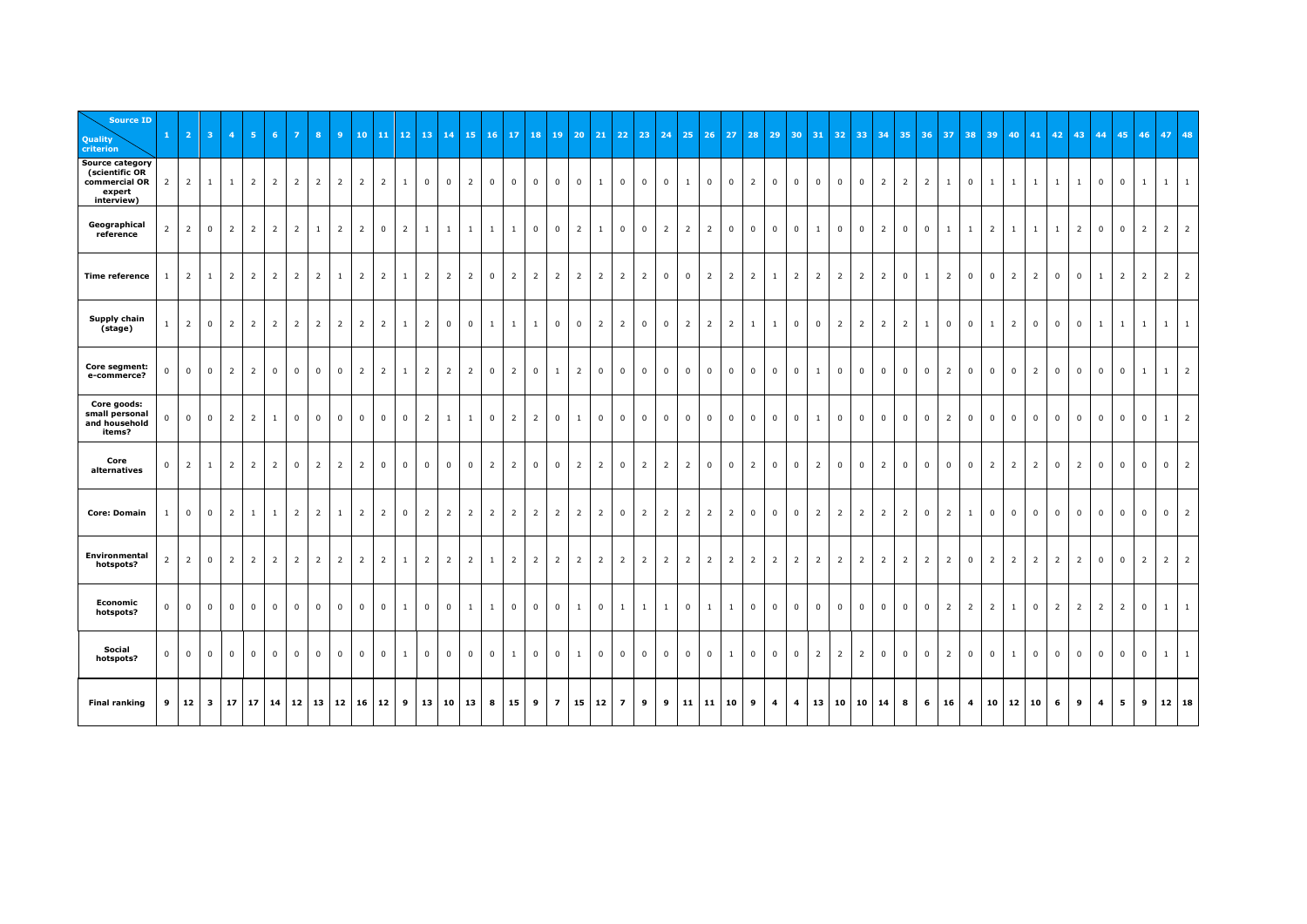<span id="page-51-0"></span>**HOTSPOT FINAL SCORES**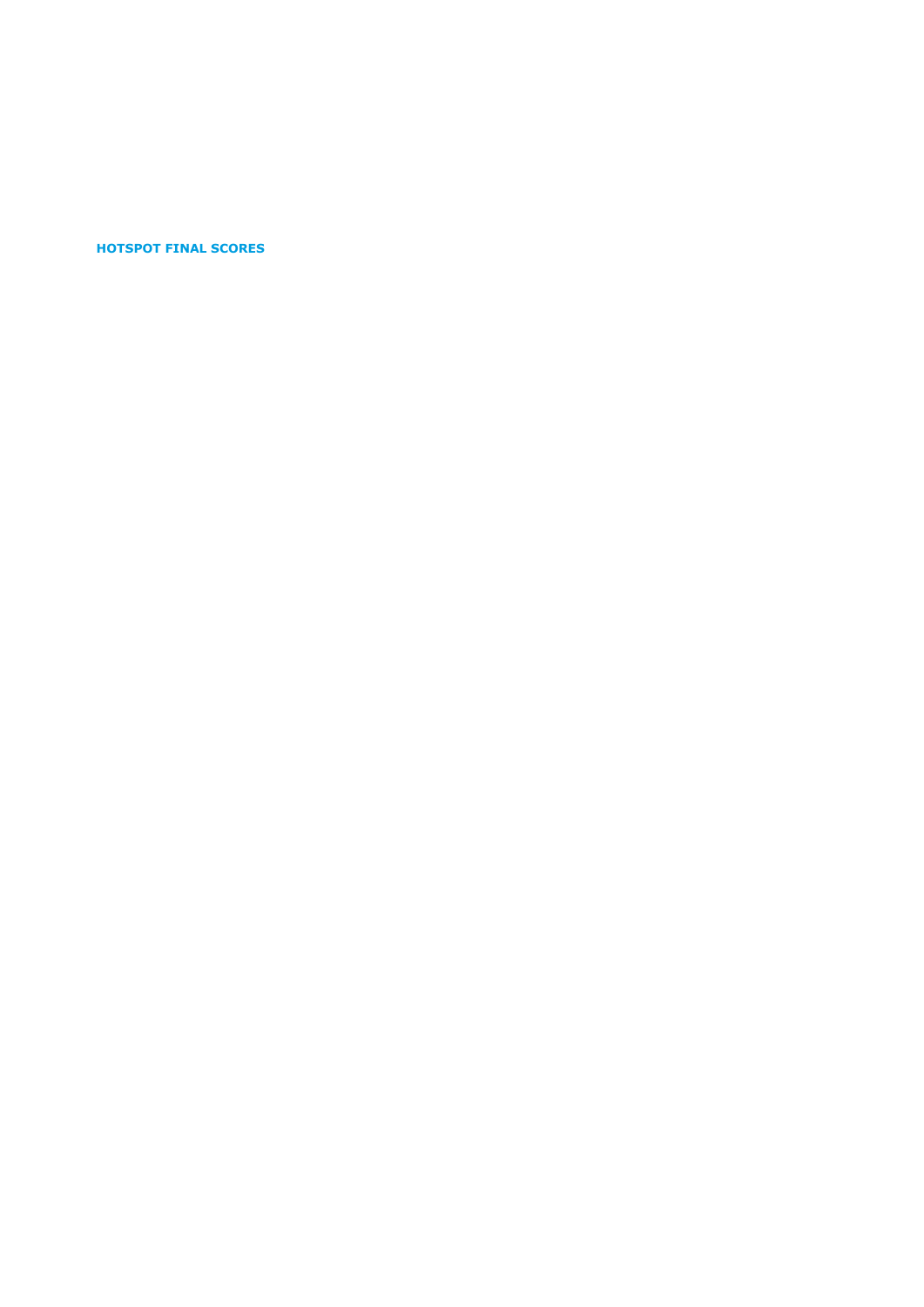| <b>Number</b>  | <b>Hotspot</b>                                                                                                            | <b>Category</b>                       | <b>Description</b>                                                                                                                                                                                     | <b>Absolute weighted</b><br>score |
|----------------|---------------------------------------------------------------------------------------------------------------------------|---------------------------------------|--------------------------------------------------------------------------------------------------------------------------------------------------------------------------------------------------------|-----------------------------------|
|                | Situation (financial, commercial)                                                                                         | Bureaucratic aspects                  | E.g., Pre-covid19 and post-covid19 are very different scenarios                                                                                                                                        | 33                                |
| п              | Empty space                                                                                                               | Physical characteristics              | Octagonal shape                                                                                                                                                                                        | 57                                |
| ш              | Logistics parameters                                                                                                      | Logistics                             | For return packages (storage space, distance, number of packages for each delivery, sorting)                                                                                                           | 158                               |
| ΙV             | Tamper-evident technology                                                                                                 | Physical characteristics              |                                                                                                                                                                                                        | 31                                |
| v              | Legal aspects related to EU/states cross-border transportation                                                            | <b>Bureaucratic aspects</b>           |                                                                                                                                                                                                        | 47                                |
| VI             | Packaging shape                                                                                                           | Physical characteristics              | Volume for food, e.g., Apples, is precise, and it is known from the beginning) - amazon dictates the<br>shape for returnable packages (square)<br>different available sizes                            | 83                                |
| VII            | Requirements of the goods                                                                                                 | Type of product                       | For fresh food, e.g., Humidity, temperature, hygienic requirements (plastic crates may contain<br>plastic bags inside to preserve hygienic requirements),<br>for fragile products additional packaging | 62                                |
| VIII           | Type of the product (e.g., Generally, warehouses do not know the type of products they are<br>going to ship to customers) | Type of product                       | -> a standardization of packaging system is unrealistic when completely different products should<br>be packed together                                                                                | 26                                |
| IX             | Contamination of the containers                                                                                           | Type of product                       |                                                                                                                                                                                                        | 46                                |
| X              | Lack of information for parametrization on the e-commerce supply chain                                                    | Logistics                             |                                                                                                                                                                                                        | $\mathbf 0$                       |
| XI             | Real number of uses for MU solutions                                                                                      | Characteristics of using MU solutions | It could be different from the producer specifications                                                                                                                                                 | 181                               |
| XII            | Percentage of recycled material used in production                                                                        | Physical characteristics              |                                                                                                                                                                                                        | 116                               |
| XIII           | Weight optimization                                                                                                       | Physical characteristics              | For MU solutions it lowers emission from transport                                                                                                                                                     | 56                                |
| XIV            | Return rate                                                                                                               | Characteristics of using MU solutions | If low, emissions increase                                                                                                                                                                             | 73                                |
| XV             | Energy and water heating consumption for washing                                                                          | Energy                                | Possible lack of data, washing at home can be more energy consuming, backhauling could be<br>energy consuming, optimization of water use, washing not always performed                                 | 48                                |
| XVI            | Customer awareness about green packaging and packaging issues related to environmental<br>preservation                    | Social aspects                        |                                                                                                                                                                                                        | 66                                |
| XVII           | Quantity of material used for packaging                                                                                   | Physical characteristics              |                                                                                                                                                                                                        | 86                                |
| <b>XVIII</b>   | Returned goods                                                                                                            | Type of product                       | Returned goods need to be treated before they are put again on the market or they are discarded                                                                                                        | 23                                |
| XIX            | Emission due to product delivery                                                                                          | Environmental aspects                 |                                                                                                                                                                                                        | 10                                |
| XX             | Reduction of pollution and traffic in urban areas due to home delivery                                                    | Environmental aspects                 |                                                                                                                                                                                                        | 52                                |
| XXI            | Incorrect recycling info provided by manufacturers                                                                        | Social aspects                        |                                                                                                                                                                                                        | 13                                |
| <b>XXII</b>    | Greenwashing practices                                                                                                    | Social aspects                        |                                                                                                                                                                                                        | 13                                |
| XXIII          | Limit for recycling                                                                                                       | Physical characteristics              | Material can suffer degradation after recycling, presence of contaminants (e.g., Ink, labels)                                                                                                          | 58                                |
| <b>XXIV</b>    | Customer perception of quality based on packaging design                                                                  | Social aspects                        |                                                                                                                                                                                                        | 31                                |
| <b>XXV</b>     | Higher cost of some eco-friendly packaging                                                                                | Economic aspects                      |                                                                                                                                                                                                        | 13                                |
| XXVI           | Waste generation                                                                                                          | Environmental aspects                 |                                                                                                                                                                                                        | 76                                |
| <b>XXVII</b>   | Sustainable use of resources                                                                                              | Energy                                | E.g., Forest for paper production, renewable energy use share                                                                                                                                          | 39                                |
| <b>XXVIII</b>  | Efficient energy and water management in facilities                                                                       | Energy                                | Also share of renewables used                                                                                                                                                                          | 40                                |
| <b>XXIX</b>    | Tracking systems                                                                                                          | Logistics                             | E.g., RFID                                                                                                                                                                                             | 39                                |
| XXX            | Number of recycling/composting/washing facilities available                                                               | Logistics                             | Long trips to reach them                                                                                                                                                                               | 85                                |
| XXXI           | Physical limit to number of washings                                                                                      | Characteristics of using MU solutions | Degradation of material due to chemicals                                                                                                                                                               | 23                                |
| XXXII          | Economic evaluation of convenience of using MU solutions                                                                  | Economic aspects                      |                                                                                                                                                                                                        | 37                                |
| <b>XXXIII</b>  | Product design used to increase selling                                                                                   | Social aspects                        |                                                                                                                                                                                                        | 45                                |
| <b>XXXIV</b>   | Trial period to test product                                                                                              | Economic aspects                      |                                                                                                                                                                                                        | 10                                |
| <b>XXXV</b>    | Application of specific taxes/discounts                                                                                   | Bureaucratic aspects                  | Fee for use of MU solutions could discourage customers, taxes on single use items to discourage<br>use. Discounts can be applied if packaging is sent back (cardboard)                                 | 28                                |
| <b>XXXVI</b>   | Littering                                                                                                                 | Environmental aspects                 |                                                                                                                                                                                                        | 20                                |
| <b>XXXVII</b>  | Coordinated system to re-distribute containers among shops                                                                | Characteristics of using MU solutions |                                                                                                                                                                                                        | 10                                |
| <b>XXXVIII</b> | Emissions and use of resources due to recycling                                                                           | Environmental aspects                 |                                                                                                                                                                                                        | 10                                |
| <b>XXXIX</b>   | Legal aspect related to recycled content for food contact packaging                                                       | <b>Bureaucratic aspects</b>           |                                                                                                                                                                                                        | 36                                |
| XL             | Warehouse automatic system for higher worker safety                                                                       | Social aspects                        |                                                                                                                                                                                                        | 13                                |
| XLI            | Use of renewable sources for material production                                                                          | Energy                                | E.g., Plant, fibres                                                                                                                                                                                    | 33                                |
| XLII           | Accounting of scope 3 emissions                                                                                           | Energy                                |                                                                                                                                                                                                        | 10                                |
| <b>XLIII</b>   | Require code of conduct from suppliers                                                                                    | Social aspects                        |                                                                                                                                                                                                        | 10                                |
| <b>XLIV</b>    | Decrease in use of VOC producing materials                                                                                | Environmental aspects                 | E.g., Solvent free ink                                                                                                                                                                                 | 10                                |
| <b>XLV</b>     | Impossibility of using only MU solutions                                                                                  | Social aspects                        |                                                                                                                                                                                                        | 14                                |
| XLVI           | Reduction of land use for e-shops                                                                                         | Environmental aspects                 |                                                                                                                                                                                                        | 16                                |
| XLVII          | Generation of satellite job                                                                                               | Social aspects                        |                                                                                                                                                                                                        | 34                                |
| XLVIII         | Additional items for continuous availability                                                                              | Logistics                             |                                                                                                                                                                                                        | $\overline{4}$                    |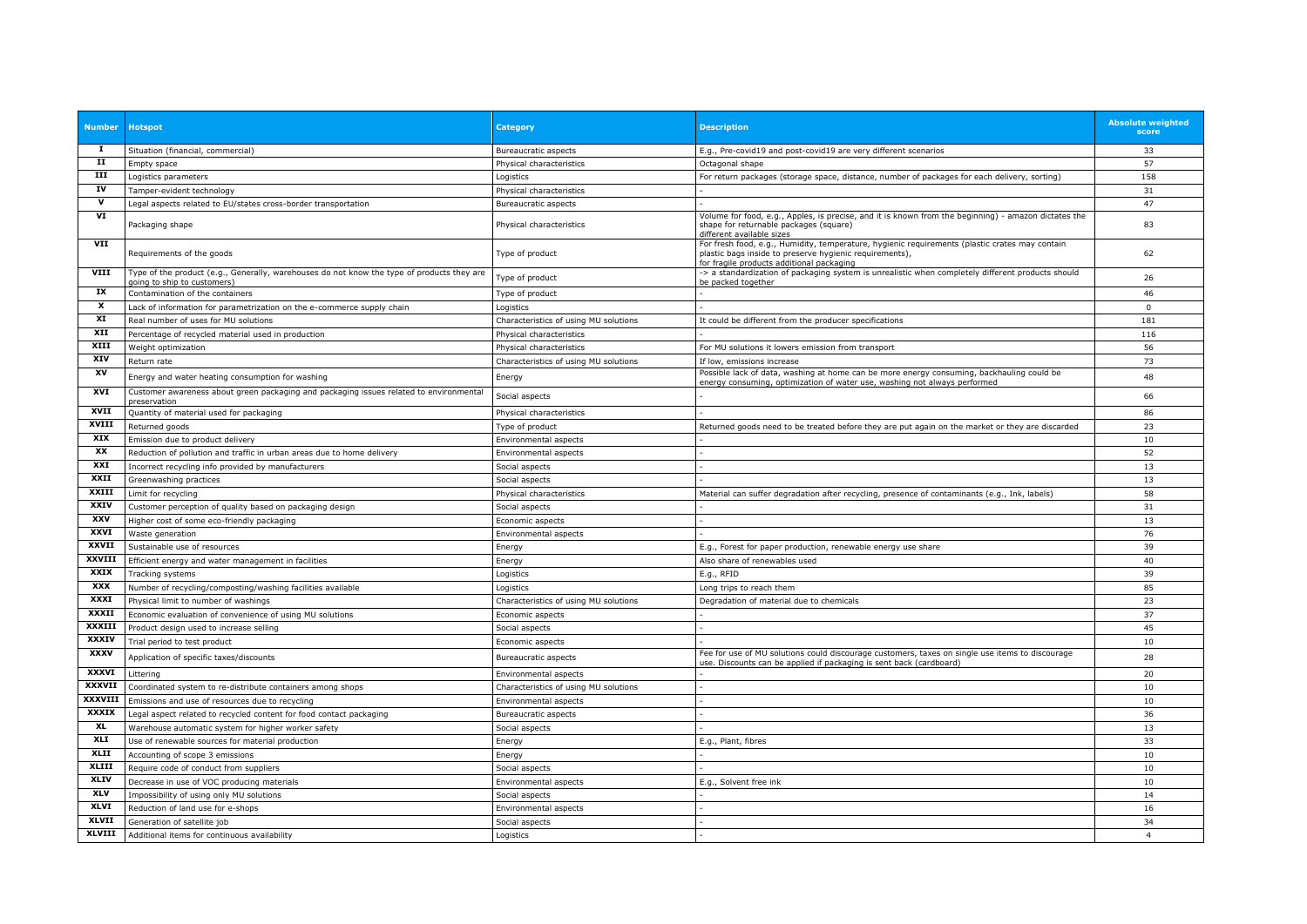| <b>Number Hotspot</b> |                                               | <b>Category</b>          | <b>Description</b>                                  | <b>Absolute weighted</b><br>score |
|-----------------------|-----------------------------------------------|--------------------------|-----------------------------------------------------|-----------------------------------|
| <b>XLIX</b>           | Legal aspects related to EU regulation        | Bureaucratic aspects     | (hygiene, backtracking, )                           |                                   |
|                       | Ability of preserving the product from damage | Physical characteristics |                                                     |                                   |
|                       | Theft/misuse/loss                             | Economic aspects         | Loss is generally due to wrong address on packaging |                                   |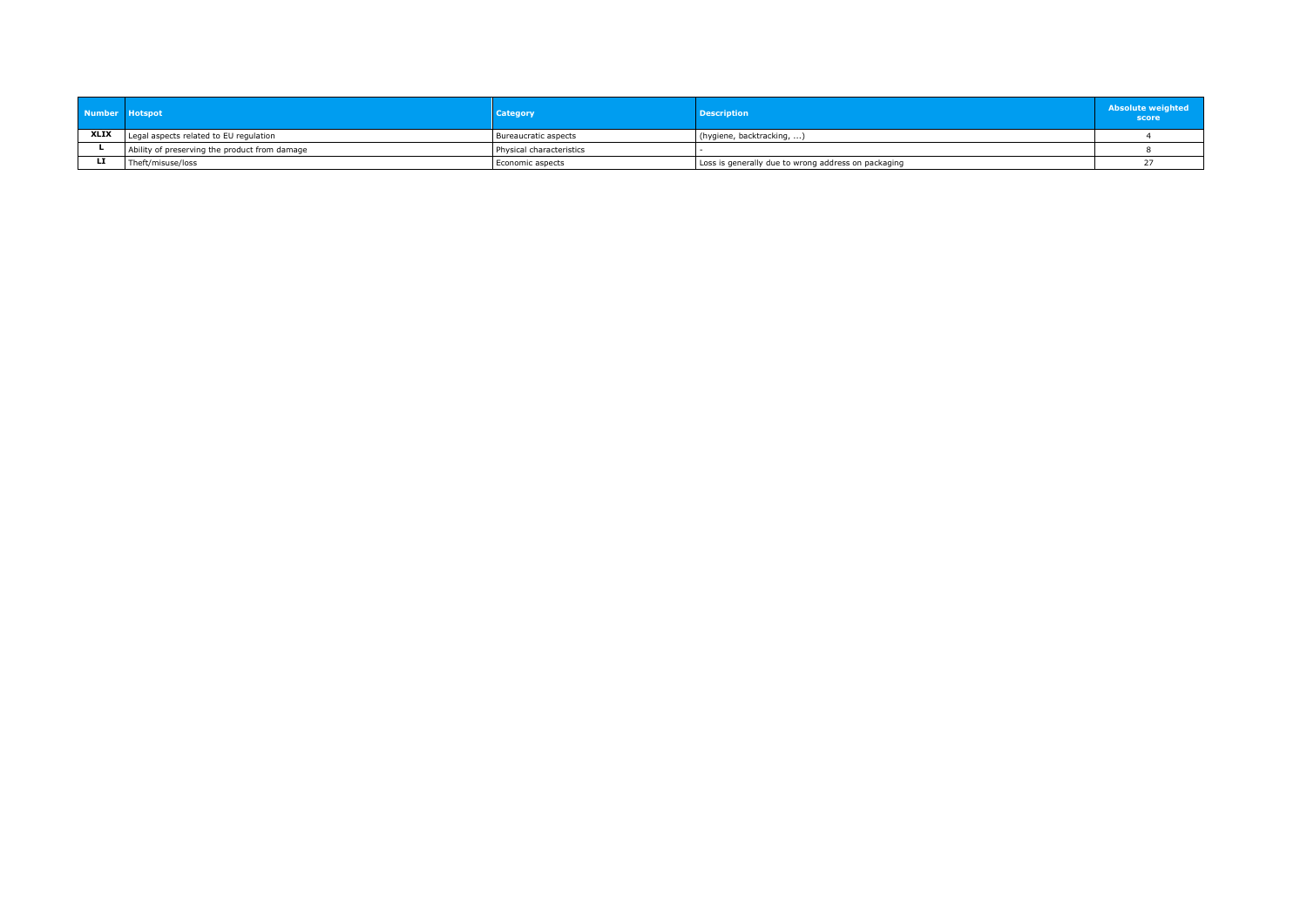**TOP 5 RANKING HOTSPOTS**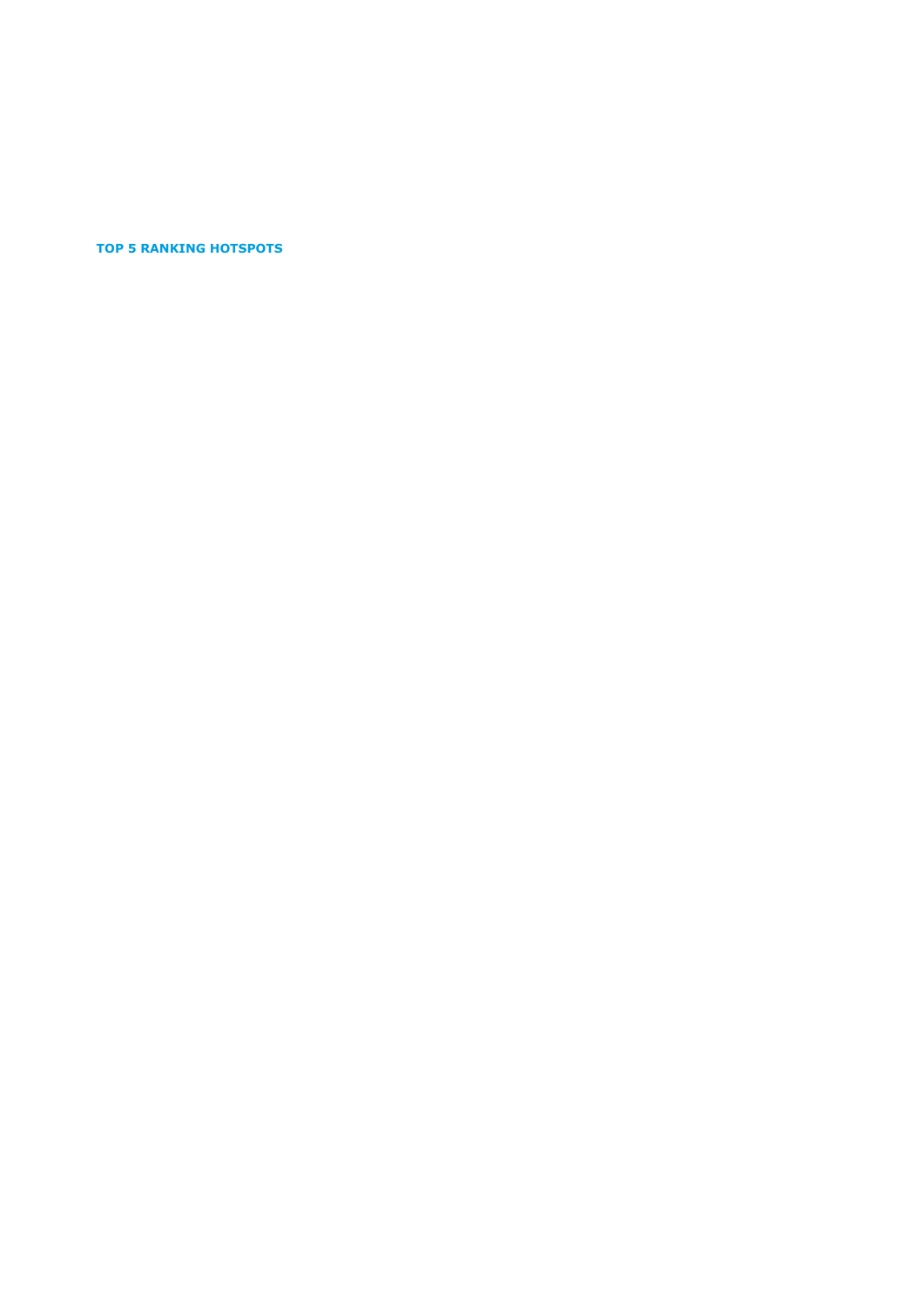| Details of overall ranking for hotspot "REAL NUMBER OF USES" |                                                                                          |                                                                                                                                  |                              |                                                                                                                                                                                                                                                                                                                                                                                                                                                      |  |  |  |  |  |  |
|--------------------------------------------------------------|------------------------------------------------------------------------------------------|----------------------------------------------------------------------------------------------------------------------------------|------------------------------|------------------------------------------------------------------------------------------------------------------------------------------------------------------------------------------------------------------------------------------------------------------------------------------------------------------------------------------------------------------------------------------------------------------------------------------------------|--|--|--|--|--|--|
| <b>Source ID</b>                                             | <b>Source</b>                                                                            | <b>Type of packaging solution</b>                                                                                                | <b>Ranking of the source</b> | <b>Claim</b>                                                                                                                                                                                                                                                                                                                                                                                                                                         |  |  |  |  |  |  |
| 48                                                           | Expert interview #4                                                                      | cardboard packaging vs polybags                                                                                                  | 18                           | Reportedly, real number of uses for polybags (MU) has never been studied. Data disclosed by producers appears unrealistically high; reportedly<br>disclosed data implies too fast return system.                                                                                                                                                                                                                                                     |  |  |  |  |  |  |
| 10                                                           | Zimmermann et al. (2020)                                                                 | cardboard boxes, SU LDPE bags,<br>MU PP boxes, MU PP bags                                                                        | 16                           | Breakeven point (real number of uses) is a decisive parameter for measure environmental performances of MU solution.<br>The comparative analysis of SU and MU shipping packaging systems has shown that the MU solutions are environmentally advantageous,<br>provided that a certain number of cycles is achieved (for PP vs cardboard boxes 81 cycles if cardboard boxes produced with recycled material, 61<br>if produced with primary material. |  |  |  |  |  |  |
| 17                                                           | Repack                                                                                   | MU plastic bag vs SU cardboard<br>and plastic packaging                                                                          | 15                           | The MU plastic bags are made to last at least 20 cycles. However, no official data about real number of uses has been disclosed.                                                                                                                                                                                                                                                                                                                     |  |  |  |  |  |  |
| 20                                                           | Pieter Pot                                                                               | MU glass containers vs paper and<br>plastic SU containers                                                                        | 15                           | In this study the CO2 footprint of glass preserving jars and that of three categories of one-way packaging is presented. The main advantage of<br>MU solution lies in the possibility of using containers more than once (real number of uses).                                                                                                                                                                                                      |  |  |  |  |  |  |
| 8                                                            | Del Borghi et al. (2020)                                                                 | MU plastic crates vs cardboard and<br>wooden boxes                                                                               | 13                           | Real number of uses is a decisive parameter for measure environmental performances of MU solution. The environmental impacts result lower for<br>multiuse plastic crate due to its possibility of being reused during its lifetime, avoiding the high impacts of the manufacturing.                                                                                                                                                                  |  |  |  |  |  |  |
| 21                                                           | CupClub                                                                                  | PP MU cups vs SU paper cup (PE<br>lined)/SU PLA cup/SU EPS cup/SU<br>ceramic cup                                                 | 12                           | Real number of uses is a decisive parameter for measure environmental performances of MU solution. All the environmental impacts of CupClub's<br>12oz cup and lid over 132 uses including washing, drying and recycling were lower than using 132 PLA lined 12oz paper cups and PLA lids at 1%<br>recycling rate.                                                                                                                                    |  |  |  |  |  |  |
| 25                                                           | Österreichisches Ökologie-Institut,<br>Carbotech AG and Öko-Institut e.V.<br>Deutschland | MU vs SU cups                                                                                                                    | 11                           | Real number of uses for MU solutions has never been studied. Since this is a decisive parameter for measure environmental performances of MU<br>solution, two cases have been considered in this study: worst case considering circulation cycles equal to 60 and average value for circulation<br>cycles equal to 170.                                                                                                                              |  |  |  |  |  |  |
| 26                                                           | <b>Borealis</b>                                                                          | MU cup made of resins and PP                                                                                                     | 11                           | Breakeven point (real number of uses) is a decisive parameter for measure environmental performances of MU solution.<br>Shrewsbury Cups breakeven after just three uses.                                                                                                                                                                                                                                                                             |  |  |  |  |  |  |
| 18                                                           | <b>Plaine Products</b>                                                                   | aluminum bottles                                                                                                                 | 9                            | We package our products in aluminum bottles that are strong enough to survive a number of trips. However, no official data about real number of<br>uses has been disclosed.                                                                                                                                                                                                                                                                          |  |  |  |  |  |  |
| 23                                                           | Heineken                                                                                 | MU cups (PP, composite, tritan, PC,<br>steel cups) vs SU cups (r-PP, PP, r-<br>PET, paper, PET, PLA, PS(GPPS)<br>cups)           | 9                            | Breakeven point (real number of uses) is a decisive parameter for measure environmental performances of MU solution.<br>A MU cup requires at least 10 uses to outperform a SU cup.                                                                                                                                                                                                                                                                   |  |  |  |  |  |  |
| 24                                                           | Green Globlet                                                                            | MU cups (plastic, steel) vs SU cups<br>(paper, plastic)                                                                          | 9                            | Breakeven point (real number of uses) is a decisive parameter for measure environmental performances of MU solution.<br>A MU cup has a lower environmental impact than a SU cup after less than 3 uses.                                                                                                                                                                                                                                              |  |  |  |  |  |  |
| 28                                                           | Liviri Fresh (otter products) by thinkstep                                               | Liviri Fresh cooler (MU) vs<br>corrugated cooler (SU)                                                                            | 9                            | Otter Products' Liviri Fresh is a MU vacuum insulated panel (VIP) cooler. However, no official data about real number of uses has been disclosed.                                                                                                                                                                                                                                                                                                    |  |  |  |  |  |  |
| 46                                                           | Expert interview #2                                                                      | cardboard boxes                                                                                                                  | 9                            | Breakeven point (real number of uses) is a decisive parameter for measure environmental performances of MU solution.<br>CPR (Italian pooler) says 6% of plastic crates are lost on average and they work with high number of rotations (4 in 10 years) but there are few<br>washing centers.                                                                                                                                                         |  |  |  |  |  |  |
| 16                                                           | WRAP program                                                                             | MU plastic bag vs cardboard boxes<br>(slightly mentioned)                                                                        | 8                            | The trial identified the variables that will determine its commercial viability which include the number of reuses of Carrierpac that can be<br>achieved. However, no official data about real number of uses has been disclosed.                                                                                                                                                                                                                    |  |  |  |  |  |  |
| 19                                                           | Just Salad                                                                               | paragraph mentioning substitution<br>of plastic cups with paper cups                                                             | $\overline{7}$               | Breakeven point (real number of uses) is a decisive parameter for measure environmental performances of MU solution.<br>Breakeven point for the MU bowl is 3 when compared to PET SU bowl.                                                                                                                                                                                                                                                           |  |  |  |  |  |  |
| 36                                                           | Goellner-Sparrow2014                                                                     | vacuum-insulated-panel (VIP) +<br>phase-change-media-based (PCM)<br>heat sinks packaging vs<br>polystyrene (EPS) or polyurethane | 6                            | Breakeven point (real number of uses) is a decisive parameter for measure environmental performances of MU solution.<br>The environmental break-even point between the two logistical approaches occurs after as few as six shipments for PCOP and as many as 17<br>shipments for HTP emissions.                                                                                                                                                     |  |  |  |  |  |  |
| 30                                                           | IFCO                                                                                     | (PUR) insulation + gel pack heat<br>sinks packaging"                                                                             | 4                            | Real number of uses is a decisive parameter for measure environmental performances of MU solution. Using IFCO MU plastic containers (RPCs)<br>instead of SU packaging means a significant reduction in CO2 because of possibility of reusing them. Each container is used between 30 - 120<br>times.                                                                                                                                                 |  |  |  |  |  |  |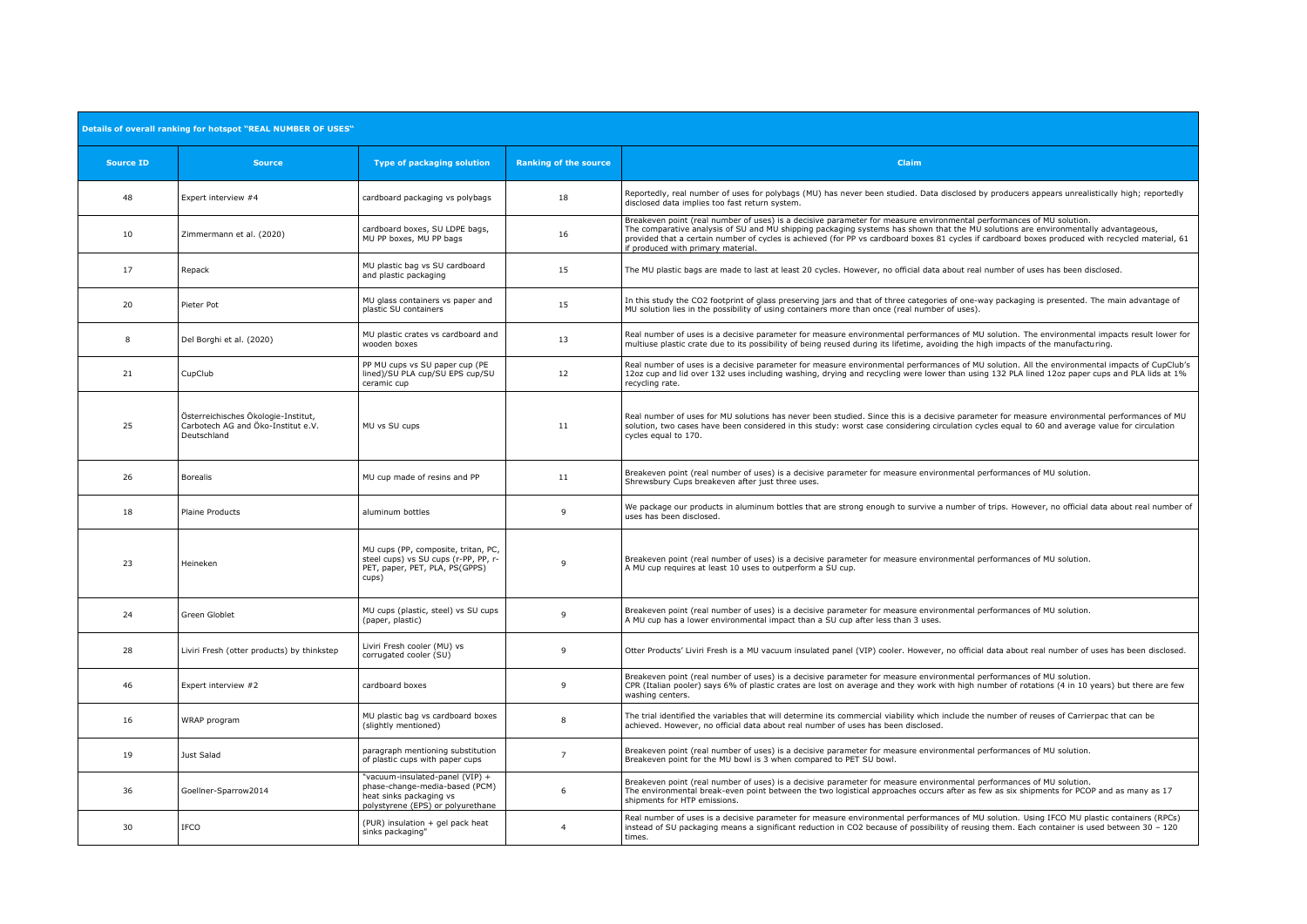| <b>Details of overall ranking for hotspot "LOGISTIC PARAMETERS"</b> |                                                     |                                                                                                                                                                                         |                              |                                                                                                                                                                                                                                                                                                                                                                                                                   |  |  |  |  |  |  |  |
|---------------------------------------------------------------------|-----------------------------------------------------|-----------------------------------------------------------------------------------------------------------------------------------------------------------------------------------------|------------------------------|-------------------------------------------------------------------------------------------------------------------------------------------------------------------------------------------------------------------------------------------------------------------------------------------------------------------------------------------------------------------------------------------------------------------|--|--|--|--|--|--|--|
| <b>Source ID</b>                                                    | <b>Source</b>                                       | <b>Focus option</b>                                                                                                                                                                     | <b>Ranking of the source</b> | <b>Claim</b>                                                                                                                                                                                                                                                                                                                                                                                                      |  |  |  |  |  |  |  |
| 48                                                                  | Expert interview #4                                 | cardboard packaging vs polybags                                                                                                                                                         | 18                           | Reportedly, Repack sends MU packaging to distant facilities to be cleaned. This is probably due to internal procedures. However, this choice could<br>lead to a reduction of the environmental performance of their packaging solutions.                                                                                                                                                                          |  |  |  |  |  |  |  |
| 37                                                                  | Oliver Wyman                                        | N/A                                                                                                                                                                                     | 16                           | Transport distance is a significant parameter in the evaluation of environmental performances. Increasing distances between fulfilment centers<br>and consumptions areas are increasing the CO2e impact of transportation                                                                                                                                                                                         |  |  |  |  |  |  |  |
| 20                                                                  | Pieter Pot                                          | MU glass containers vs paper and<br>plastic SU containers                                                                                                                               | 15                           | Transport distance is a significant parameter in the evaluation of the environmental performances of different solutions. To compare their carbon<br>footprint, the same delivery profile is set for all packaging types.                                                                                                                                                                                         |  |  |  |  |  |  |  |
| 6                                                                   | Rigamonti et al. (2018)                             | Both corrugated paper board and<br>MU plastic                                                                                                                                           | 14                           | The need for storage space for spare packaging is a logistic parameter that can be considered when evaluating environmental performances. For<br>each type of packaging, one should collect information about population: the total number (or weight) of items; it can be assumed as the material<br>stock available,                                                                                            |  |  |  |  |  |  |  |
| 8                                                                   | Del Borghi et al. (2020)                            | MU plastic crates vs cardboard and<br>wooden boxes                                                                                                                                      | 13                           | Transport distance is a significant parameter in the evaluation of environmental performances. The SU network involves the manufacturing<br>processes and the transportation activities from the crate production plant to the filling center, from the filling center to the distribution center,<br>from the distribution center to customers and finally from the latter to the disposal/treatment plant.      |  |  |  |  |  |  |  |
| 11                                                                  | Su et al. (2020)                                    | express delivery packaging<br>materials unit (different materials<br>used)                                                                                                              | 12                           | Since the data of transportation distance, the vehicles used, and the energy consumed is difficult to obtain and may be inaccurate, logistics and<br>transportation of express delivery (packaging materials) are also not considered in this study.                                                                                                                                                              |  |  |  |  |  |  |  |
| 47                                                                  | Expert interview #3                                 | cardboard boxes                                                                                                                                                                         | 12                           | Transport distance is a significant parameter in the evaluation of environmental performances. Reportedly, distribution centers are inside each<br>country                                                                                                                                                                                                                                                        |  |  |  |  |  |  |  |
| $\mathbf{1}$                                                        | Svenka Retoursystem                                 | crates (plastic pallets)                                                                                                                                                                | 9                            | Logistic parameters are significant parameters in the evaluation of environmental performances thus information on storage space, peak<br>variations and reverse logistic is required.                                                                                                                                                                                                                            |  |  |  |  |  |  |  |
| 18                                                                  | <b>Plaine Products</b>                              | aluminum bottles                                                                                                                                                                        | 9                            | Transport distance is a significant parameter in the evaluation of environmental performances. Aluminum bottles are used multiple times thus<br>information about transport distances is required.                                                                                                                                                                                                                |  |  |  |  |  |  |  |
| 28                                                                  | Liviri Fresh (otter products) by thinkstep          | Liviri Fresh cooler (MU) vs<br>corrugated cooler (SU)                                                                                                                                   | 9                            | Transport distance is a significant parameter in the evaluation of environmental performances. Liviri Fresh system advantages are due to raw<br>materials and manufacturing can be allocated across its many use cycles (a benefit that cannot be offset by its increased transportation mileage)                                                                                                                 |  |  |  |  |  |  |  |
| 46                                                                  | Expert interview #2                                 | cardboard boxes                                                                                                                                                                         | 9                            | Transport distance and fitting (transported empty spaces) are significant parameters in the evaluation of environmental performances.                                                                                                                                                                                                                                                                             |  |  |  |  |  |  |  |
| 16                                                                  | WRAP program                                        | MU plastic bag vs cardboard boxes<br>(slightly mentioned)                                                                                                                               | 8                            | Transport distance is a significant parameter in the evaluation of environmental performances. The impact of increased delivery mileage arising<br>from replacing products damaged in transit could impact on the environmental performance of a solution.                                                                                                                                                        |  |  |  |  |  |  |  |
| 36                                                                  | Goellner-Sparrow2014                                | vacuum-insulated-panel (VIP) +<br>phase-change-media-based (PCM)<br>heat sinks packaging vs<br>polystyrene (EPS) or polyurethane<br>(PUR) insulation + gel pack heat<br>sinks packaging | 6                            | Logistic parameters are significant parameters in the evaluation of environmental performances. The MU logistical approach has shown to impose<br>a significantly smaller environmental burden in all impact categories of interest. A sensitivity analysis has shown some leeway in the degree of the<br>environmental advantage of the MU solution, but it confirms the conclusion as no case proved otherwise. |  |  |  |  |  |  |  |
| 29                                                                  | RIPA (Reusable Industrial Packaging<br>Association) | IBC (PE+steel), steel drum, plastic<br>drum (HDPE), multitank (HDPE<br>container)                                                                                                       | 4                            | Transport distance is a significant parameter in the evaluation of environmental performances. The manufactured (both new and reconditioned)<br>drums and IBC need to be transported to the client. The outbound transport is set at 200 miles, the truck load is set equal to the truckload of the<br>inbound transport.                                                                                         |  |  |  |  |  |  |  |
| 38                                                                  | <b>EKUPAC</b>                                       | only plastic solutions                                                                                                                                                                  | 4                            | Logistic parameters like reduction empty drive and decentralized storage are significant parameters in the evaluation of environmental<br>performances                                                                                                                                                                                                                                                            |  |  |  |  |  |  |  |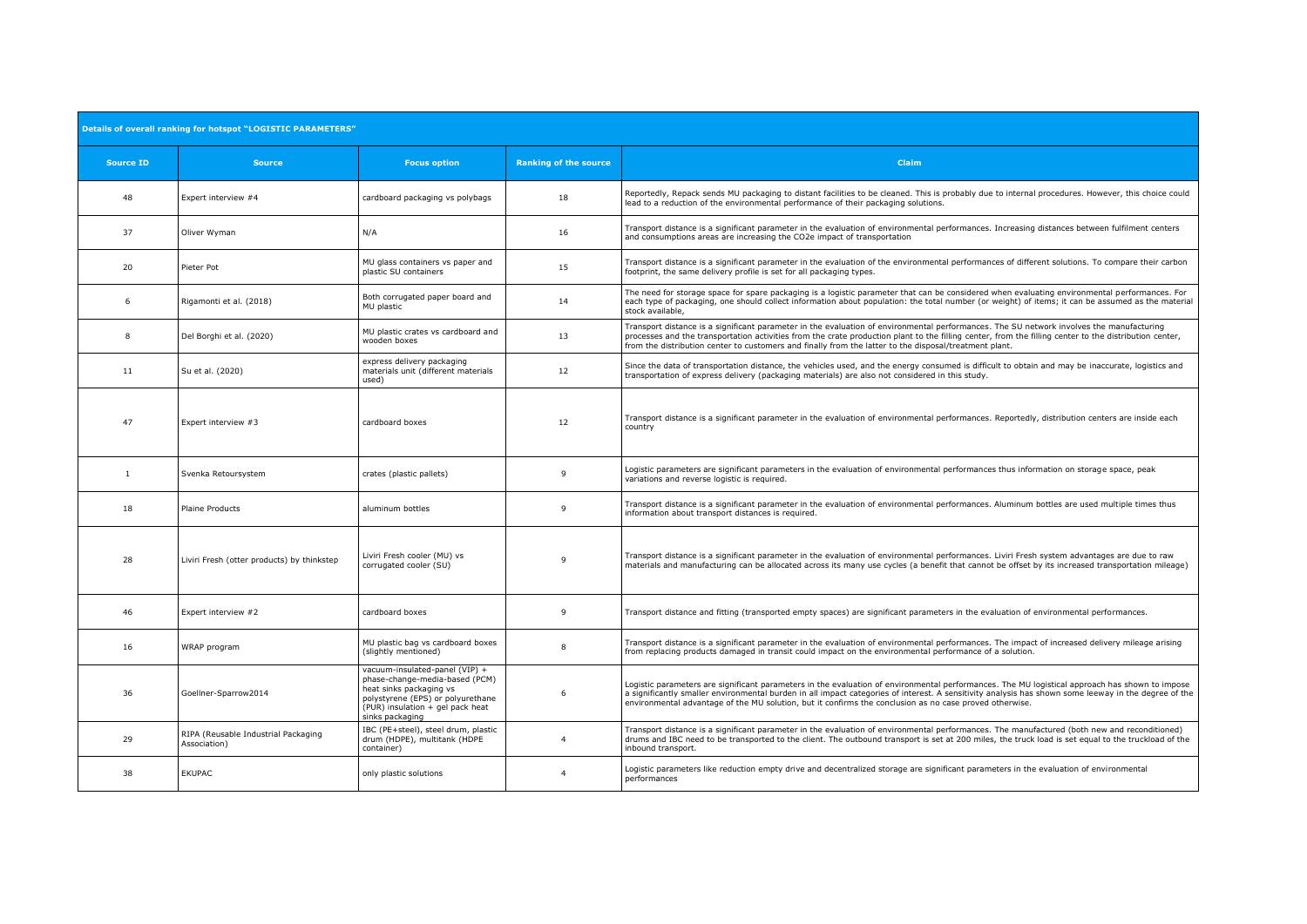**Details of overall ranking for hotspot "PERCENTAGE OF RECYCLED MATERIAL USED IN PRODUCTION"**

| <b>Source ID</b> | <b>Source</b>                                                       | <b>Focus option</b>                                                                                                                                                                     | <b>Ranking of the source</b> | <b>Claim</b>                                                                                                                                                                                                                                                                                                                                                                                                                                                                                                              |
|------------------|---------------------------------------------------------------------|-----------------------------------------------------------------------------------------------------------------------------------------------------------------------------------------|------------------------------|---------------------------------------------------------------------------------------------------------------------------------------------------------------------------------------------------------------------------------------------------------------------------------------------------------------------------------------------------------------------------------------------------------------------------------------------------------------------------------------------------------------------------|
| 48               | Expert interview #4                                                 | cardboard packaging vs polybags                                                                                                                                                         | 18                           | The percentage of recycled material used for producing packaging is a parameter that could influence the environmental performance of a<br>solution. Reportedly cardboard packaging is made of 70% recycled material.                                                                                                                                                                                                                                                                                                     |
| 10               | Zimmermann et al. (2020)                                            | cardboard boxes, SU LDPE bags,<br>MU PP boxes, MU PP bags                                                                                                                               | 16                           | A relevant improvement in environmental performance can be achieved by using recycled plastics                                                                                                                                                                                                                                                                                                                                                                                                                            |
| 8                | Del Borghi et al. (2020)                                            | MU plastic crates vs cardboard and<br>wooden boxes                                                                                                                                      | 13                           | The use of recycled plastic materials for food packaging is regulated by Regulation EC 282/2008 and considering the Italian legislation in<br>particular, plastic materials obtained from scrap or after use phase cannot be used to produce objects into direct contact with food, but recycled<br>plastics can be used if a barrier material is inserted, avoiding the direct contact to food. Anyway, the recycled plastic materials are generally use<br>to produce objects, also crates, not into contact with food. |
| 13               | Fashion for good (2019)                                             | polybags                                                                                                                                                                                | 13                           | Even though the plastic currently used for packaging - LDPE (low density polyethylene) is technically recyclable, the recycling rate could be muc<br>better, and contaminants such as ink and paper limit the use of the recycled material in many products. Incorporating recycled content is feasibl<br>and getting more feasible. Doing this will support the recycling value chain, and replace virgin, fossil based LDPE with a lower carbon alternative                                                             |
| 11               | Su et al. (2020)                                                    | express delivery packaging<br>materials unit (different materials<br>used)                                                                                                              | 12                           | No data on fraction of recycled material used in production is disclosed even if green packaging and recycling strategies are discussed.                                                                                                                                                                                                                                                                                                                                                                                  |
| 33               | huhtamaki                                                           | paper recyclable food packaging                                                                                                                                                         | 10                           | The percentage of recycled material used for producing packaging is a parameter that could influence the environmental performance of a<br>solution. Reportedly more than 98% of all fiber was sourced from recycled or certified sustainable sources.                                                                                                                                                                                                                                                                    |
| 18               | <b>Plaine Products</b>                                              | aluminum bottles                                                                                                                                                                        | 9                            | The percentage of recycled material used for producing packaging is a parameter that could influence the environmental performance of a<br>solution. Reportedly Plaine Products' new partner uses 100% recycled materials                                                                                                                                                                                                                                                                                                 |
| 46               | Expert interview #2                                                 | cardboard boxes                                                                                                                                                                         | 9                            | The percentage of recycled material used for producing packaging is a parameter that could influence the environmental performance of a<br>solution. Reportedly recycled material used in production is between 80-90%                                                                                                                                                                                                                                                                                                    |
| 36               | Goellner-Sparrow2014                                                | vacuum-insulated-panel (VIP) +<br>phase-change-media-based (PCM)<br>heat sinks packaging vs<br>polystyrene (EPS) or polyurethane<br>(PUR) insulation + gel pack heat<br>sinks packaging | 6                            | No data on fraction of recycled material used in production is disclosed even if recycling is discussed.                                                                                                                                                                                                                                                                                                                                                                                                                  |
| 42               | European Topic Centre on Resource and<br>Waste Management (ETC/RWM) | paper and cardboard                                                                                                                                                                     | 6                            | The percentage of recycled material used for producing packaging is a parameter that could influence the environmental performance of a<br>solution. Reportedly recovered paper and virgin paper do not have the same quality/functionality. This implies that a higher mass has to be used<br>per functional unit, when the paper has a high content of recycled fibre than a low content.                                                                                                                               |
| 29               | RIPA (Reusable Industrial Packaging<br>Association)                 | IBC (PE+steel), steel drum, plastic<br>drum (HDPE), multitank (HDPE<br>container)                                                                                                       | $\overline{4}$               | The percentage of recycled material used for producing packaging is a parameter that could influence the environmental performance of a<br>solution. The recycled content of steel is set at the amount of steel that is recycled at the end of life.                                                                                                                                                                                                                                                                     |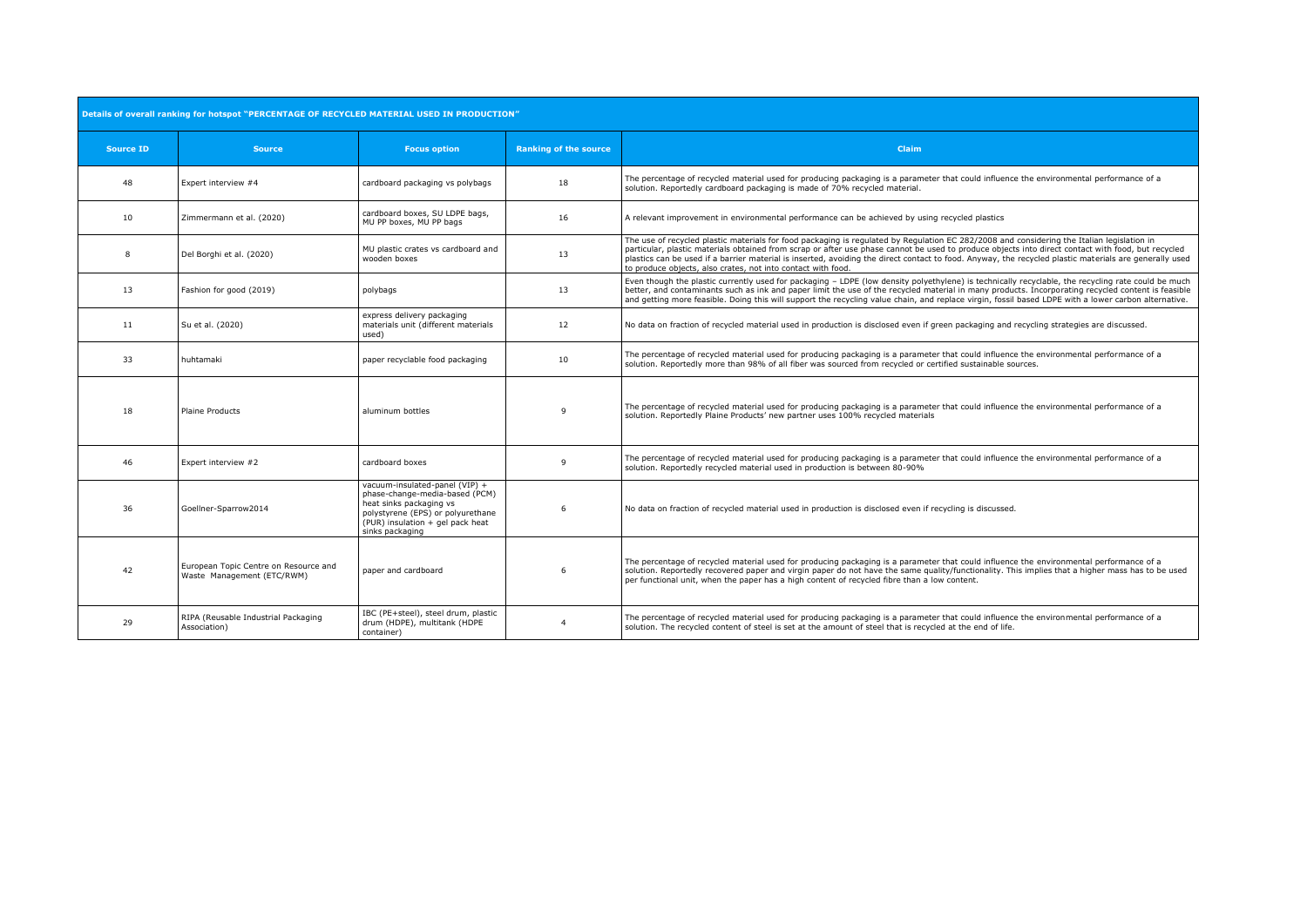| Details of overall ranking for hotspot "QUANTITY OF MATERIAL USED FOR PACKAGING" |                         |                                                                            |                              |                                                                                                                                                                                                                       |  |  |  |
|----------------------------------------------------------------------------------|-------------------------|----------------------------------------------------------------------------|------------------------------|-----------------------------------------------------------------------------------------------------------------------------------------------------------------------------------------------------------------------|--|--|--|
| <b>Source ID</b>                                                                 | <b>Source</b>           | <b>Focus option</b>                                                        | <b>Ranking of the source</b> | <b>Claim</b>                                                                                                                                                                                                          |  |  |  |
| 48                                                                               | Expert interview #4     | cardboard packaging vs polybags                                            | 18                           | The amount of material used for packaging could impact the environmental performance of packaging. Some clients repack items for the same<br>customer increasing the amount of secondary packaging                    |  |  |  |
| 13                                                                               | Fashion for good (2019) | polybags                                                                   | 13                           | Brands say their sustainability priorities for polybag packaging are the end of use management (and recyclability) of the waste, a reduction in the<br>amount of plastics used and the lowering of its carbon impact. |  |  |  |
| 15                                                                               | Escursell (2020)        | only slight mention of cardboard                                           | 13                           | Package weight and volume are significant parameters in the evaluation of environmental performance because they influence energy use for<br>transport.                                                               |  |  |  |
| 11                                                                               | Su et al. (2020)        | express delivery packaging<br>materials unit (different materials<br>used) | 12                           | It is urgent to encourage express delivery companies and the public to choose simple and green packaging instead of blindly pursuing 'layers and<br>lavers' of EDPM.                                                  |  |  |  |
| 14                                                                               | <b>Ecommerce Europe</b> | <b>NA</b>                                                                  | 10                           | Zalando implemented the "one parcel policy" to reduce parcel volume                                                                                                                                                   |  |  |  |
| 18                                                                               | <b>Plaine Products</b>  | aluminum bottles                                                           | $\mathsf{q}$                 | In addition to reusing our bottles, we don't send extra pumps and there's no plastic fill in our boxes.                                                                                                               |  |  |  |
| 19                                                                               | Just Salad              | paragraph mentioning substitution<br>of plastic cups with paper cups       | $\overline{7}$               | Saving of natural resources by reducing the size of delivery bags.<br>Reduction of packaging related emission by eliminating plastic pouches and providing SU utensils only if required by customers                  |  |  |  |
| 38                                                                               | <b>EKUPAC</b>           | only plastic solutions                                                     |                              | Optimized packaging format with regard to logistics module sizes and sales quantities                                                                                                                                 |  |  |  |